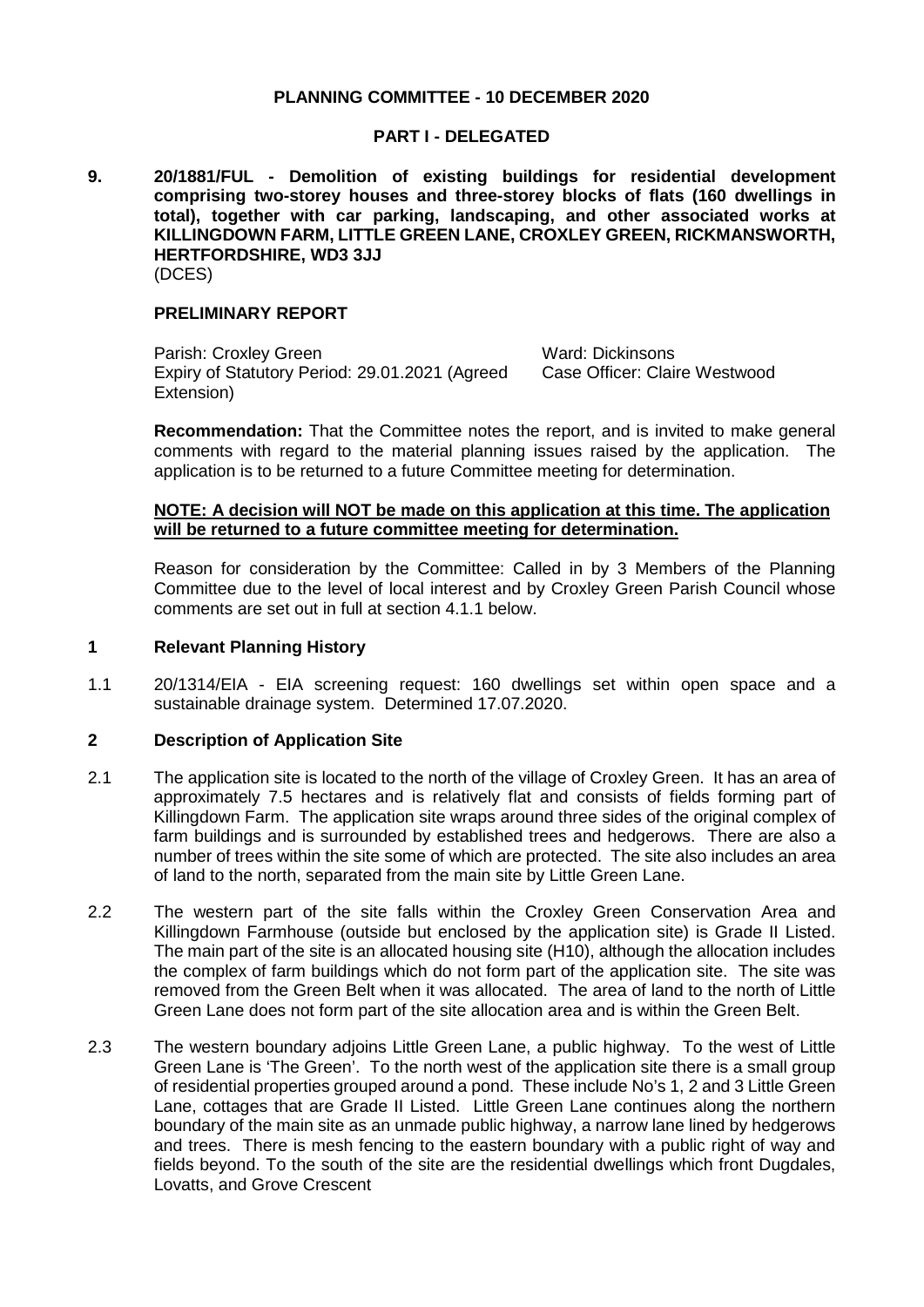2.4 The closest local amenities to the site are located on Baldwins Lane to the south comprising a local parade of 8 units including a convenience store, news agents and chemist. They are located approximately 0.3 miles (7 minute walk) from the main site entrance.

# **3 Description of Proposed Development**

- 3.1 Planning permission is sought for the demolition of existing buildings to enable the residential development of the site comprising two-storey houses and three-storey blocks of flats (160 dwellings in total), together with car parking, landscaping, and other associated works.
- 3.2 The existing farm buildings proposed to be demolished are located to the immediate east and south of Killingdown Farm and the retained complex of farm buildings.
- 3.3 The site will be accessed via Little Green Lane which is proposed to be improved to accommodate the additional traffic movement associated with the development. Little Green Lane is currently a single track road between 3.8m and 4.5m in width and is proposed to be widened to 4.8m and will feature a 2m wide footway on the eastern side running from Baldwins Lane and then north into the development. The works are proposed within the extent of existing highway land.
- 3.4 The main vehicle access would be sited to the immediate north of the existing Killingdown Farm and would be the sole vehicular access to the internal road network which would have a north-south and east-west primary road pattern and would serve 151 dwellings. At this point, Little Green Lane would be diverted into the site in recognition of the anticipated predominant flow for vehicles and minimising the potential for vehicles to travel north on Little Green Lane. To the north of this access an individual dwelling (Plot 1) would be accessed directly from Little Green Lane. A further access to the south of the farm complex (north of existing property at No. 12 Dugdales) would serve a small no-through road with 8 dwellings.
- 3.5 Pedestrian access would be via Little Green Lane to the west and from the Public Right of Way that runs adjacent to the eastern site boundary, connecting Grove Crescent in the south with Little Green Lane to the north.
- 3.6 The application proposes a total of 160 residential units, of which 72 (45%) would be affordable and 88 (55%) would be for private sale. The proposed housing mix is set out in the table below:

| No. Beds | Private     |      | <b>Shared Ownership</b> |                        | Affordable     |      | Total |      |
|----------|-------------|------|-------------------------|------------------------|----------------|------|-------|------|
|          |             |      |                         | 24%                    | 12             | 24%  |       | 11%  |
|          | 22          | 25%  |                         | 43%                    | 21             | 41%  | 52    | 33%  |
|          | 41          | 47%  |                         | 33%                    | 17             | 33%  | 65    | 41%  |
| $4+$     | 25          | 28%  |                         | 0%                     |                | 2%   | 26    | 16%  |
| Total    | 88          | 100% | 21                      | 100%                   | 51             | 100% | 160   | 100% |
|          |             |      | S/O 29%                 |                        | Affordable 71% |      |       |      |
| Total    | Private 55% |      |                         | S/O and Affordable 45% |                | 100% |       |      |

3.7 The affordable dwellings comprise of 1 and 2 bedroom apartments, mixed with 2, 3 and 4 bedroom dwelling houses. The dwelling houses have been arranged in three clusters across the site with the apartments in three blocks to the south-east of the site.

3.8 A full accommodation schedule is set out below:

| <b>Market Dwellings</b> |                    |                       |               |  |  |  |  |
|-------------------------|--------------------|-----------------------|---------------|--|--|--|--|
| No. of Units            | <b>Description</b> | <b>Parking Spaces</b> | Garage Spaces |  |  |  |  |
|                         | Terraced           |                       |               |  |  |  |  |
|                         | Semi Detached      |                       |               |  |  |  |  |
|                         | Detached           |                       |               |  |  |  |  |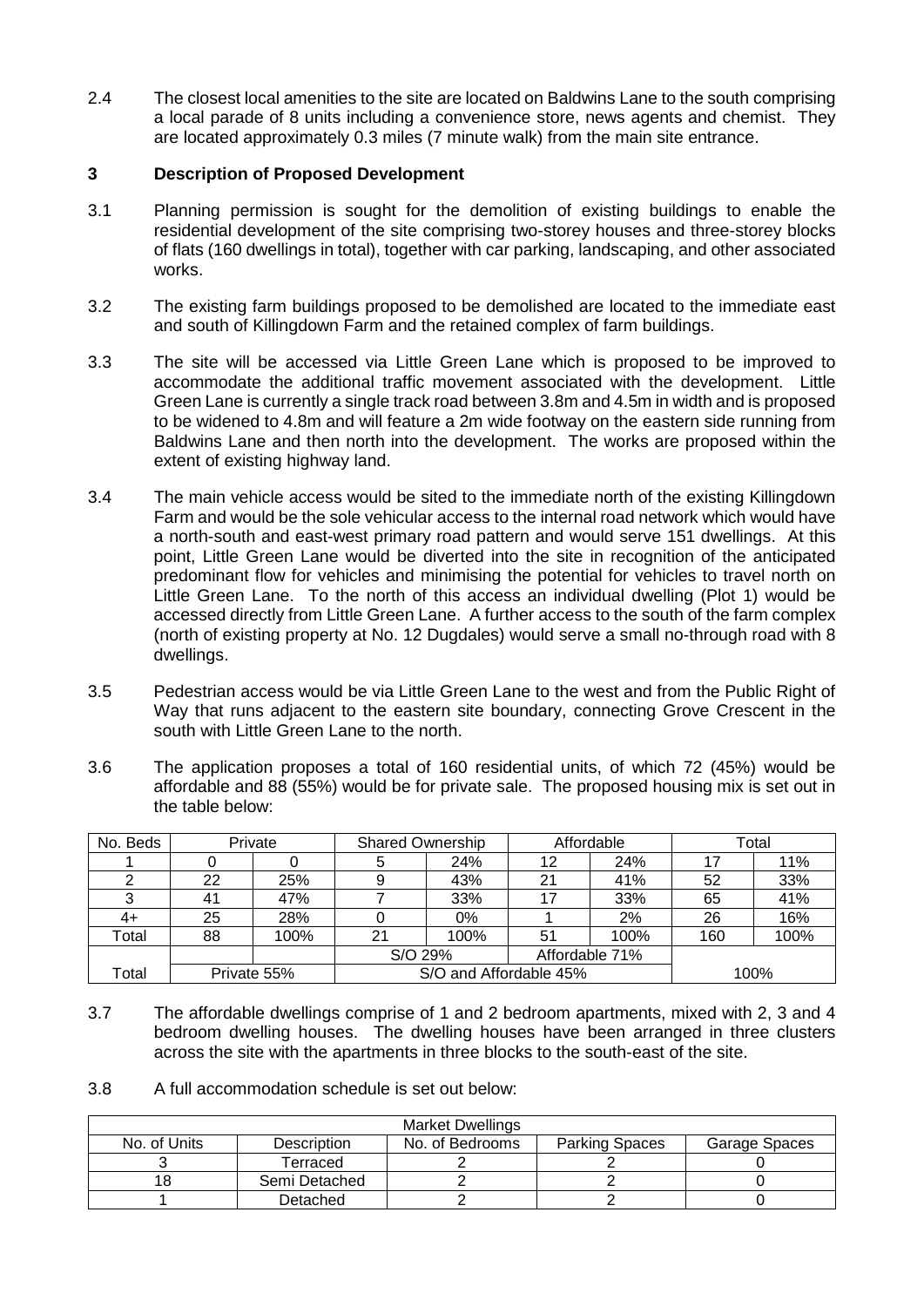| 16       | Semi Detached          |     |    |
|----------|------------------------|-----|----|
|          | Detached               |     |    |
|          | <b>Linked Detached</b> |     |    |
|          | Detached               |     |    |
|          | Detached               |     |    |
|          | Detached               |     |    |
|          | Detached               |     |    |
|          | Detached               |     |    |
|          |                        |     |    |
| Total 88 |                        | 165 | 46 |

| Affordable Dwellings |               |                 |                       |               |  |  |  |
|----------------------|---------------|-----------------|-----------------------|---------------|--|--|--|
| No. of Units         | Description   | No. of Bedrooms | <b>Parking Spaces</b> | Garage Spaces |  |  |  |
| 5                    | S/O Flat      |                 |                       |               |  |  |  |
| 6                    | S/O Flat      | 2               | 2                     |               |  |  |  |
| 3                    | S/O Terrace   | 2               | 2                     | O             |  |  |  |
| 4                    | S/O Semi      | 3               | 2                     | 0             |  |  |  |
|                      | Detached      |                 |                       |               |  |  |  |
| 3                    | S/O Detached  | 3               | $\mathbf{2}$          | 0             |  |  |  |
| 12                   | Flat          |                 |                       |               |  |  |  |
| 16                   | Flat          | っ               | 2                     |               |  |  |  |
|                      | Flat          | 3               | 2                     |               |  |  |  |
| 3                    | Terrace       | 2               | 2                     |               |  |  |  |
| 2                    | Detached      | ⌒               | 2                     |               |  |  |  |
| 14                   | Semi Detached | 3               | 2                     |               |  |  |  |
| 2                    | Detached      | 3               | 2                     |               |  |  |  |
|                      | Detached      | 4               | 3                     | 0             |  |  |  |
|                      |               |                 |                       |               |  |  |  |
| Total 72             |               |                 | 128                   | 0             |  |  |  |

- 3.9 In total 358 parking spaces are proposed. This is comprised of 165 parking spaces and 46 garages serving the Market Dwellings; 128 private parking spaces serving the Affordable Dwellings; and 19 unassigned spaces.
- 3.10 The development will consist of two-storey dwelling houses (detached, semi-detached and terraced) of varying designs, and three-storey flatted blocks, all set within a landscaped setting. A traditional design is proposed which references Arts and Crafts detailing with pitched roofs with hipped, cat-slide features and gables on larger buildings. External materials are to reflect those seen locally, with soft red facing bricks with tonal variations and roofs finished in red or grey roof tiles. Accent materials such as facing render and tile hanging are also proposed.
- 3.11 The 'Plot Reference Schedule' identifies which plots would be of which dwelling design and should be read in conjunction with the proposed site layout plan which identifies the plot numbers. Some examples are provided below:

*Plots 30 – 31:*

3 bedroom 6 person semi-detached dwellings. Front and rear facing gables to both ends with a maximum height of 7.2 metres. The dwellings would be adjoined via the central element which would be set back from the front building line with garages at ground floor and first floor accommodation above served by front dormer windows. The pair would have a combined width of 16.7 metres and a maximum depth of 11 metres at ground floor, reducing at first floor.

*Plots 70-72:*

2 bedroom 4 person terrace of 3 dwellings with gable ends to both flanks. Combined width of 14.7 metres, depth of 6.9 metres plus open porches and maximum height of 6.7 metres.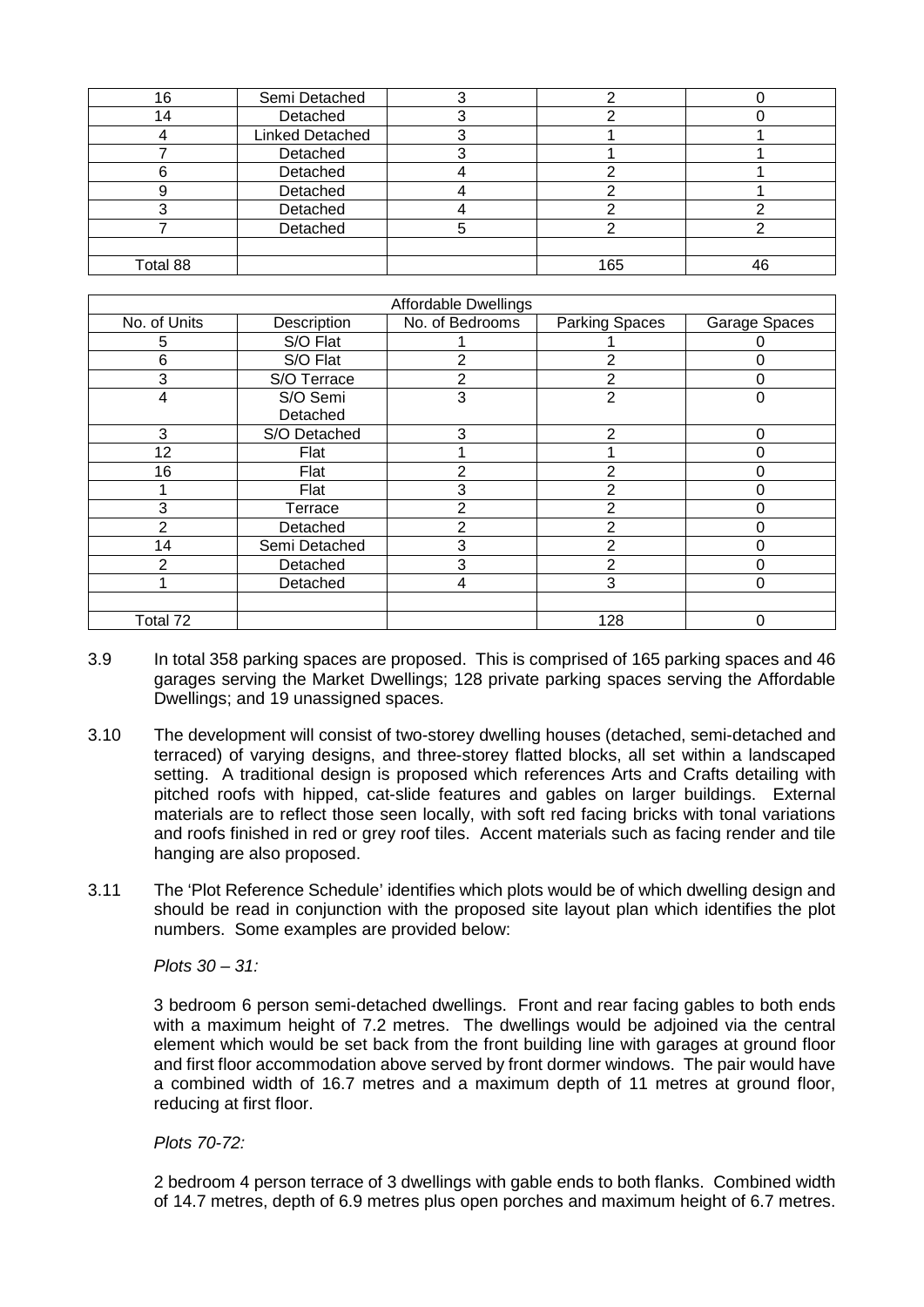*Plots 8, 49, 64, 76, 82, 86 and 150:*

3 bedroom 5 person detached dwellings with front porch canopy, front and rear facing gables and feature chimney. Width 5.4 metres, depth 8.1 metres plus canopy porch and height 7 metres.

*Plots 5, 29, 36, 154 and 158:*

4 bedroom 7 person detached dwelling with pitched roof and two-storey pitched roof forward projection set down from the main ridge with bay window at ground floor. Integral garage. Maximum width 8.2 metres, depth 9.8 metres and height 7 metres.

### *Plot 160:*

5 bedroom 9 person detached dwelling with attached double garage. Dutch hip roof over two-storey element with front projecting gable with tile hanging detail. Feature porch and chimney. Single storey side element with pitched roof housing double garage. Maximum width 15.5 metres at ground floor and 10.3 metres at first floor. Maximum depth and height of 9.7 metres and 7.5 metres respectively.

*Apartment Block 1 (Plots 94-112):*

The largest of the three apartment blocks, predominantly three storeys with gabled roofs but including lower elements with catslide roofs and second floor accommodation served by dormer windows. Maximum height of 12 metres, maximum width 41 metres (south elevation) but incorporating stepped elements and maximum depth 20 metres (west elevation).

- 3.12 The dwellings are designed to Building Regulations M4(1) 'Visitable Dwelling' with 45% of the proposed dwellings enhanced to achieve M4(2) 'Accessible and Adaptable Dwelling' standard.
- 3.12.1 The Tree Survey identified 27 individual trees, 7 groups of trees, 4 areas of trees and 9 hedgerows. In addition to trees which require felling irrespective of development due to their poor condition, it is proposed to fell 4 individual trees (3 x Category C and 1 x Category U), 6 landscape features and sections of a further 6 landscape features in order to deliver the proposed layout. In addition to this, 2 trees and 5 landscape features require minor surgery to permit construction spaces or access. The Tree Survey and Report identifies some Category A and B trees. These are all proposed to be retained and incorporated within the landscaping scheme. Field hedges within the site are identified as low quality and are proposed to be removed. The existing orchard is proposed to be relocated within the site. The Leylandii hedge around the farmyard is proposed to be removed. The perimeter hedging and trees are generally proposed to be retained and enhanced where required.
- 3.13 The proposal includes 0.59 hectares of land for open space, comprising formal and informal open space areas and children's play equipment which would be accessible to both residents of the proposed development and wider area. The spaces are located throughout the site to provide a network of green spaces. A Local Equipped Area for Play (LEAP) is proposed centrally and would be within 400m walking distance of all proposed dwellings. The LEAP would provide 400sqm of play space. Smaller 'door-step' play spaces of 100sqm are proposed throughout the site within 100m of all dwellings. A natural play space is proposed to the eastern site boundary, incorporating an existing Oak tree (category A) at its centre.
- 3.14 The northern part of the site (north of Little Green Lane) will provide ecological enhancements and drainage attenuation, with a depression in the ground acting as a dry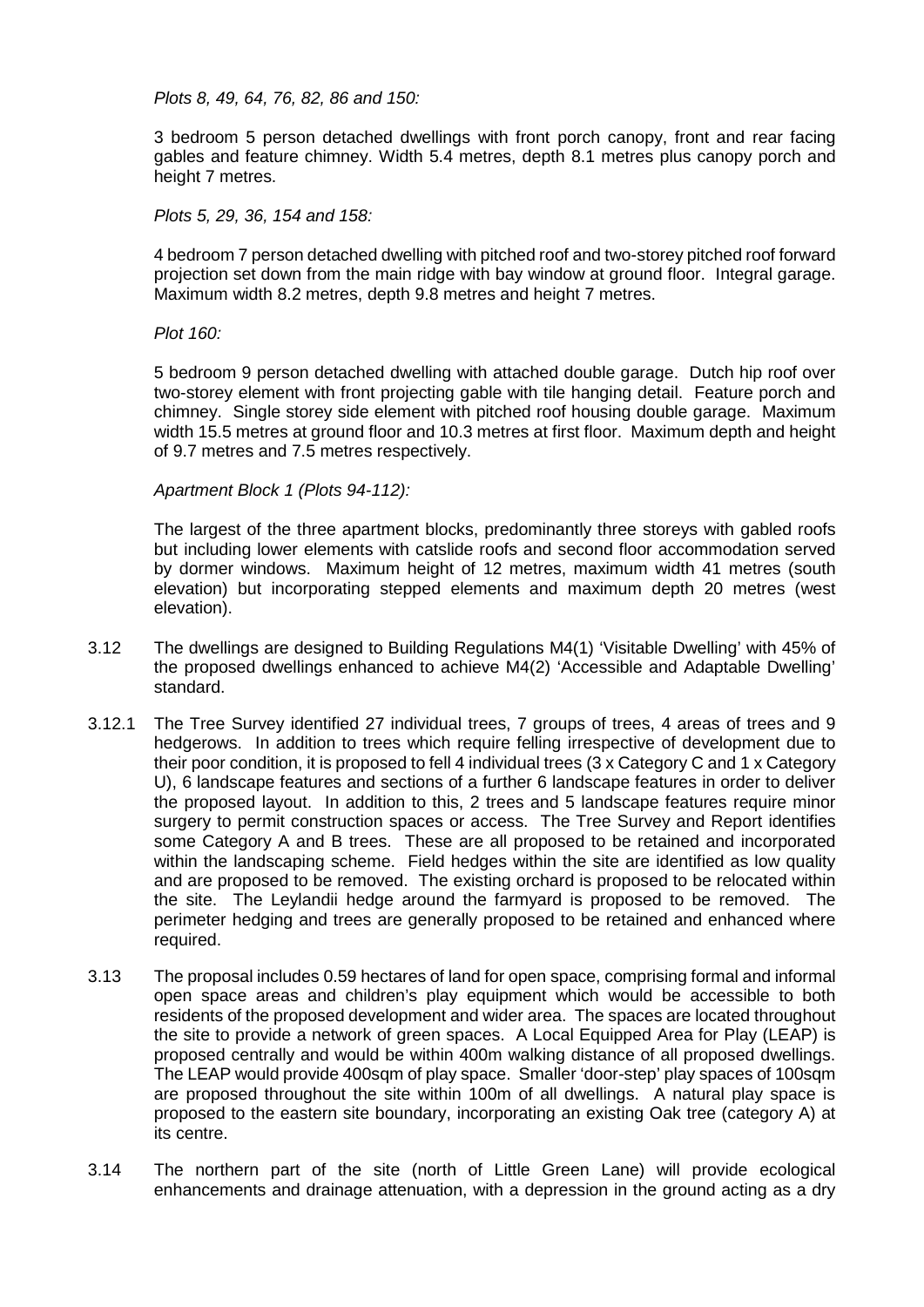pond. The attenuation basin would reflect the natural change in levels with gradients of no more than 1:4.

- 3.15 The application is accompanied by a number of plans and supporting reports including:
	- Planning Statement
	- Design and Access Statement
	- Landscape Visual Impact Assessment
	- Landscape Management Plan
	- **Energy Statement**
	- Tree Survey and Report
	- Biodiversity Assessment
	- **Biodiversity Checklist**
	- Biodiversity Net-Gain Report
	- Geo-environmental Assessment
	- Light Impact Assessment
	- Noise Impact Assessment
	- Heritage Statement
	- Archaeological Desk Based Assessment
	- Flood Risk Assessment and Drainage
	- **Statement of Community Involvement**
	- Transport Assessment and Travel Plan
	- Archaeological Evaluation Report (submitted during application)

## **4 Consultation**

# **4.1 Statutory Consultation**

## 4.1.1 Croxley Green Parish Council: [Objection]

Croxley Green Parish Council objects to the above application with concerns over site access, the detrimental effect on the Conservation Area, the proposal not meeting policies CA1 and PR01 of the Croxley Green Neighbourhood Plan, a lack of infrastructure contained in the plans and the further strain on existing resources and further issues around the environment, climate change and sustainability

Croxley Green Parish Council has studied the many documents provided by the applicant and some of the responses from other consultees.

The site was removed from the Green Belt and included in the site allocations document despite objections from the Parish Council and many residents. The Parish Council continues in the view that it would prefer this site not to be developed, to preserve the rural character of the area, protect the Conservation Area and the setting of the listed buildings.

Nevertheless, the Parish Council accepts that the decision to allocate this site for development was approved by the Inspector and part of the proposed site for development is included in the Local Plan Site Allocations. The part required for environmental mitigation was NOT included in the Local Plan Site Allocations and the Parish Council has reservations about the proposed development on this part of the site, which is adjacent to but outside the Parish Area and is on Green Belt land.

### **Access**

The proposed development of 160 dwellings will create a great deal of additional traffic and we note the correspondence with Hertfordshire County Council about vehicle access.

We believe that the analysis by TPA is deficient in a number of ways.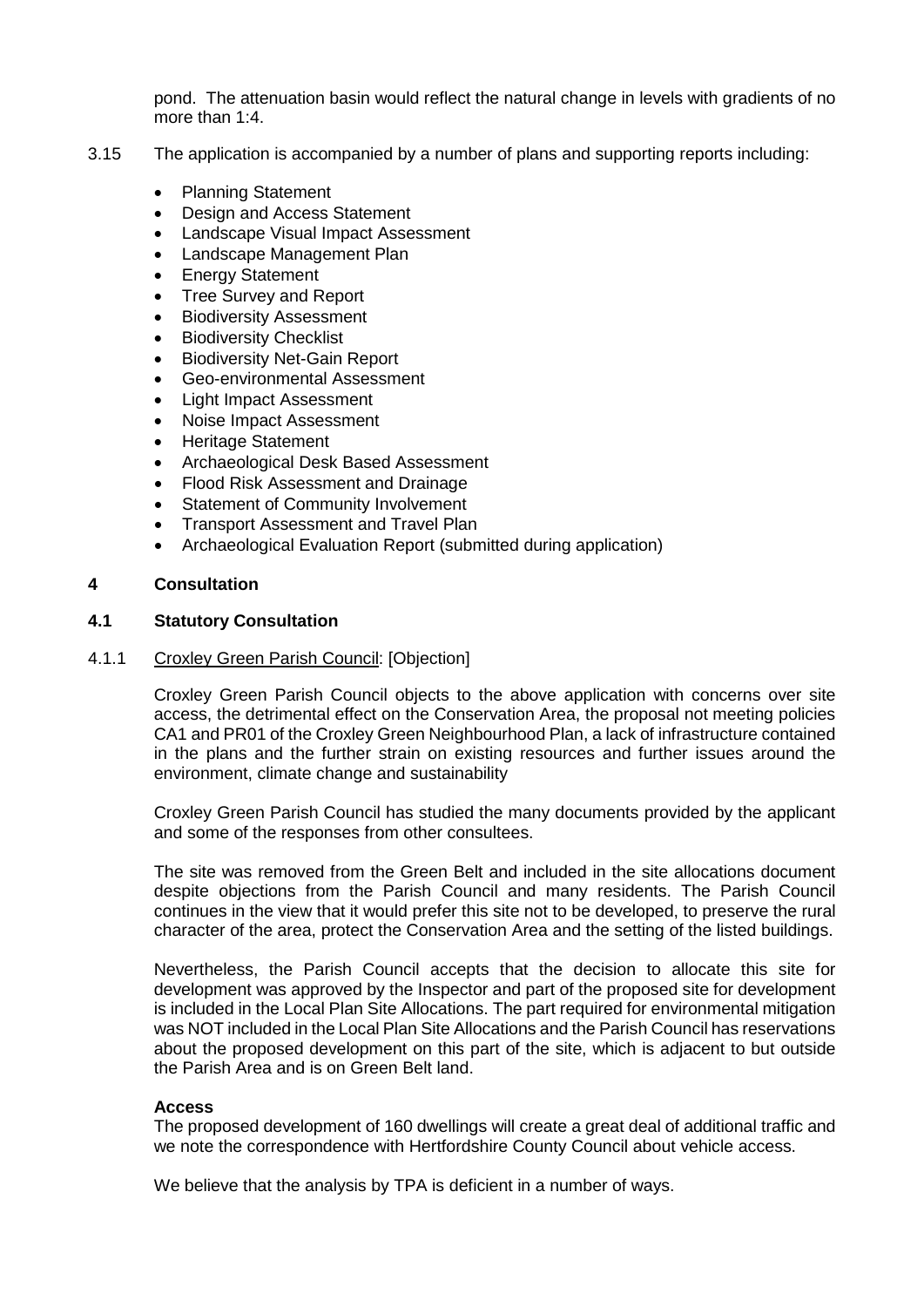Firstly, by considering the site as being in a walkable neighbourhood. Whilst people are likely to walk locally for exercise, most of the local facilities in Croxley Green are some distance from the site  $-$  for example the underground railway station  $-$  and we anticipate that residents are likely to use cars for many of their local trips, for employment, education, shopping and to access medical services. We consider that TPA has significantly underestimated the likely number of vehicles to and from the site, particularly in the peak periods. The consequence is more traffic on Little Green Lane and at the junction with Baldwins Lane, and more vehicles parked within the development site.

We are also concerned that the traffic analysis at the junction seems to treat the staggered junction at Baldwins lane as two separate junctions. It is in fact an offset crossroads and much of the traffic to and from the site is likely to cross Baldwins Lane to the Green. We believe that the trip generation model should be rerun on the basis of a car dependent development and that the capacity of this junction should be analysed with background traffic growth as this can be a tricky junction at the best of times and it will become very difficult with increased traffic from Little Green Lane.

Little Green Lane has no proper sight lines down Baldwins Lane and is dangerous to exit. The large increase in volume of traffic at this junction would be a major traffic hazard. To create a safe junction, it would either require an encroachment onto The Green to widen the road or the installation of traffic lights and neither of those options are acceptable in a Conservation Area.

We also note that there has been no swept vehicle analysis for access to the rest of Little Green Lane, which will be required for service and emergency vehicles, and for farm vehicles to access adjoining farm land along the rest of Little Green Lane. We consider that access to Little Green Lane from the Sarratt Road or at the Lincoln Drive junction is not adequate to meet the needs of the houses at Little Green or the adjacent farmland.

CGPC request that alternative access to the site be made from Grove Crescent to alleviate these concerns.

### **Environment & Biodiversity**

CGPC believe that the development of the Killingdown Farm site will have a detrimental impact on existing wildlife in the area. CGPC request that a Nature Conservation Management Plan must be carried out prior to any works being started to identify impacted wildlife and arrange for relocation of wildlife. The plans also state that the development will result in a net-gain of biodiversity, but we feel this will be too hard to prove and should not be used as an advantage for the development. We note the proposal to retain some of the trees and hedges within the site and to supplement them by gardens. However we doubt that small semi-urban gardens can compensate for the well-established pastures on the site and consider additional mitigation is needed

### **Climate Change & Sustainability**

The Croxley Green Neighbourhood Plan Aim 5 states that "all new buildings…in the parish should be designed and constructed to the highest standards of energy efficiency and to be carbon neutral". In 2019 TRDC recognised the climate emergency and committed to making its own operations carbon neutral by 2030, and to helping the district achieve the government target of net zero carbon by 2050. The proposed development falls well short of attempting to meet these aspirations. The outdated energy methods proposed by the developer would be in place for centuries and it will be more costly for future owners of the homes to retrofit sustainable energy sources.

We are very concerned that the developers are proposing a development that is NOT to the highest environmental standards. We accept that the Government has set a minimum standard for new dwellings but we believe that TRDC should seek a much higher standard for this development, as a showcase of what can be achieved in terms of reducing carbon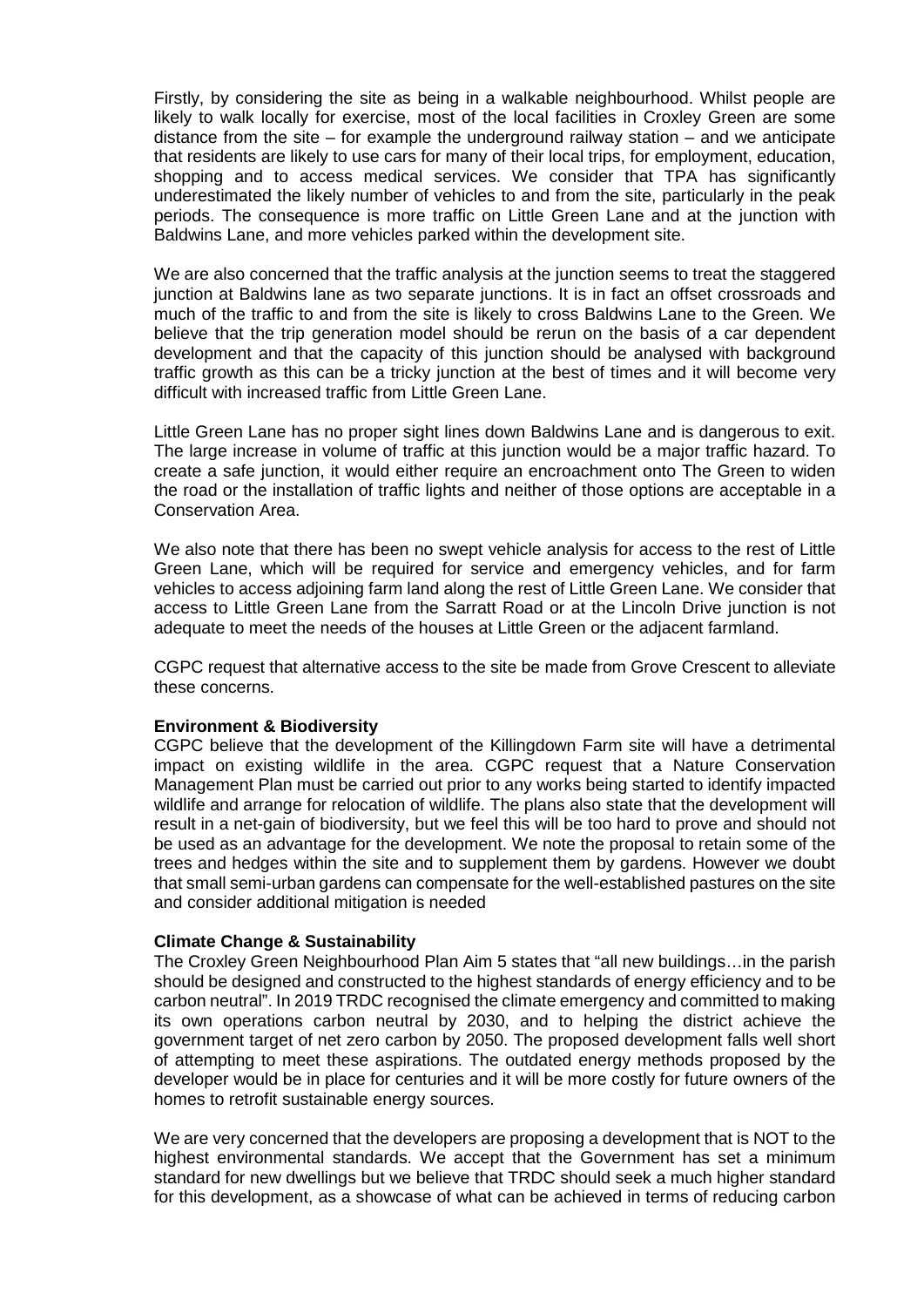emissions from new buildings, and as a benchmark for the future development we anticipate will be required within the district over the next decade.

Parish councillors have spoken to the developers about achieving a higher standard and the developers have confirmed that they have designed the shell of the buildings to a higher standard. However, they are not planning to install low energy systems (such as heat pumps) or energy capture systems (such as solar panels) and claim that the cost would be prohibitive. We understand from the BRE that the cost of retrofitting such systems (which will be needed to meet the Government's zero emissions targets) is several times higher than the cost of designing and fitting them in new buildings. This seems a golden opportunity to modify the design of the buildings to accept such systems without modification and offering them as an additional option for forward looking purchasers.

For example, by having an illustrative design for a system that could be fitted immediately and then providing the necessary spaces, cavities and ducting to make installation cheap and straightforward.

We note that no consideration has been given to the need for electric vehicle charging points (which will be required within a few years) or to provision for the storage of bicycles (which are likely to become more popular for local journeys, particularly electric bicycles and bicycles towing attachments for luggage or small children)

### **Conservation Area & Design**

The developer has made little or no distinction between the part within the Conservation Area and the part outside the Conservation Area, with a detrimental impact on the Conservation Area and the setting of the listed buildings. We share the Conservation Officer's concern about the impact on the Area and the heritage buildings and the findings in the report from Tetrick Planning regarding the scale of housing contained within the Conservation Area.

We have concerns that the developer has attempted to increase the capacity of the site by removing part of the site area allocated for development from this proposal (the listed buildings and the farm curtilage) and by placing environmental mitigation measures off site (on adjoining land in the Green Belt).

In our view this leads to an overly dense development of the site with the potential for additional development on the farm building area which includes listed buildings. For these reasons we feel the development does not meet either Policy CA1 or PR01 of the Croxley Green Neighbourhood Plan.

### **Infrastructure**

The development of the Killingdown Farm site equates to around a 3% increase in both housing stock and population size. CGPC is disappointed that there has been no provision made for healthcare, retail, or recreation space. The area of north Croxley Green suffers from intermittent water shortages, and regular burst water piping, and the development will increase the strain on already stretched resources.

### **The Green**

Any attempt to reduce the size of the Green will be strongly resisted by the Parish Council.

#### 4.1.2 Hertfordshire County Council – Highway Authority: [Objection]

4.1.2.1 Interim Response 08.10.2020 [Further information/amendments requested]

The proposals comprise of the construction of 160 residential dwellings on land at Killingdown Farm, Little Green Lane, Croxley Green. Little Green Lane borders the western and northern boundaries of the site and is designated as an unclassified local access road,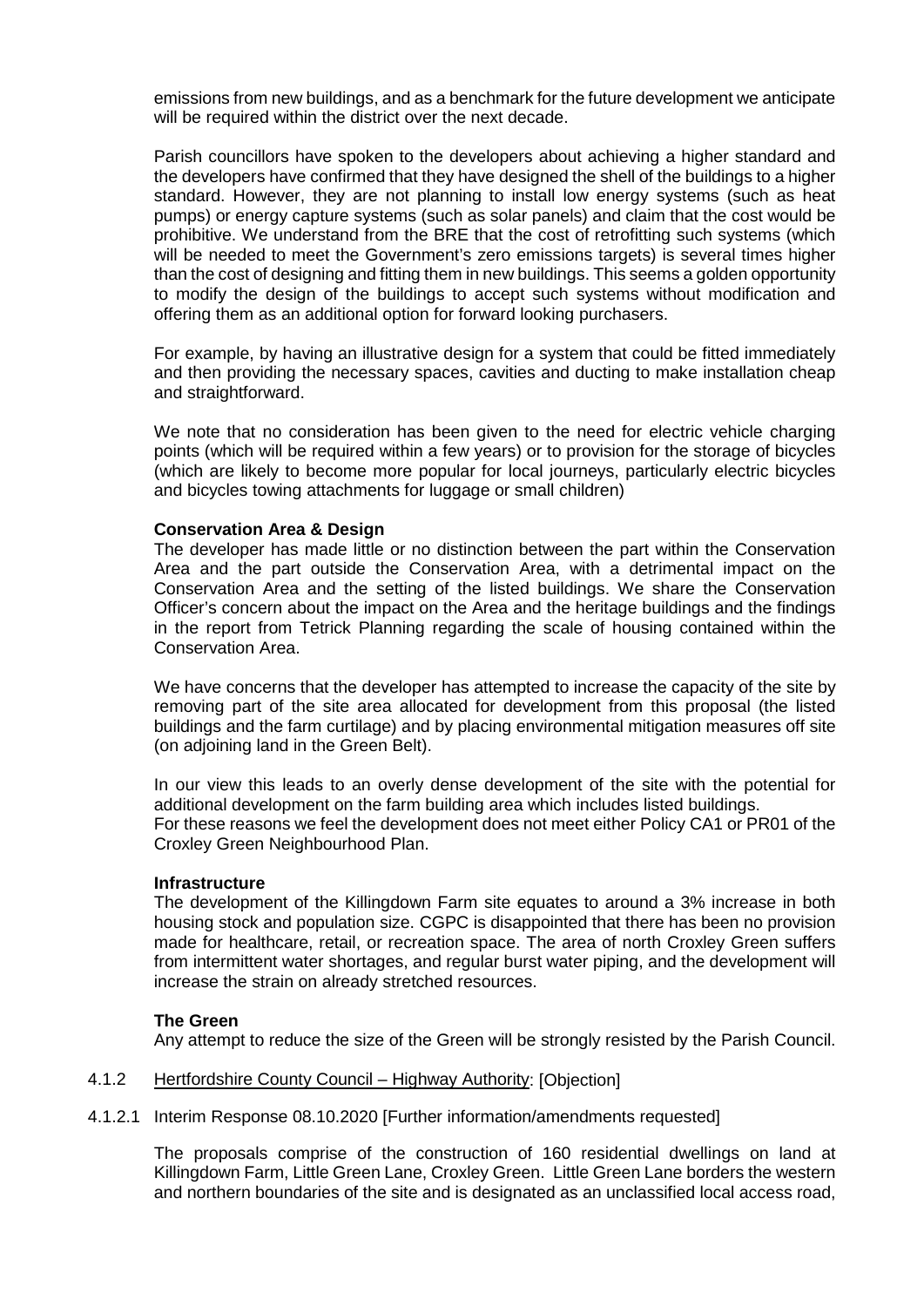subject to a speed limit of 30mph and is highway maintainable at public expense. Public footpath Croxley Green 013 runs adjacent to the eastern and south-eastern boundary of the site. The proposals are on allocated housing site H(10).

The application site is accessed via Little Green Lane from the south, which has a carriageway width of between 3.8m and 4.5m and narrows to approximately 2.8m wide to the north of the site. The stretch of the lane running adjacent to the north side of the site is an unmade track in poor condition. There are no existing footways along Little Green Lane nor any street lighting. The access arrangements were discussed as part of pre-application discussions and an on-site meeting with Hertfordshire County Council (HCC) as Highway Authority. The location of the access points and general layout of the site is considered to be acceptable. Nevertheless following assessment of the submitted plans and TA and to ensure that the proposals are acceptable from a highways and transport perspective, HCC as Highway Authority is recommending that further information and amendments are submitted including:

1. Swept path analysis for a 12m long refuse vehicle (in accordance with the truck used by Three Rivers District Council as waste collection authority). This should include at all points where the proposed on-street car parking points within the site are proposed and turning heads within the site. If this is not achievable then a 5.5m wide carriageway within the site would need to be provided with updated swept-paths. Consideration would be required as to how a refuse or heavy goods vehicle would be able to access Little Green Lane from The Green if vehicles are parked on the highway fronting any of the existing properties. Cars have been observed to park on the highway carriageway on 05/10/2020 and are also visible on Google Streetview. Double yellow lines restricting parking along Little Green Lane may need to be considered if access cannot be sufficiently illustrated via a swept path for a refuse vehicle and HGV.

2. Visibility splays of 2.4m by25m at the main junction points within the site in accordance with Manual for Streets. All visibility splays would need to be permanently available and therefore not within any ownership of adjacent properties.

3. Updated plan indicating areas to be adopted. The Highway Authority would recommend that the areas as indicated green on the plan below are offered to be dedicated as highway and subsequently adopted as maintainable at public expense pursuant to Section 38 of the Highways Act 1980. This would include the carriageway and any footways at these points.

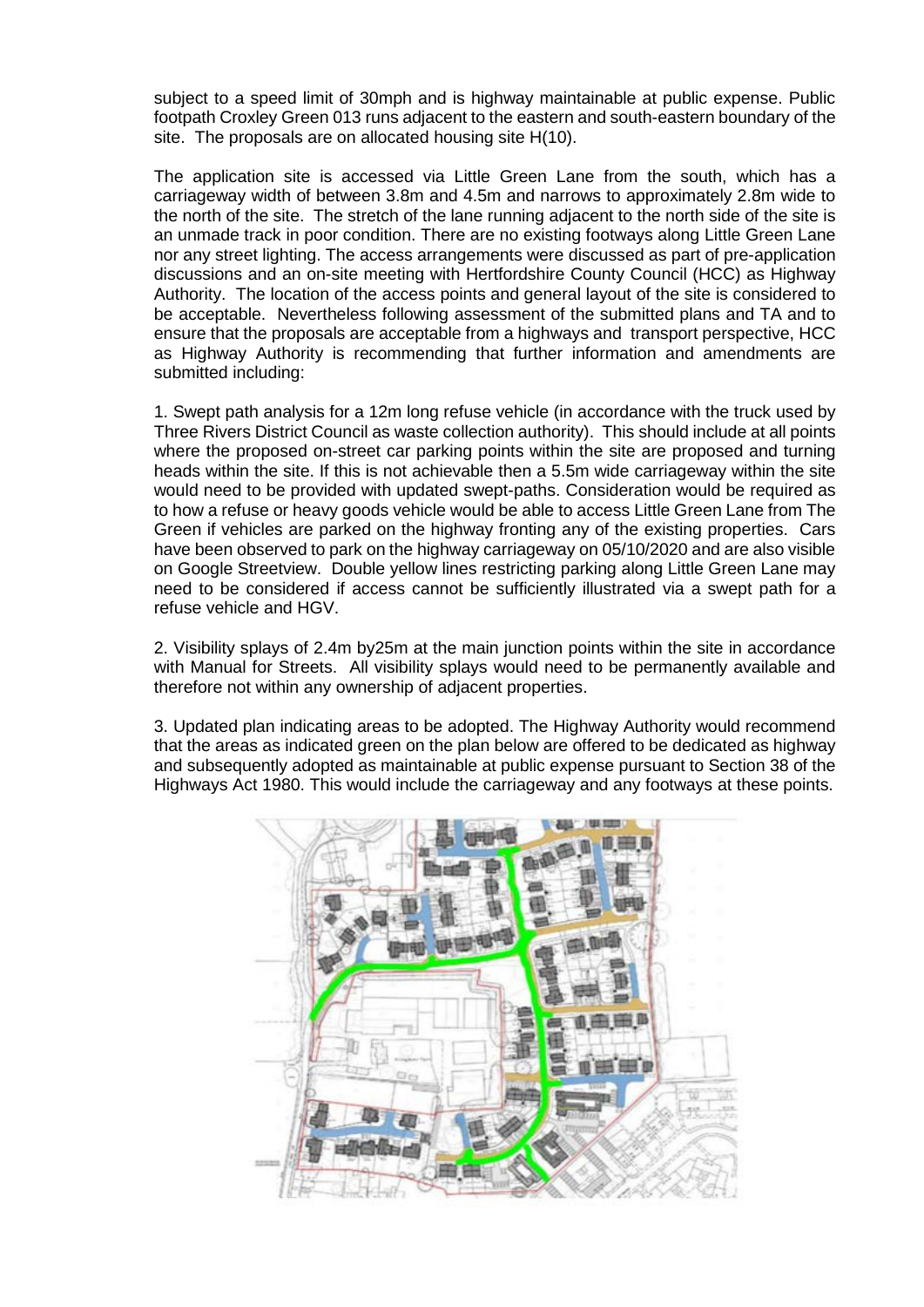4. Provision of a 2m wide footway on both sides of the proposed carriageways within the site that are recommended to be adopted at highway maintainable at public expense.

5. A Reduction in kerb radii from 10m to 6m at the 'southern' access from Little Green Lane into the short cul-de-sac – this is to reduce the carriageway distance in which pedestrians would need to cross the proposed bellmouth entrance.

6. A more extensive Indicative plan confirming all of the necessary 278 highway works required – these are indicated on drawing numbers SK01 and PL01 (detailed drawings can be secured as part of the formal 278 application process, secured via a condition) including: i. 2m wide footway on the whole of the east side of the carriageway along Little Green Lane (from the junction with The Green running north to the main application site);

ii. Any widening of the carriageway along Little Green Lane required to increase the width of the carriageway to at least 4.8m;

iii. Any necessary lighting along Little Green Lane:

iv. Works to create the main vehicular access into the site ('northern' access) / alterations to the existing route Little Green Lane;

v. Newbellmouth entrance providing access to the 'southern' access to the proposed culde-sac including tactile paving and pedestrian dropped kerbs on either side;

vi. Any alterations required to the existing entrances into Killingdown Farm including tactile paving and pedestrian dropped kerbs;

vii. Any necessary highway works required at the junction of Little Green Lane and The Green including a new kerbed edge of carriageway line on the west side and tactile paving on both sides. The kerb line would be recommended to be widened as there is evidence that vehicles oversail the highway verge at this location.

viii. Pedestrian crossing point with pedestrian dropped kerbs and tactile paving from the proposed footway on the east side of Little Green Lane to the common land.

ix. any public footpath improvements / works required (details TBC through discussion with HCC'S Rights of Way officer) e.g. lighting, signage.

7. Submission of a Stage One Safety Audit (this may be provided as part of the s278 process if unable to be provided at the planning application consultation stage).

HCC as Highway Authority would recommend the submission of the above information in order for a full assessment of the acceptability of the proposals from a highways and transport perspective to be made.

4.1.2.2 Full Response 19.11.2020 [Objection]

Notice is given under article 18 of the Town and Country Planning (Development Management Procedure) (England) Order 2015 that the Hertfordshire County Council (HCC) as Highway Authority recommends that permission be refused for the following reason:

*1) The proposals do not demonstrate a sufficient level of safe and suitable access for pedestrians to and from the site and therefore the potential to support and promote sustainable forms of travel is limited. The lack of a pedestrian footway on the south side of the proposed access road into the site combined with the lack of a pedestrian access from the proposed "south" cul-de-sac to the remainder of the development limits the accessibility and permeability of the site for pedestrians and does not prioritise access for pedestrians. The proposals are therefore contrary to policy guidelines as outlined in National Planning Policy Framework (NPPF) paragraphs 108 to 110 and Hertfordshire's Local Transport Plan 2018 (LTP4), specifically policy 1: Transport User Hierarchy and Policy 5 – Development Management 5a) 5b) and 5g).*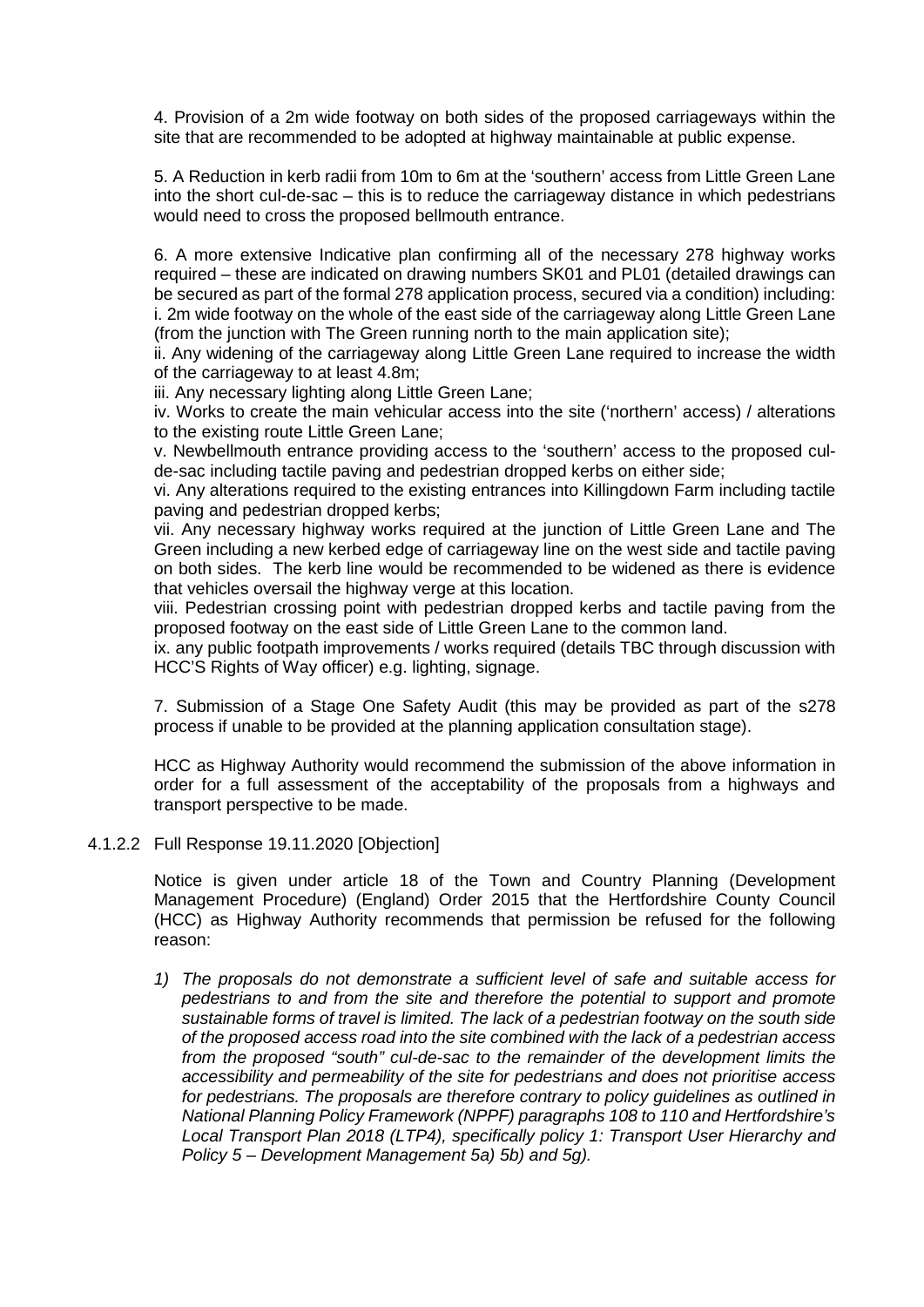Without prejudice in the event of the Local Planning Authority being minded to grant planning consent, the Highway Authority would request that any permission granted be subject to the following conditions:

### *1. Provision of Visibility Splays*

*Prior to the first occupation of the development hereby permitted visibility splays shall be provided in full accordance with the details indicated on the approved plan numbers 1908- 012 VS02 and 1908-12 VS03. The splays shall thereafter be maintained at all times free from any obstruction between 600mm and 2m above the level of the adjacent highway carriageway.*

*Reason: To ensure construction of a satisfactory development and in the interests of highway safety in accordance with Policy 5 of Hertfordshire's Local Transport Plan (adopted 2018).*

# *2. Estate Roads*

*No development shall commence until full details have been submitted to and approved in writing by the Local Planning Authority in relation to the proposed arrangements for future management and maintenance of the proposed streets within the development. (The streets shall thereafter be maintained in accordance with the approved management and maintenance details until such time as an agreement has been entered into under Section 38 of the Highways Act 1980 and/or a Private Management and Maintenance Company has been established).*

*Reason: To ensure satisfactory development and to ensure estate roads are managed and maintained thereafter to a suitable and safe standard in accordance with Policies 5 and 22 of Hertfordshire's Local Transport Plan (adopted 2018).*

### *3. A: Highway Improvements – Offsite (Design Approval)*

*Notwithstanding the details indicated on the submitted drawings no on-site works above slab level shall commence until a detailed scheme for the necessary offsite highway improvement works as indicated on drawing no. 1908-012 PL06 E have been submitted to and approved in writing by the Local Planning Authority in consultation with the Highway Authority. These works shall include:*

*i. 2m wide footway (or the maximum achievable width) on the whole of the east side of the carriageway along Little Green Lane (from the junction with The Green running north to the main application site);*

*ii. Any widening of the carriageway along Little Green Lane required to increase the width of the carriageway to at least 4.8m;*

*iii. Any necessary lighting along Little Green Lane;*

*iv. Works to create the main vehicular access into the site ('northern' access) / alterations to the existing route Little Green Lane, which would also include the dedication of additional land as highway (pursuant to Section 38 highways agreement);*

*v. New bellmouth entrance providing access to the 'southern' access to the proposed culde-sac including tactile paving and pedestrian dropped kerbs on either side;*

*vi. Any alterations required to the existing entrances into Killingdown Farm including tactile paving and pedestrian dropped kerbs;*

*vii. Any necessary highway works required at the junction of Little Green Lane and The Green including a new kerbed edge of carriageway line on the west side and tactile paving on both sides. The kerb line would be recommended to be widened as there is evidence that vehicles oversail the highway verge at this location.*

*viii. Pedestrian crossing point with pedestrian dropped kerbs and tactile paving from the proposed footway on the east side of Little Green Lane to the common land.*

*ix. Improvements to public footpath Croxley Green 013 including acceptable surfacing, lighting, signage and any other necessary works.*

*B: Highway Improvements – Offsite (Implementation / Construction)*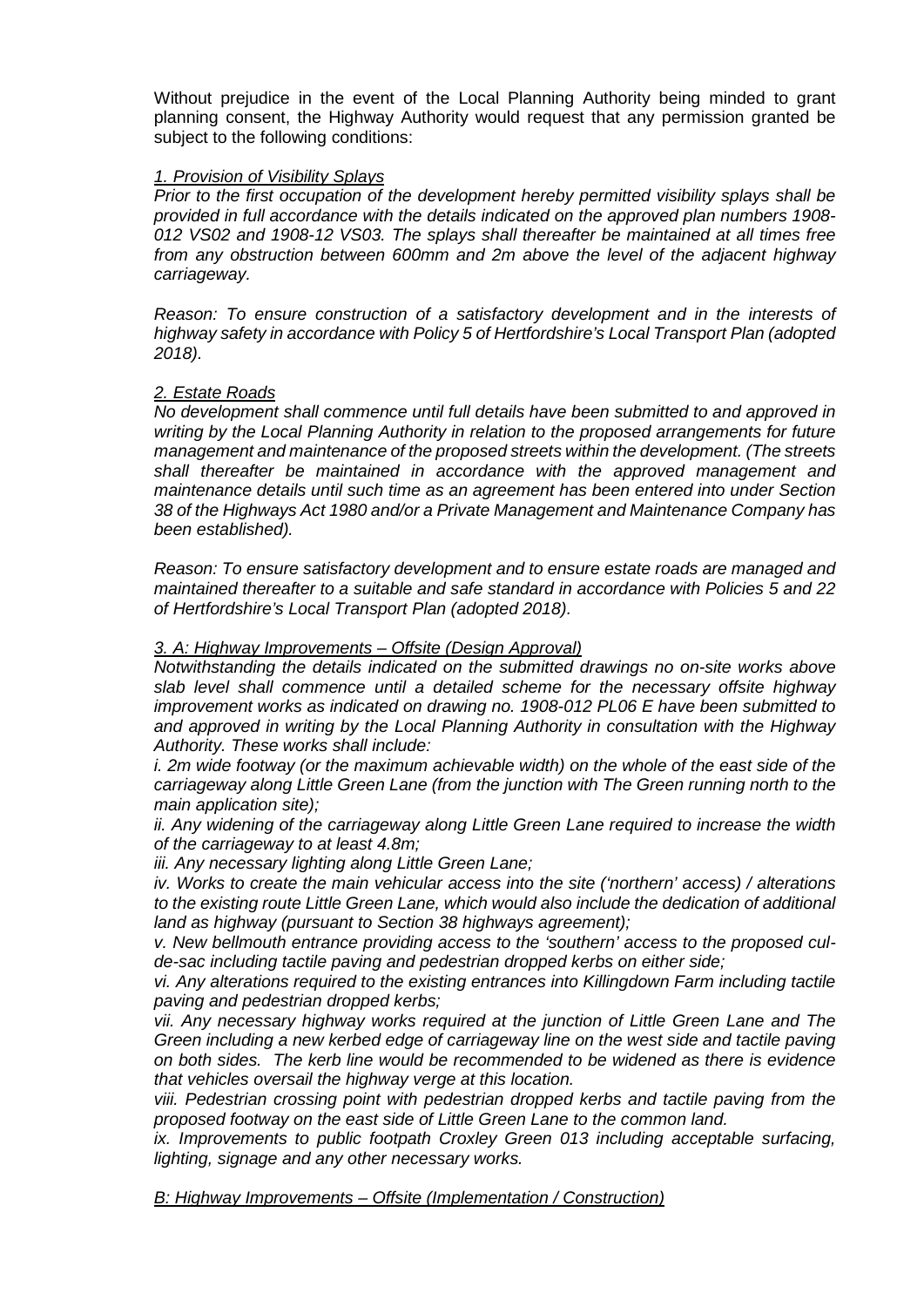*Prior to the first use of the development hereby permitted the offsite highway improvement works referred to in Part A of this condition shall be completed in accordance with the approved details.*

*Reason: To ensure construction of a satisfactory development and that the highway improvement works are designed to an appropriate standard in the interest of highway safety and amenity and in accordance with Policy 5, 13 and 21 of Hertfordshire's Local Transport Plan (adopted 2018).*

## *4. Provision of Internal Access Roads, Parking & Servicing Areas*

*Prior to the first use of the development hereby permitted the proposed internal access roads, on-site car parking and turning areas shall be laid out, demarcated, surfaced and drained in accordance with the approved plan and retained thereafter available for that specific use.*

*Reason: To ensure construction of a satisfactory development and in the interests of highway safety in accordance with Policy 5 of Hertfordshire's Local Transport Plan (adopted 2018).*

### *5. Construction Management Plan*

*No development shall commence until a Construction Management Plan has been submitted to and approved in writing by the Local Planning Authority. Thereafter the construction of the development shall only be carried out in accordance with the approved Plan. The Construction Management Plan shall include details of:*

- *a. Construction vehicle numbers, type, routing;*
- *b. Access arrangements to the site;*
- *c. Traffic management requirements*
- *d. Construction and storage compounds (including areas designated for car parking, loading / unloading and turning areas);*
- *e. Siting and details of wheel washing facilities;*
- *f. Cleaning of site entrances, site tracks and the adjacent public highway;*
- *g. Timing of construction activities (including delivery times and removal of waste);*
- *h. Provision of sufficient on-site parking prior to commencement of construction activities;*

*i. Post construction restoration/reinstatement of the working areas and temporary access to the public highway;*

*Reason: In order to protect highway safety and the amenity of other users of the public highway and rights of way in accordance with Policies 5, 12, 17 and 22 of Hertfordshire's Local Transport Plan (adopted 2018).*

### **Planning Obligations**

Developer contributions of £6000 are sought via a Section 106 Agreement towards supporting the implementation, processing and monitoring of a full travel plan including any engagement that may be needed. For further information please see the following link [https://www.hertfordshire.gov.uk/services/highways-roads-and-pavements/business-and](https://www.hertfordshire.gov.uk/services/highways-roads-and-pavements/business-and-developer-information/development-management/highways-development-management.aspx)[developer-information/development-management/highways-development](https://www.hertfordshire.gov.uk/services/highways-roads-and-pavements/business-and-developer-information/development-management/highways-development-management.aspx)[management.aspx](https://www.hertfordshire.gov.uk/services/highways-roads-and-pavements/business-and-developer-information/development-management/highways-development-management.aspx)

OR by emailing [travelplan@hertfordshire.gov.uk](mailto:travelplan@hertfordshire.gov.uk)

### **Highway Informatives**

HCC recommends inclusion of the following highway informative / advisory note (AN) to ensure that any works within the public highway are carried out in accordance with the provisions of the Highway Act 1980: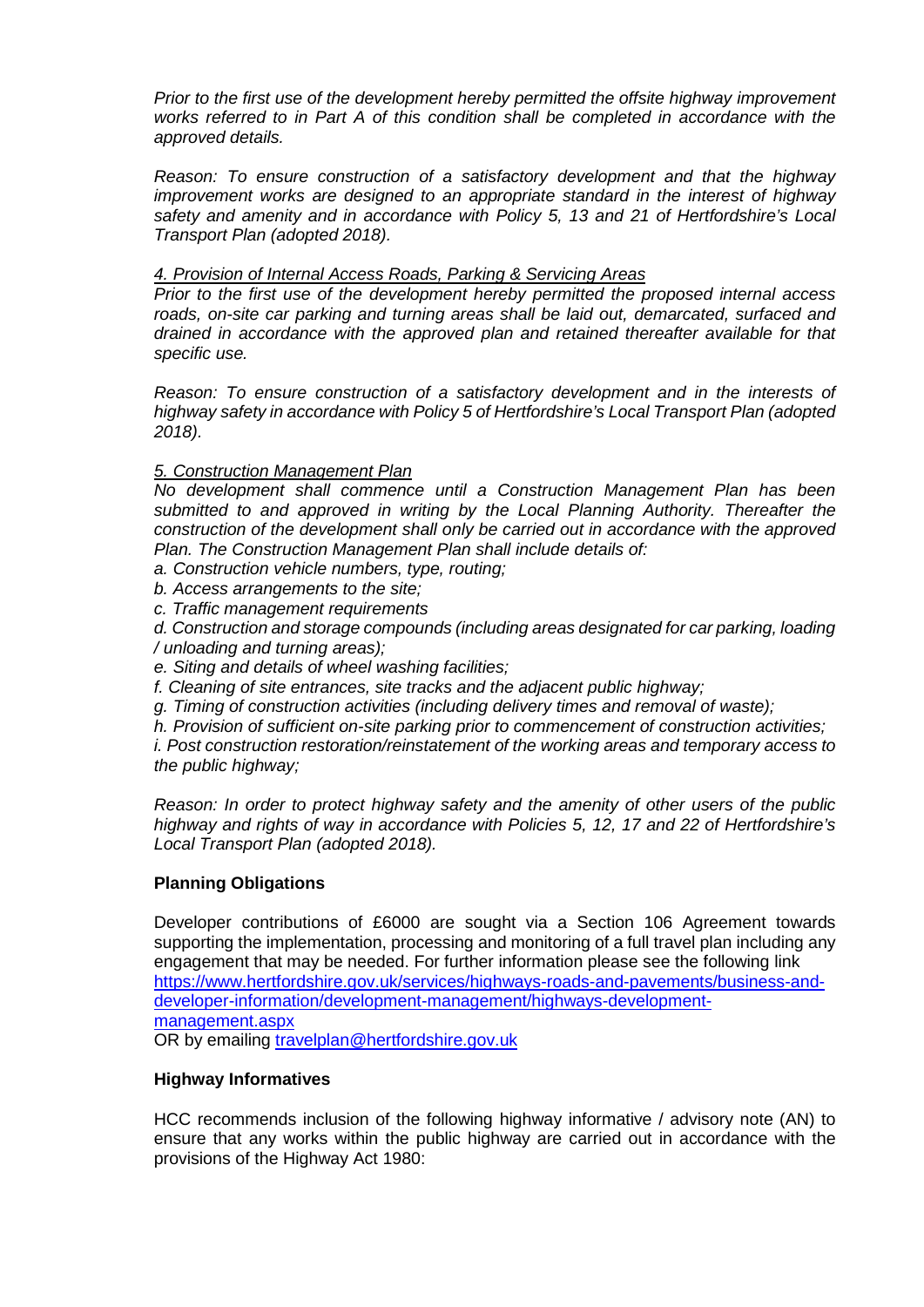*AN) 278 Agreement with Highway Authority: The applicant is advised that in order to comply with this permission it will be necessary for the developer of the site to enter into an agreement with Hertfordshire County Council as Highway Authority under Section 278 of the Highways Act 1980 to ensure the satisfactory completion of the access and associated road improvements. The construction of such works must be undertaken to the satisfaction and specification of the Highway Authority, and by a contractor who is authorised to work in the public highway. Before works commence the applicant will need to apply to the Highway Authority to obtain their permission and requirements. Further information is available via the website [https://www.hertfordshire.gov.uk/services/highways-roads-and](https://www.hertfordshire.gov.uk/services/highways-roads-and-pavements/business-and-developer-information/development-management/highways-development-management.aspx)[pavements/business-and-developer-information/development-management/highways](https://www.hertfordshire.gov.uk/services/highways-roads-and-pavements/business-and-developer-information/development-management/highways-development-management.aspx)[development-management.aspx](https://www.hertfordshire.gov.uk/services/highways-roads-and-pavements/business-and-developer-information/development-management/highways-development-management.aspx)*

*AN) Estate Road Adoption: The applicant is advised that if it is the intention to request that Hertfordshire County Council as Highway Authority adopt any of the highways included as part of this application as maintainable at the public expense then details of the specification, layout and alignment, width and levels of the said highways, together with all the necessary highway and drainage arrangements, including run off calculations must be submitted to the Highway Authority. No development shall commence until the details have been approved in writing and an Agreement made under Section 38 of the Highways Act 1980 is in place. The applicant is further advised that the County Council will only consider roads for adoption where a wider public benefit can be demonstrated. The extent of adoption as public highway must be clearly illustrated on a plan. Further information is available via the website [https://www.hertfordshire.gov.uk/services/highways-roads-and](https://www.hertfordshire.gov.uk/services/highways-roads-and-pavements/business-and-developer-information/development-management/highways-development-management.aspx)[pavements/business-and-developer-information/development-management/highways](https://www.hertfordshire.gov.uk/services/highways-roads-and-pavements/business-and-developer-information/development-management/highways-development-management.aspx)[development-management.aspx](https://www.hertfordshire.gov.uk/services/highways-roads-and-pavements/business-and-developer-information/development-management/highways-development-management.aspx)*

*AN) The Public Right of Way should remain unobstructed by vehicles, machinery, materials, tools and any other aspects of the construction during works. The safety of the public using the route and any other routes to be used by construction traffic should be a paramount concern during works, safe passage past the site should be maintained at all times. The condition of the route should not deteriorate as a result of these works. Any adverse effects to the surface from traffic, machinery or materials (especially overspills of cement & concrete) should be made good by the applicant to the satisfaction of this Authority. All materials should be removed at the end of the construction and not left on the Highway or Highway verges.*

*If the above conditions cannot reasonably be achieved then a Temporary Traffic Regulation Order would be required to close the affected route and divert users for any periods necessary to allow works to proceed. A fee would be payable to Hertfordshire County Council for such an order. Please contact Rights of Way, Hertfordshire County Council on 0300 123 4047 or [row@hertfordshire.gov.uk](mailto:row@hertfordshire.gov.uk) for further information in relation to the works that are required along the route including any permissions that may be needed to carry out the works. [https://www.hertfordshire.gov.uk/services/recycling-waste-and](https://www.hertfordshire.gov.uk/services/recycling-waste-and-environment/countryside-access/rights-of-way/rights-of-way.aspx)[environment/countryside-access/rights-of-way/rights-of-way.aspx](https://www.hertfordshire.gov.uk/services/recycling-waste-and-environment/countryside-access/rights-of-way/rights-of-way.aspx)*

## **Comments / Analysis**

The proposals comprise of the construction of 160 residential dwellings on land at Killingdown Farm, Little Green Lane, Croxley Green. Little Green Lane borders the western and northern boundaries of the site and is designated as an unclassified local access road, subject to a speed limit of 30mph and is highway maintainable at public expense. Public footpath Croxley Green 013 runs adjacent to the eastern and south-eastern boundary of the site. The proposals are on allocated housing site H(10).

A Transport Assessment (TA), Design & Access Statement (DAS) and Framework Travel Plan (TP) have been submitted as part of the application.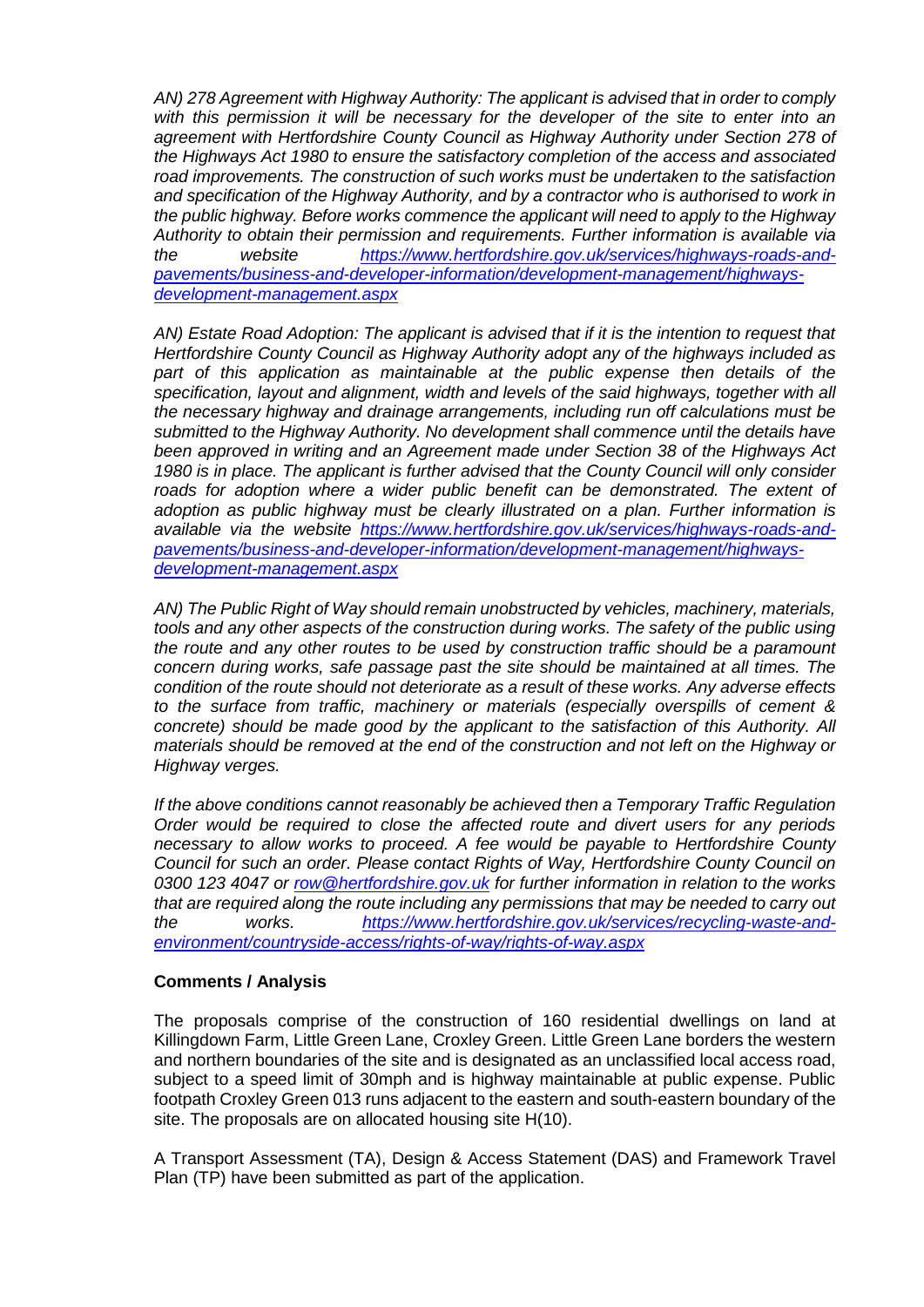## 1. Access & Highway

The application site is accessed via Little Green Lane, which has a carriageway width of between 3.8m and 4.5m to the south of the site and narrows to approximately 2.8m wide to the north of the site. The stretch of the lane running adjacent to the north side of the site is an unmade track in poor condition. There are no existing footways along Little Green Lane nor any street lighting.

# a. Proposed Highway Works

The proposals include widening the carriageway on Little Green Lane to 4.8m in addition to the provision of a 2m wide footway on the east side of the Lane running from Baldwins Lane and then north into the development. There are two proposed new vehicle accesses from Little Green lane, one providing access to a small cul-de-sac south of the farm buildings and another north of the farm buildings providing access to the majority of the housing development, as indicated on drawing numbers 1908-012 PL06E, PL01 and SK1.

A Stage One Road Safety Audit and Designers Response has been submitted as part of the application (following a request from HCC as Highway Authority) for the proposed highways works and access along Little Green Lane. The details submitted also include a swept path-analysis for a 11.5m long refuse vehicle travelling past a parked car on Little Green Lane to the south of the site (drawing no. 1908-012). The details submitted in this respect are considered sufficient and acceptable. HCC as Highway Authority has considered that there is not an identified highway safety reason to require any parking restrictions along Little Green Lane at this stage although any highway works would be subject to further safety audits carried out as part of the formal S278 agreement process.

HCC as Highway Authority considers that the levels of available vehicular to vehicular visibility at the proposed vehicle accesses onto Little Green Lane (as indicated on drawing no. 1908-012 VS03) are acceptable. Following consideration of all the submitted details and extent of highway boundary plan (copy submitted in Appendix H of the TA), the proposed access arrangements along Little Green Lane to the site are acceptable and in accordance with design guidance as laid out in Manual for Streets (MfS) and Roads in Hertfordshire: Highway Design Guide (RIH).

The applicant would need to enter into a Section 278 Agreement with HCC as Highway Authority in relation to the approval of the design and implementation of the works that would be needed on the highway including:

- i. 2m wide footway (or the maximum achievable width) on the whole of the east side of the carriageway along Little Green Lane (from the junction with The Green running north to the main application site);
- ii. Any widening of the carriageway along Little Green Lane required to increase the width of the carriageway to at least 4.8m;
- iii. Any necessary lighting along Little Green Lane;
- iv. Works to create the main vehicular access into the site ('northern' access) / alterations to the existing route Little Green Lane, which would also include the dedication of additional land as highway (pursuant to Section 38 highways agreement);
- v. New bellmouth entrance providing access to the 'southern' access to the proposed cul-de-sac including tactile paving and pedestrian dropped kerbs on either side;
- vi. Any alterations required to the existing entrances into Killingdonn Farm including tactile paving and pedestrian dropped kerbs;
- vii. Any necessary highway works required at the junction of Little Green Lane and The Green including a new kerbed edge of carriageway line on the west side and tactile paving on both sides. The kerb line would be recommended to be widened as there is evidence that vehicles oversail the highway verge at this location.
- viii. Pedestrian crossing point with pedestrian dropped kerbs and tactile paving from the proposed footway on the east side of Little Green Lane to the common land.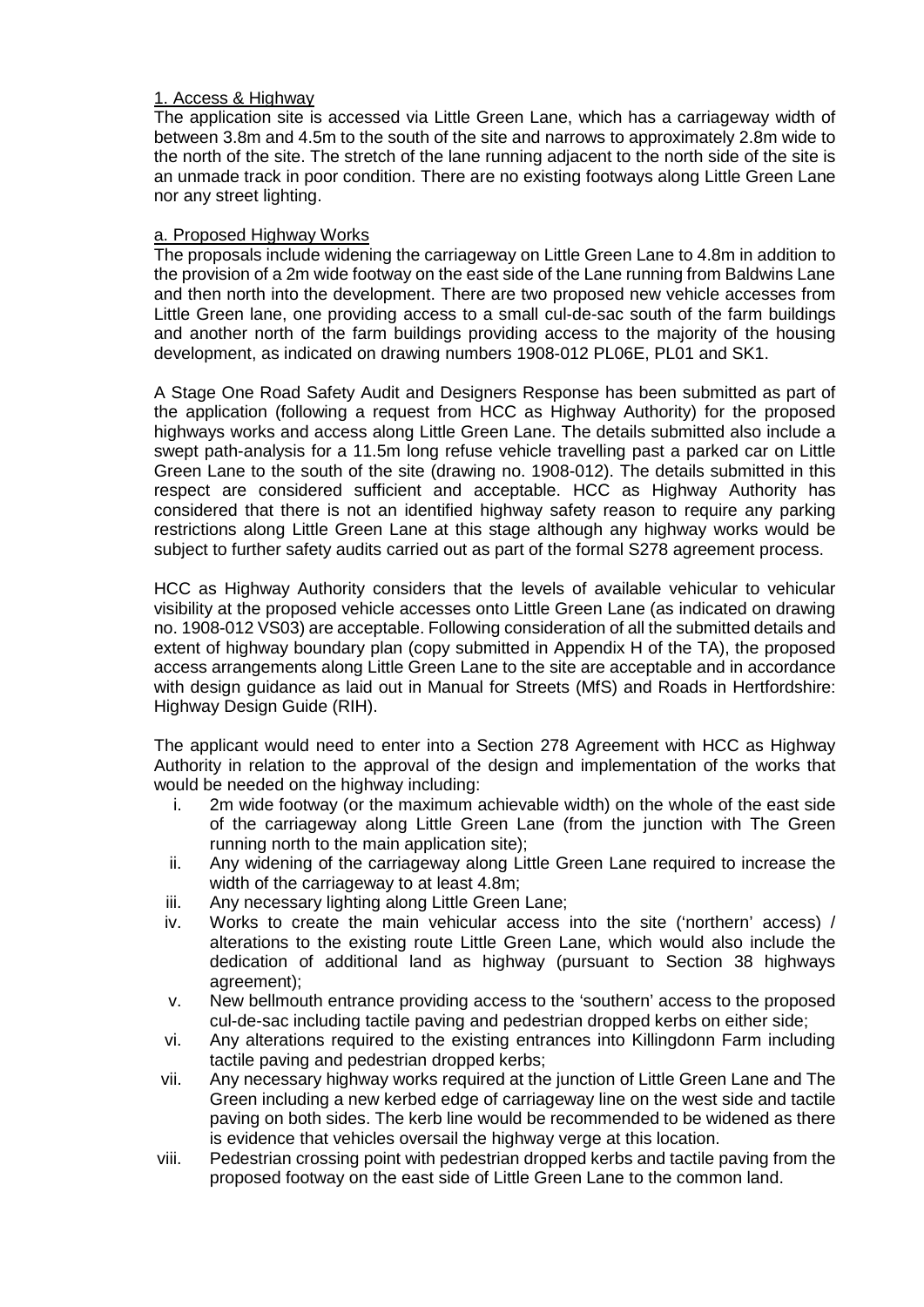ix. Improvements to public footpath Croxley Green 013 including acceptable surfacing, lighting, signage and any other necessary works.

### b. Internal Site Road Layout

The general layout of the site (as shown on drawing number 108-PS-010 D) and 4.8m wide carriageways are acceptable for vehicular access when taking into account the size and scale of the proposed number of dwellings. A swept path analysis has been submitted as part of the supplemental highways response document dated 22/10/2020 (drawing number 1908-012 SP11), illustrating that a 11.5m long refuse vehicle would be able to utilise the internal access road layout, turn around and egress to Little Green Lane in forward gear, the arrangements of which are considered to be acceptable by HCC as Highway Authority. Nevertheless the acceptability of this would be dependent on the absence of on-street car parking at any of the required manoeuvrability areas (please also refer to section 2. Parking of this response). The acceptability of any waste collection details would also need to be confirmed as acceptable by Three Rivers District Council (TRDC) waste management. "Where unassigned spaces are provided on the carriageway, or on-street parking is likely to occur, the carriageway should be a minimum of 5.5m wide……..Parking provision shall not be located within the visibility splays at junctions and accesses. Parking areas should not obstruct forward visibility requirements, turning areas or inhibit the movement of refuse vehicles, buses or the emergency services" RiH, Sec 4, 9.2.

Visibility splays details have been submitted for the internal junctions within the site (following a request from HCC as Highway Authority). The visibility splays of 2.4m by 25m are shown on drawing number 1908-012 VS02 and considered to be acceptable for a 20mph designed road layout and accordance with MfS.

The proposals include direct pedestrian links from the east and south-east of the site to public footpath Croxley Green 013, which the highway authority is supportive of. Nevertheless the currently proposed provision for pedestrians into the site from the west are not acceptable. The proposed site layout requires pedestrians to cross from the south to the north side of the proposed main access road into the site and therefore is contrary to NPPF, para. 110 which states that applications should "give priority first to pedestrian and cycle movements". In order to be acceptable a 2m wide footway along the full length of the south side of the access road into the site would need to be provided. This would be necessary to ensure that pedestrian accessibility and permeability maximised to ensure that the proposals are in accordance with Hertfordshire Local Transport Plan (LTP4) and NPPF The submitted pre-application site plan also included a pedestrian link through the proposed "south" cul-de-sac into the site, which HCC as Highway Authority would also be supportive to improve permeability and accessibility.

## c. Section 38 Agreement / areas to be dedicated as highway

There has been discussion as part of the planning application consultation as to which areas are proposed to be dedicated and subsequently adopted as highway pursuant to Section 38 of the Highways Act 1980. "On developments with no through route, only the main access road will be considered for adoption" Roads in Hertfordshire, Section 3, 12.3 and any adopted areas would need to provide a utility and benefit to the wider highway network. Subsequently there has been provisional agreement on adopting as highway the areas indicated in green and red on the plan below. This would include the carriageway and any footways at the green areas and a footpath/footway link at the red parts. Nevertheless in order to be acceptable, HCC as Highway Authority would recommend that a footway is provided on both sides of these roads indicated by the green lines. It is acknowledged that a single footway was indicated as acceptable as part of pre-application discussions with HCC as Highway Authority, however it was also confirmed at that stage this is was unlikely than any of the internal road layout would be adopted as highway. Therefore it is reasonable that an additional footway is provided to improve accessibility and demonstrate a wider benefit to the public.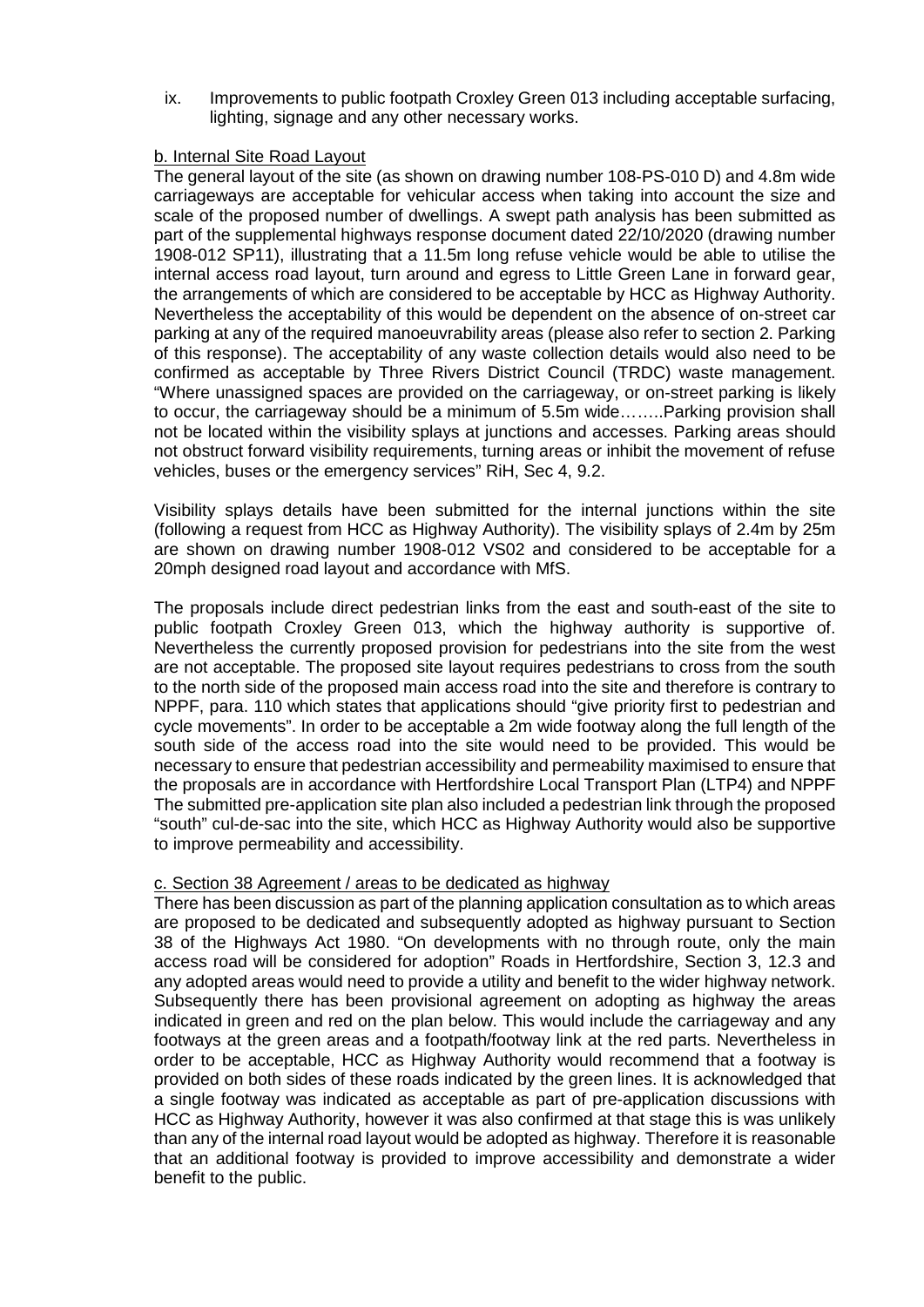

The plan as shown on the left [above] is indicative and does not constituent an agreed detailed adoption plan .The applicant would need to enter into a Section 38 Agreement with HCC as Highway Authority in relation to the submission and approval of any detailed plans (please see the above highway informative for more information). Furthermore the developer would need to put in place a permanent arrangement for long term maintenance of any of the roads that are not to be dedicated as highway. At the entrance of each private road, the road name plate would need to indicate that it is a private road to inform purchasers of any potential future maintenance liabilities.

HCC as Highway Authority has not identified any specific emergency vehicle access issues and a 4.8m wide carriageway would be sufficient to provide access for a fire tender. Nevertheless following consideration of the size of the development and the submission of the Fire Safety Strategy for the development, details of the proposal and strategy have been passed to Herts Fire & Rescue for attention and for any comments which they may have. This is to ensure that the proposals are in accordance with guidelines as outlined in MfS, RIH and Building Regulations 2010: Fire Safety Approved Document B Vol 1 – Dwellinghouses.

# 2. Car Parking

The application refers to the provision of 357 car parking spaces within the site (equalling the level as outlined in the TRDC's parking standards), 21 of which are unassigned onstreet. HCC as Highway Authority would not have any specific objection to the proposed level and layout of assigned car parking spaces attached to the proposed dwellings (creating a total number of 336 allocated spaces). Nevertheless the Highway Authority would not support the proposed unassigned on-street parking areas (a total of 21 car parking spaces) nor including them in the total level of parking provision. The unassigned spaces would not be able to be permanently provided nor available without interfering with the safe and free flow of other users of the road nor the manoeuvring of a waste collection vehicle through the site (as indicated on drawing number 1908-012 SP11). "Where unassigned spaces are provided on the carriageway, or on-street parking is likely to occur, the carriageway should be a minimum of 5.5m wide" RiH Sec 4, 9.1, which is not demonstrated in the proposed arrangements.

The Highway Authority would not have a significant objection to a level of 336 car parking spaces although there may be the potential for some localised on-street parking. TRDC is the parking and planning authority for the district and therefore ultimately would need to be satisfied with the overall level of allocated parking.

HCC as Highway Authority would recommend the provision of an appropriate level of electric vehicle charging provision (at least passive for every dwelling is provided) to promote development in accordance with LTP4 and HCC's Sustainability Strategy.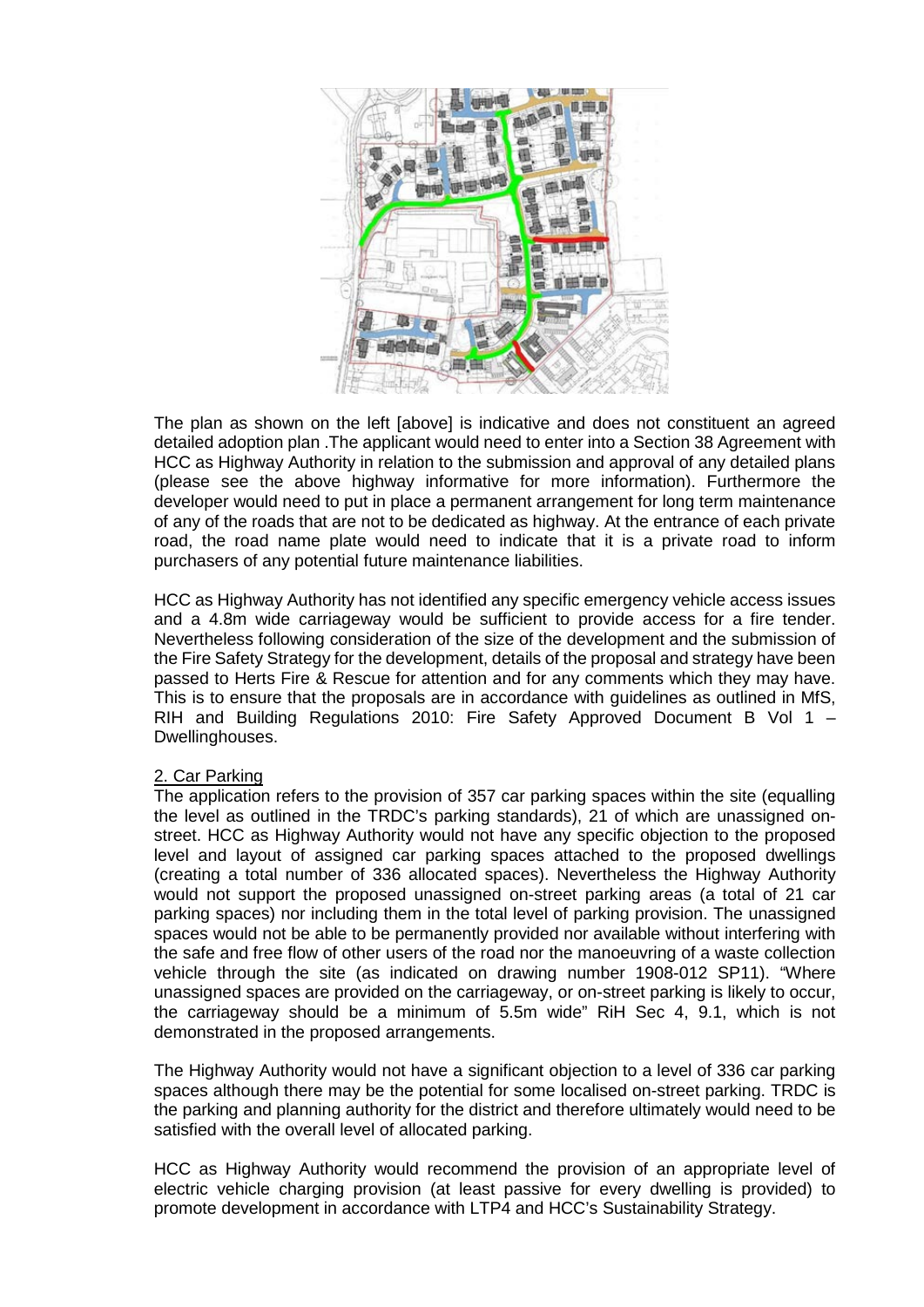## 3. Trip Generation & Distribution

A trip generation and distribution assessment and impact analysis for the proposed use has been included as part of the TA (Sections 5 and 6). The trip generation is based on trip rate information from the TRICS database. The parameters and approach used is considered to be acceptable by HCC as Highway Authority.

Based on this approach, the proposed use is expected to generate 75 two-way vehicle movements in the AM peak and 70 two-way vehicle movements in the PM peak. Following assessment of these details, distribution and the impact analysis, the trip generation and distribution would be considered to be acceptable and not a reason to recommend refusal from a highways perspective.

## 4. Sustainable Travel & Planning Obligations

The application site is located in the north-west corner of Croxley Green. The nearest bus stops to the site are greater than the normally recommended accessibility criteria of 400m (at 450m from the site and more for many of the proposed dwellings). Croxley Railway Station is located approximately 1.6 km (1mile) from the site and therefore within an easy cycling distance and achievable walking distance. Whilst the public transport options are somewhat limited, this would not be considered to be a significant enough reason to recommend refusal on its own when taking into consideration that the site is linked to a larger existing urban area and is an allocated housing site.

HCC as Highways Authority would recommend that consideration be made to the fact that some parts of the internal access roads act as a shared access for vehicles, cyclists and pedestrians. Therefore appropriate lighting and surfaces would be recommended within the site to reflect this.

A Framework TP has been submitted as part of the application to support the promotion and maximisation of sustainable travel options to and from the site and to ensure that the proposals are in accordance with Hertfordshire's Local Transport Plan and the National Planning Policy Framework (NPPF). The travel plan is considered to be generally acceptable for this stage of the application. Nevertheless a full TP would need to be secured via a Section 106 planning obligation. Developer contributions of £6000 are sought via a Section 106 Agreement towards supporting the implementation, processing and monitoring of a full travel plan including any engagement that may be needed. For further information please see the following link [https://www.hertfordshire.gov.uk/services/highways-roads](https://www.hertfordshire.gov.uk/services/highways-roads-and-pavements/business-and-developer-information/development-management/highways-development-management.aspx)[and-pavements/business-and-developer-information/development-](https://www.hertfordshire.gov.uk/services/highways-roads-and-pavements/business-and-developer-information/development-management/highways-development-management.aspx)

[management/highways-development-management.aspx](https://www.hertfordshire.gov.uk/services/highways-roads-and-pavements/business-and-developer-information/development-management/highways-development-management.aspx)

OR by emailing

travelplan@hertfordshire.gov.uk

Following a review of the submitted framework TP, the full TP would need to include the following:

• Refer to current HCC Travel Plan Guidance of March 2020 (the framework TP refers to 2014);

• A secondary contact, provided to HCC once a travel plan co-ordinator (TPC) has been appointed;

• A statement from the developer stating that they are committed to implementing the travel plan;

- The time allocated to the TPC role and frequency on site (average time per month):
- The TPC should work alongside other external partners such as bus and rail companies to increase the travel opportunities of the development;
- On-site information point updated every 6 months as a minimum;
- More walking measures required e.g. inclusion of the promotion of Hertfordshire Health Walks;

• More cycling measures required e.g. cycle training;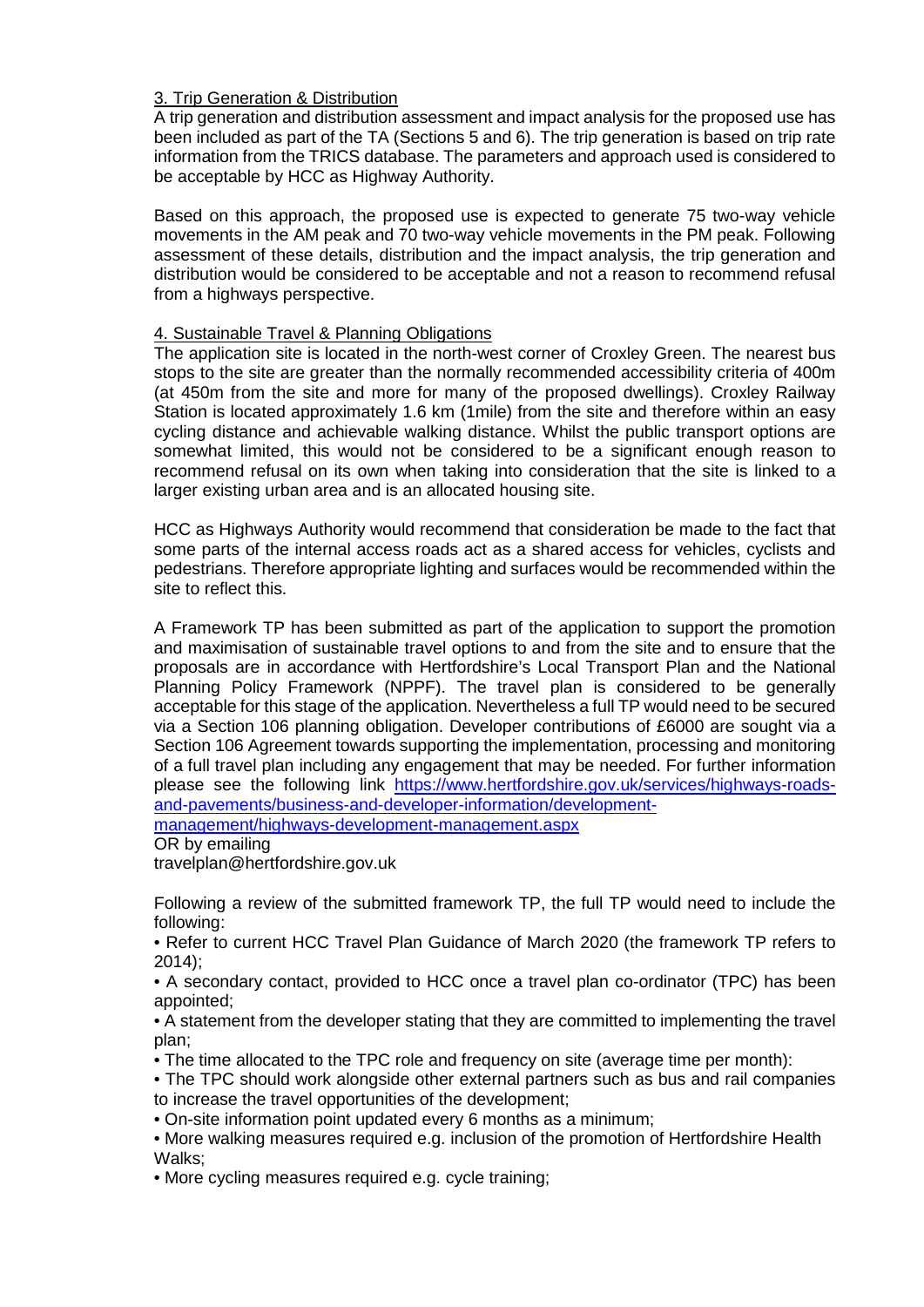• More public transport measures required including up to date bus/train timetables, ticket information, costs at the information point (updated every 6 months as minimum);

• High speed broadband required to allow homeworking, and home delivery information should be provided;

• A minimum of £50 per flat and £100 per house in sustainable travel vouchers.

• HCC have a strong preference of using multi-modal traffic counts for monitoring purposes. Any questionnaires should have an agreed response rate with HCC (a minimum of 50%- 60%) and if the response rate is not meet then multi-modal traffic counts would be required annually.

• Monitoring should be annual and all monitoring information should be sent to HCC (travelplans@hertfordshire.gov.uk) from first occupation to 5 years post full occupation

• Travel Plan review should be annual – from first occupation to 5 years post full occupation

This development is situated within TRDC's Community Infrastructure Levy (CIL) area. Therefore contributions towards local transports schemes as outlined in HCC's South-West Herts Growth & Transport Plan would be sought via CIL if appropriate.

### 5. Conclusion

HCC as Highway Authority is recommending that the proposals in their current form be refused due to the insufficient prioritising of access for pedestrians into and out of the site, which is therefore contrary to the NPPF and LTP4. It would be feasible for an additional footway and footpath link to be provided from the proposed footway on the east side of Little Green Lane into the site without the need for pedestrians to cross the main vehicular access into the site. HCC as Highway Authority would be satisfied with the proposals if sufficient amendments are submitted and approved in accordance with the comments provided within this response.

Nevertheless it is unable to recommend the granting of permission for this application in its current form.

## 4.1.3 HCC Fire Protection: [Advisory comments]

We have examined the drawings and details for the above proposed housing development received from HCC as Highway Authority on 13<sup>th</sup> November 2020 and have the following comments to make:-

## **Vehicle Access.**

The road widths both within the estate and along Little Green Lane from The Green south direction appear to be adequate and in accordance with table 13.1 of Approved document B volume 1. Access appears to be provided to within 45 metres of the furthest point in each dwelling.

However the Northern approach to this estate along Little Green Lane would be problematic as an alternative approach, if the lane were obstructed by badly parked vehicles from The Green southern approach. Consequently we feel that consideration should be given to either widening of the section of Little Green Lane between The Green and the new entrance to the estate or parking control measures.

## **Water Supplies. For firefighting.**

The following provision for suitable hydrants should be made;

- . The distance between the water supply and the fire appliance should be kept to a minimum.
- . Hydrants should be provided within 90m of an entry point to any building.
- . Not more than 90m apart for residential developments.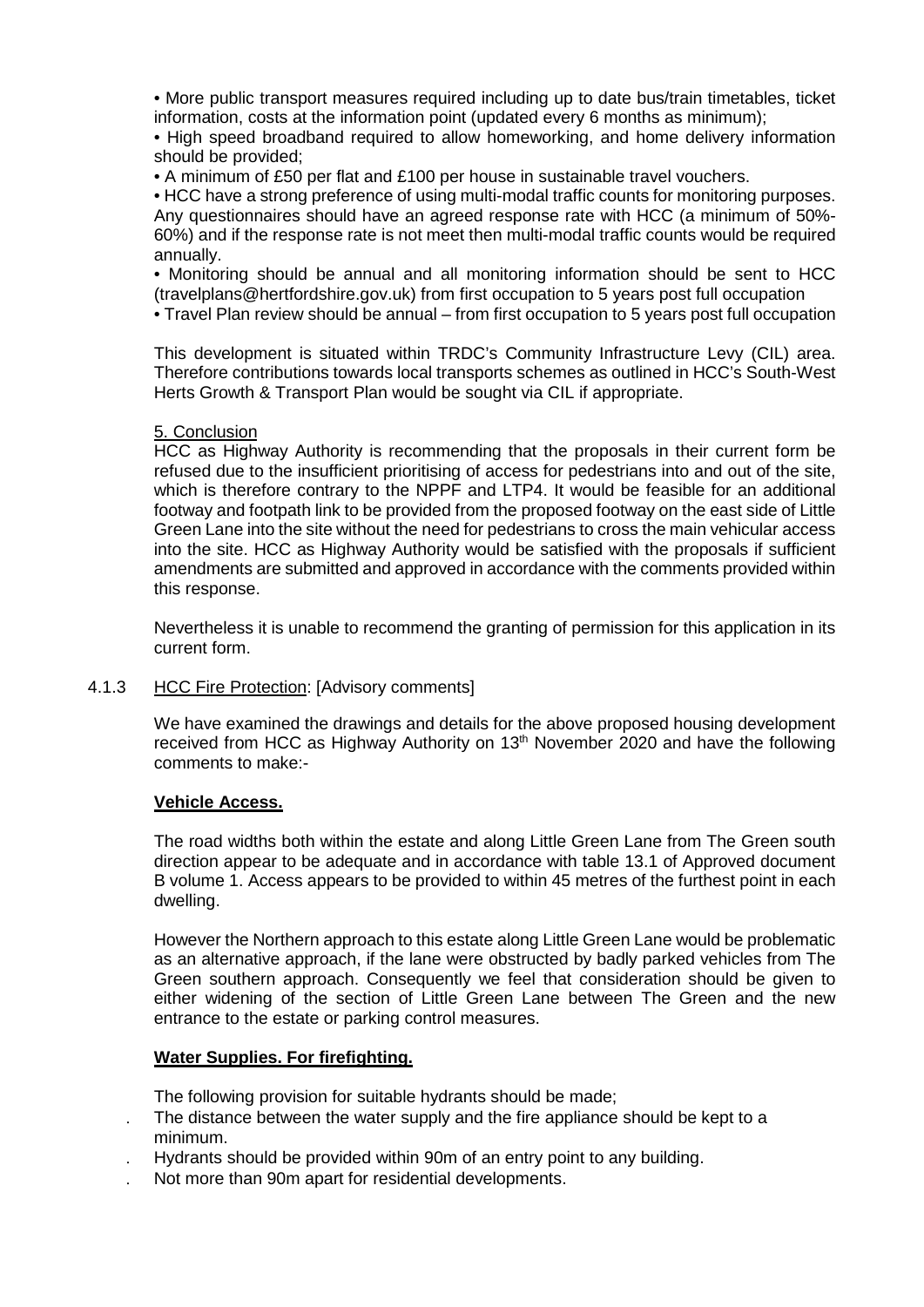- . Preferably immediately adjacent to roadways or hard-standing facilities provided for fire service appliances; and
- . Not less than 6m from the building or risk so that they remain usable during a fire (generally a water supply capable of providing a minimum of 1500 litres per minute at all times should be provided).

All hydrants should have signage in accordance with BS 3251.

### 4.1.4 Herts Ecology: [No objection subject to conditions]

Thank you for consulting Hertfordshire Ecology on the above. I am pleased to see the application is supported by several creditable ecological documents prepared by MD Ecology:

• *Ecological Impact Assessment (EIA), dated August 2020 (this document incorporates methods and results from the Preliminary Ecological Appraisal and separate bat, reptile, Great crested newt, and breeding bird surveys);* 

- *Ecological Impact Assessment – Confidential Annex: Badgers, dated August 2020;*
- *Biodiversity Net Gain Assessment, dated August 2020*

• *Biodiversity Metric 2.0 Calculation Tool Beta Test (Assessment date 24 July 2020, updated August 2020)* 

And also of relevance:

- *Landscape Management and Maintenance Plan (Guarda, 25/08/2020);*
- *Orchard and Additional Trees Drawing number: 7539-D-ECO (Hayden's Arboricultural Consultants, 08/07/2020);*
- *Lighting Impact Assessment (Designs for Lighting, dated July 2020)*

The site is described as agricultural land forming part of Killingdown Farm and comprises, grassland fields (generally with improved grassland but one field is likely species-poor semiimproved grassland), dense scrub, ruderal vegetation, a small orchard, and with hedgerows and trees to its boundaries. The majority of farm buildings and associated hardstanding are outside the red line boundary; however, some timber sheds and open fronted barns within the site boundary are proposed for demolition.

Two site visits were undertaken in June 2019, with specific follow-up surveys for Great crested newts in May 2020; reptiles in September and October 2019 and May 2020; breeding birds between May and July 2020; bats in July and September 2019, and May, June and July 2020; and badgers in September and October 2019. The reports provide adequate assessment of the impact of the proposals and are based on appropriate survey methods and effort.

I am pleased to see consideration has been given to the retention and enhancement of boundary hedgerows; retention of trees where possible; creation of an attenuation feature and associated landscaping applicable for biodiversity enhancements (such as wet and dry wildflower grassland, scrub, orchard and hedgerows); and use of native species planting in the landscaping scheme. Green spaces and linking green ribbons are proposed within the residential area, and three of the open spaces within the residential development will have orchards as replacement for the loss of the existing orchard. Several integrated bat and bird boxes/features will be incorporated within the new buildings, which is welcomed.

The development will result in the loss of 6-7ha of grassland, a young orchard covering 0.17ha, and some hedgerow habitats. However sufficient offsetting has been proposed (mainly for species-rich grassland, replacement orchard planting, and planting new hedgerows) to compensate for this loss and achieve measurable biodiversity net gain. This is demonstrated in the submitted Biodiversity Metric 2.0 spreadsheet and I have no reason to doubt this uplift can be delivered.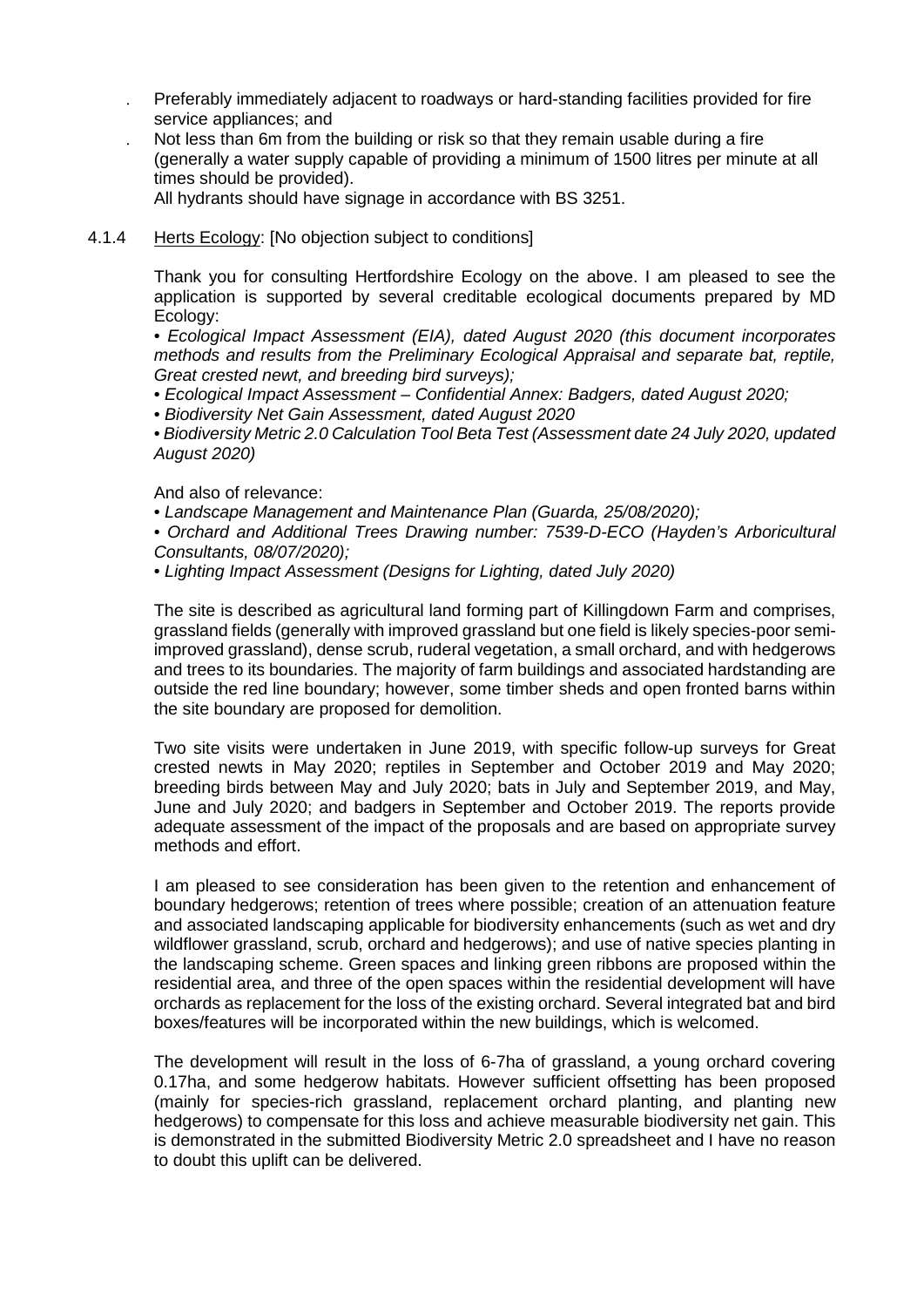The EIA report suggests reasonable mitigation to ensure that retention or replacement of important habitats is promoted, that legally protected species are not harmed, and that biodiversity net gain from the development is achieved. Specific objectives to be secured are:

- Implementation of the Landscape Management and Maintenance Plan;

- Production and implementation of a CEMP (for biodiversity), as referred to in section 6.13.2 of the EIA report;

- Management measures listed in section 6.3.5 of the EIA report should be followed to reduce the impact from the development on nearby Croxley Green Local Wildlife Site, which without mitigation has been assessed as 'significant'.

Consequently, the mitigation measures (in section 6 of the EIA report, and succinctly summarised in 6.14) should be secured by condition, should consent be granted.

The badger report suggests reasonable mitigation to ensure that badgers are not harmed. These proposals are reasonable and should be followed in their entirety (as referred to in section 6 in the badger report) by condition.

### Lighting scheme:

Reference in the lighting report is made to the impact of artificial lighting on bats. Low level lighting with controlled light spill and glare is proposed for the residential area. I am pleased to see the main area proposed for biodiversity offsetting, north of Little Green Lane, will remain unlit.

- 4.1.5 Herts Property Services: No response received.
- 4.1.6 Local Plans: [Advisory comments]

The proposal is for the redevelopment of Killingdown Farm to provide up to 160 dwellings. The proposal site is also a housing allocation in the Site Allocations LDD Policy SA1 with the site reference R(d). Policy SA1 states that allocated housing sites will be safeguarded for housing development, which the proposal complies with. Policy SA1 also states that sites should be developed at an overall capacity which accords generally with the dwelling capacity for the site. Policy SA1 states an indicative capacity of 140-180 dwellings for the application site. The application proposes 160 dwellings, meeting the indicative capacity in Policy SA1.

The proposal should comply with policies relating to housing mix, density and affordability. Policy CP4 of the Core Strategy states that the Council seeks 45% of all new housing to be affordable housing and therefore the proposal is expected to meet this target. The applicant has met the 45% affordable housing requirement by allocating 72 affordable units, therefore complying with Policy CP4.

Policy CP3 of the Core Strategy states that the Council will require housing proposals to take into account the District's range of housing needs, in terms of size and type of dwellings, as identified by the Strategic Housing Market Assessment (SHMA). The most recent SHMA was published in January 2016 and has identified the indicative targets for market sector dwelling size within the Three Rivers District, as follows:

1 bedroom 7.7% of dwellings

2 bedrooms 27.8% of dwellings

3 bedrooms 41.5% of dwellings

4+ bedrooms 23.0% of dwellings

The proposed housing mix for the development is 17 1-bedroom dwellings (11%), 52 2 bedroom dwellings (33%), 65 3-bedroom dwellings (41%) and 26 4+ bedroom dwellings (16%). This signifies a significant overprovision of 1 and 2 bedroom dwellings and shortfall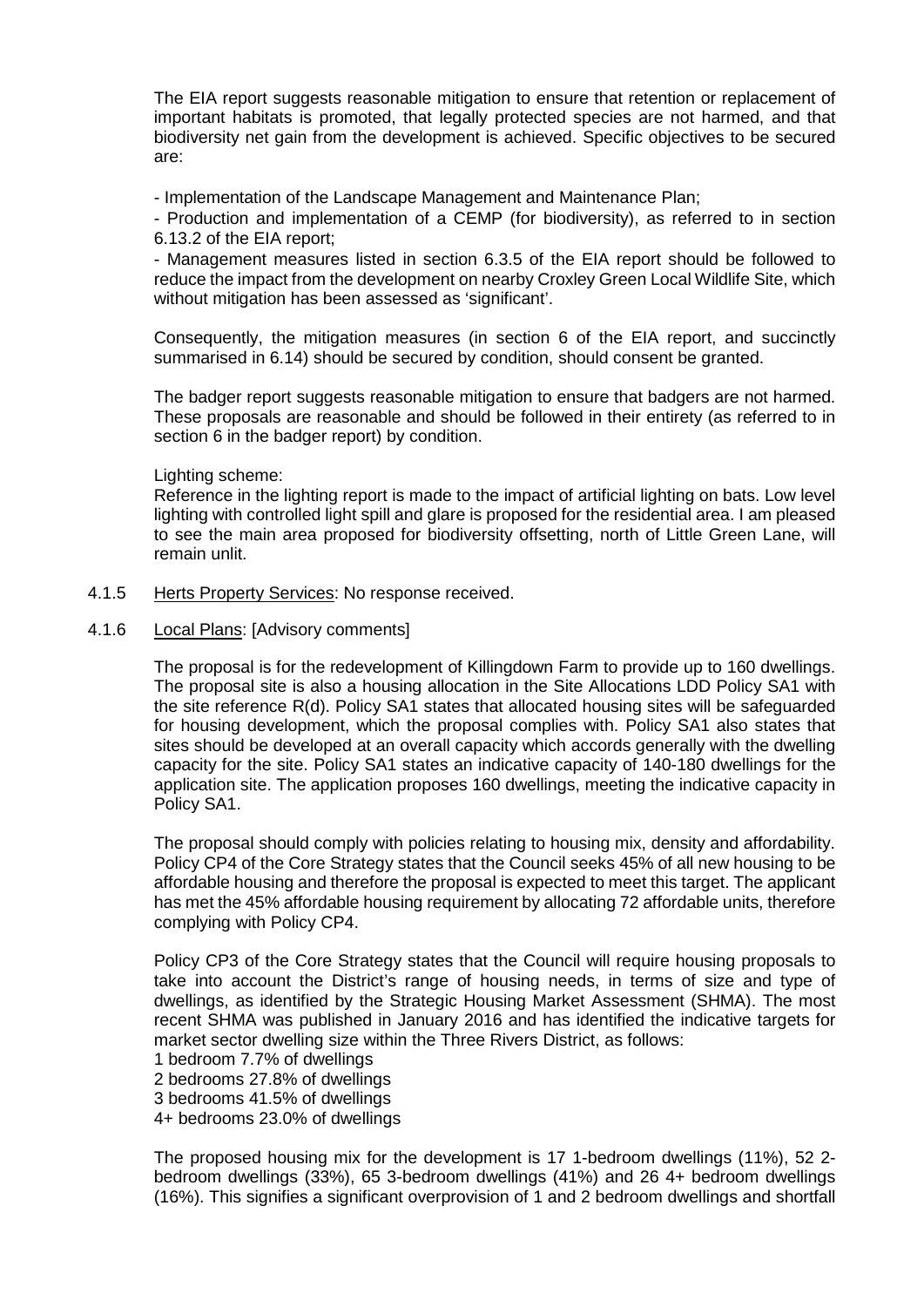in the provision of 4+ bedroom dwellings. Therefore, the proposal is not consistent with Policy CP3 in providing the necessary size of dwellings identified in the SHMA (2016).

However, it is recognised that the proportions of housing mix may be adjusted for specific schemes to take account of market information, housing needs and preferences and specific site factors. If adjustment to the proportions of the housing mix set out in the SHMA (2016) is sought, sufficient information should be provided on how relevant factors have contributed to the mix of housing proposed.

- 4.1.7 Affinity Water: [No response received]
- 4.1.8 National Grid: [No objection, informative requested]

National Grid has identified that it has apparatus in the vicinity which may be affected by the activities specified. Due to the presence of National Grid apparatus in proximity to the specified area, the contractor should contact National Grid before any works are carried out to ensure National Grid apparatus is not affected by any of the proposed works.

4.1.9 Landscape Officer: [Objection]

The application is accompanied by an Arboricultural report, with an Arboricultural Impact Assessment, Method Statement and Tree protection plan, following the BS5837.

The application mentioned trees in Conservation Area, however unfortunately there are not any mentioned to trees covered under TPO. And some of the proposed trees to be removed are covered by TPO 031.

Some of the mentioned trees are in a Conservation Area called Croxley Green CA, those trees are A001, A002, T002, A003, T0024, G003, although some of them are not clear which tree specimen will be removed. In general, those trees are unremarkable specimens, and do not have the requirement to be a TPO trees, and therefore I do not have objections for those one.

However, I have concern in trees covered under a TPO to be removed, which are:

T018-An Ash tree-Related with T1 of TPO 031 A003-3 elm trees and 3 holly trees- related with G6 of TPO 031 A004-An elm tree- Related with G6 of TPO 031 H004- 6 elm trees- Related with G2 of TPO 031

TPO protected trees have not been taken in consideration in this proposed development, and reports.

I have also recommend submit a tree works application for the records.

Although, I do not have objection in the trees located in the Conservation Area, however I have objection in the proposed removal of TPOs trees. And the loss of value which has not been taking in consideration.

4.1.10 Thames Water: [No objection]

Waste Comments

Thames Water would advise that with regard to FOUL Water sewerage network infrastructure capacity, we would have any objection to the above planning application, based on the information provided.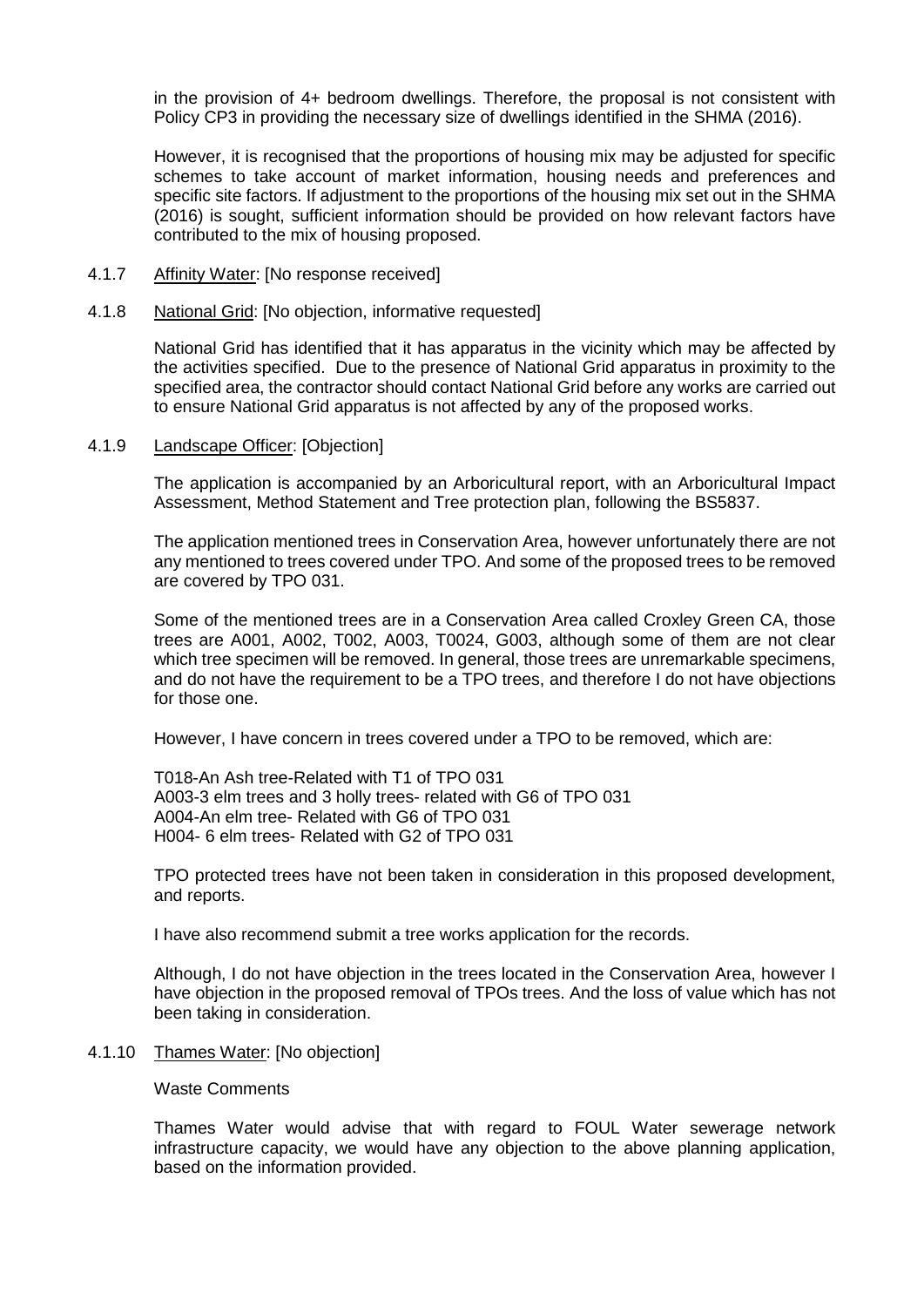The application indicates that SURFACE WATER will NOT be discharged to the public network and as such Thames Water has no objection, however approval should be sought from the Lead Local Flood Authority (LLFA). Should the applicant subsequently seek a connection to discharge surface water into the public network in the future then we would consider this to be a material change to the proposal, which would require an amendment to the application at which point we would need to review our position.

Thames Water recognises that this catchment is subject to high infiltration flows during certain groundwater conditions. The scale of the proposed development doesn't materially affect the sewer network and as such we have no objection. In the longer term Thames Water, along with other partners, are working on a strategy to reduce groundwater entering the sewer network.

Thames Water recognises that this catchment is subject to high infiltration flows during certain groundwater conditions. The development should liaise with the LLFA to agree an appropriate sustainable surface water strategy following the sequential approach before considering connection to the public sewer network. The scale of the proposed development doesn't materially affect the sewer network and as such we have no objection. In the longer term Thames Water, along with other partners, are working on a strategy to reduce groundwater entering the sewer network.

### Water Comments

The applicant is advised that their development boundary falls within a Source Protection Zone for groundwater abstraction. These zones may be at a particular risk from polluting activities on or below the land surface. To prevent pollution, the Environment Agency and Thames Water (or other local water undertaker) will use a tiered, risk-based approach to regulate activities that may impact groundwater resources. The applicant is encourages to read the Environment Agency's approach to groundwater protection (available at [http://www.gov.uk/government/publications/groundwater-protection-position](http://www.gov.uk/government/publications/groundwater-protection-position-statements)[statements\)](http://www.gov.uk/government/publications/groundwater-protection-position-statements) and may wish to discuss the implication for their development with a suitably qualified environmental consultant.

With regard to water supply, this comes within the area covered by the Affinity Water Company.

- 4.1.11 Environmental Health: No response received.
- 4.1.12 Environmental Protection: No response received.
- 4.1.13 Heritage Officer: [Objection]

The application is for the demolition of existing buildings for residential development comprising two-storey houses and three-storey blocks of flats (160 dwellings in total), together with car parking, landscaping, and other associated works.

This application follows pre-application advice on the redevelopment of Killingdown Farm (site ref. H(10)) to provide up to 180 dwellings (19/2307/PREAPP). The concerns raised below mirror those raised at pre-application stage.

Part of the site is located within the Croxley Green Conservation Area. In the centre of the U-shaped site, but outside the red line boundary, is the Grade II listed Killingdown Farmhouse (list entry no: 1100844). To the north-west of the site are a row of Grade II listed cottages at nos.1-3 Little Green (list entry no: 1173675) and beyond these three locally listed buildings; Waterdell House, Little Waterdell House and Coachman's Cottage. To the west of the site are the Grade II listed Croxley House and Well House (list entry nos: 1348223 and 1296183).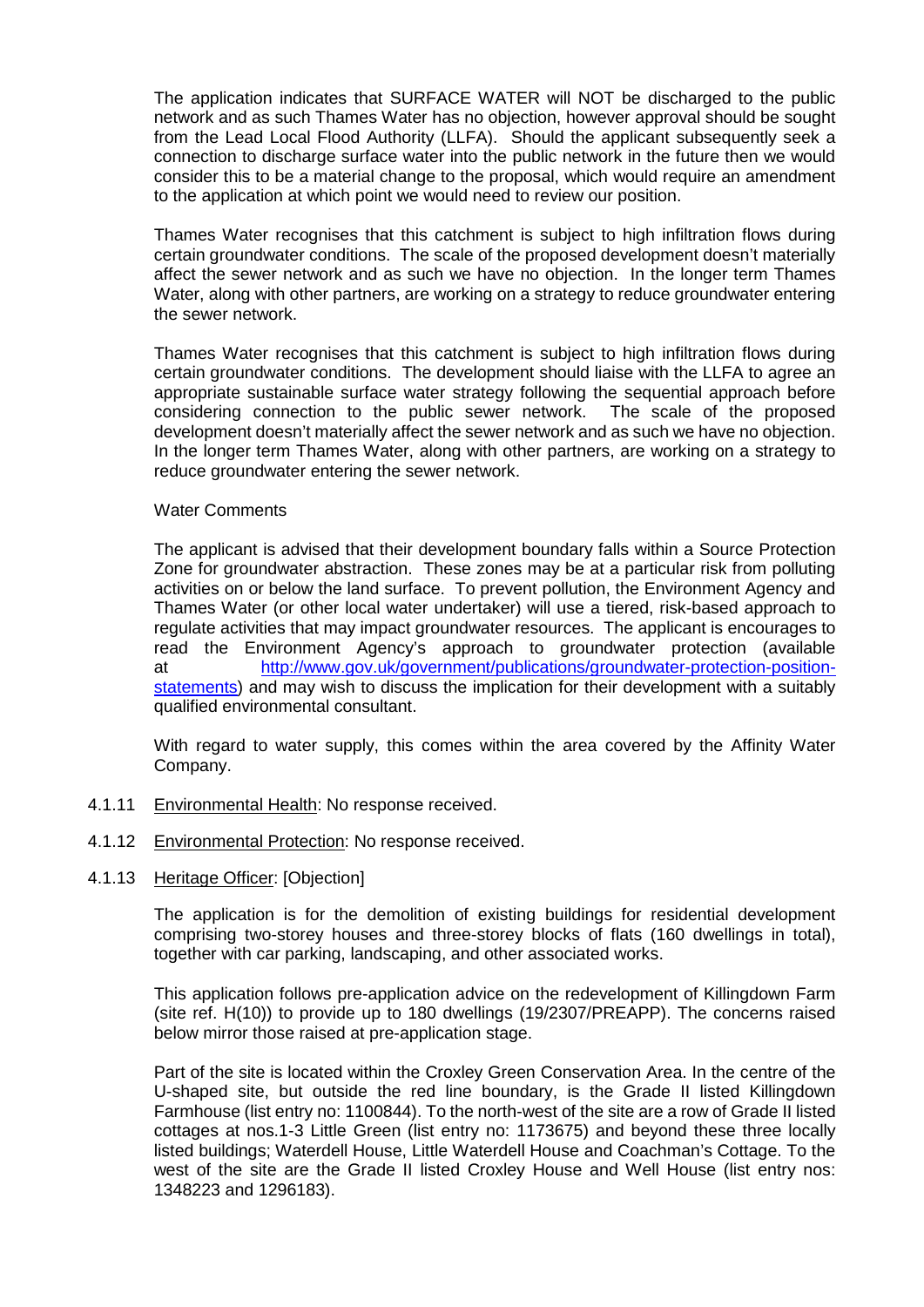The site is allocated for housing development under Policy PRO1.

Despite its allocation, in my view the redevelopment of the site to provide 160 dwellings is fundamentally harmful to the significance of the Croxley Green Conservation Area, Grade II listed Killingdown Farmhouse, and Grade II listed nos.1-3 Little Green. This harm is considered to be 'less than substantial' as per paragraph 196 of the NPPF. This accords with the findings of the applicant's Heritage Statement which also identifies less than substantial harm to these three heritage assets.

The site in its current form contributes positively to the setting of all three heritage assets and contributes in part to the character and appearance of the Conservation Area as an element of the open, green space from which it derives significance. Attributes of the site contribute to the significance of the assets or allow an appreciation of their significance and these attributes will be lost or detracted from by the proposed development.

The loss of the agrarian, undeveloped landscape of the site undermines the open, verdant appearance of the Conservation Area and detracts from its character and its setting. The setting of the listed farmhouse is detrimentally impacted through the loss of open fields which make a positive contribution to its significance and the appreciation of its significance as a once isolated, rural farmstead on the edge of the Green. Similarly, the open fields contribute to the setting of the cottages at nos.1-3 Little Green and their loss is detrimental to the setting of the cottages.

Mitigation through design and landscaping have not diminished the harm caused to the heritage assets, and additional potential mitigation measures suggested at pre-application stage appear not to have been implemented. Efforts have been made to preserve the country lane character of Little Green Lane to the north of the site which is an important aspect of the setting of the Conservation Area, farmhouse and the Little Green Cottages, providing an appreciation of their once rural surroundings. However, the presence of a housing development alongside the lane will inevitably diminish its rural character.

Despite pre-application advice recommending the reconsideration of the proposed houses at the western side of the site, within the Conservation Area and overlooking the Green and Croxley House (Grade II), these have been retained within the scheme. There was an opportunity to better preserve the open landscape of this part of the Conservation Area and the settings of the listed buildings. These proposed dwellings undermine the characteristics of the Conservation Area and the settings of the farmhouse and Little Green Cottages. It was also recommended that the house to the rear of the cottages was reconsidered as it is particularly close to their boundaries. This undermines their isolated position surrounded by a largely undeveloped landscape.

The proposed road junction in front of the listed farmhouse further undermines its setting. Surrounded by a housing development and overlooking a road junction results in a harmful 'suburban' context for the historic farmstead. Lighting, signage and traffic management measures will further erode the setting of the farmhouse.

There is a strong objection to the proposal. It is considered to cause less than substantial harm to the significance of Croxley Green Conservation Area, the Grade II listed Killingdown Farmhouse and the Grade II listed cottages at nos.1-3 Little Green. Paragraph 196 of the NPPF is relevant. Regard should also be given to paragraph 193 which affords great weight to the conservation of heritage assets, and Sections 66 and 72 of the Planning (Listed Buildings and Conservation Areas) Act 1990.

- 4.1.14 HCC Footpath Section: No response received.
- 4.1.15 HCC Waste & Minerals: [No objection subject to condition]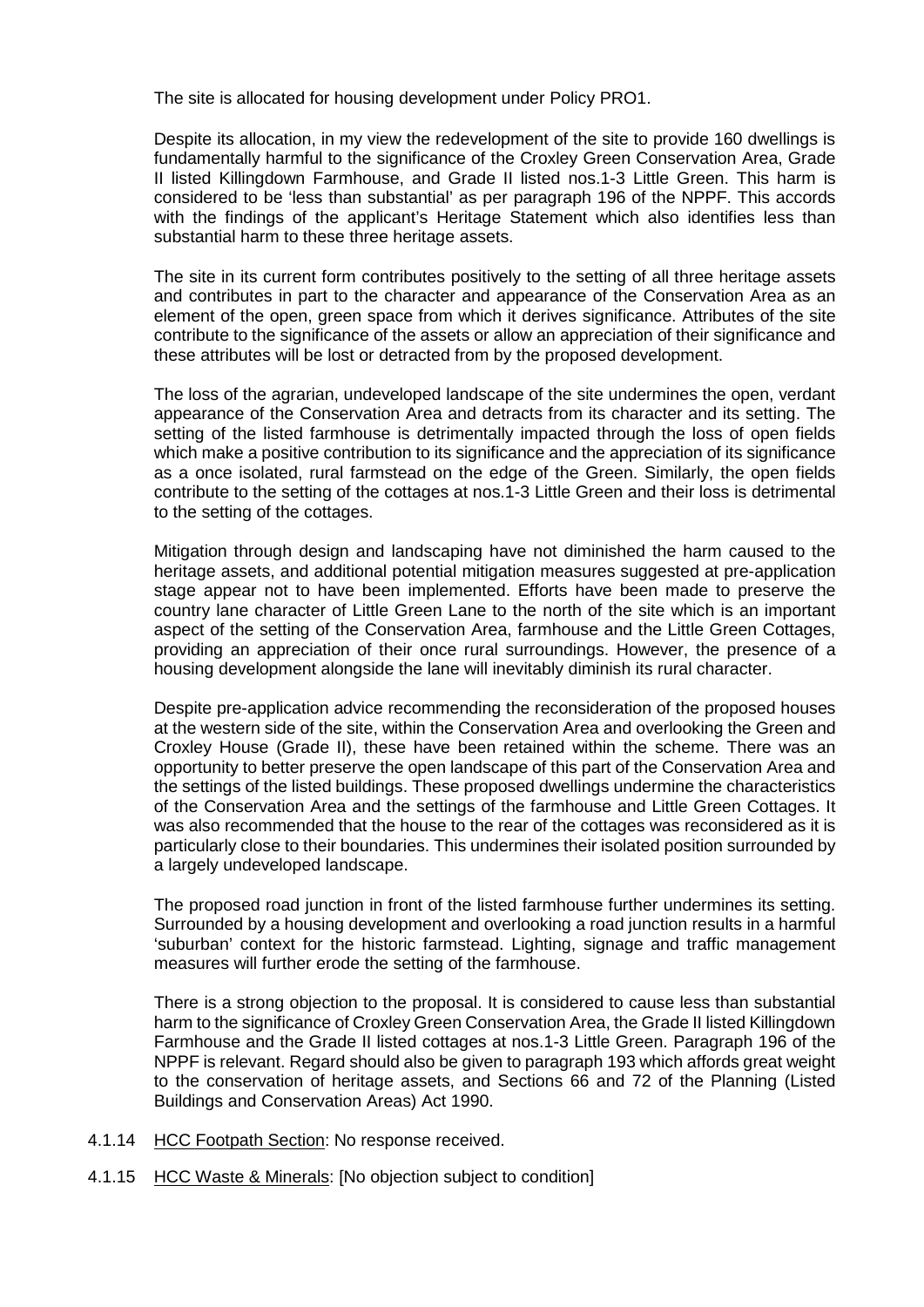I am writing in response to the above planning application insofar as it raises issues in connection with minerals or waste matters. Should the District Council be minded to permit this application, a number of detailed matters should be given careful consideration.

### **Minerals**

In relation to minerals, the site falls entirely within the 'Sand and Gravel Belt' as identified in Hertfordshire County Council's Minerals Local Plan 2002 – 2016. The Sand and Gravel Belt', is a geological area that spans across the southern part of the county and contains the most concentrated deposits of sand and gravel throughout Hertfordshire. In addition the site falls entirely within the sand and gravel Mineral Safeguarding Area within the Proposed Submission Minerals Local Plan, January 2019. It should be noted that British Geological Survey (BGS) data also identifies superficial sand/gravel deposits in the area on which the application falls.

Adopted Minerals Local Plan Policy 5 (Minerals Policy 5: Mineral Sterilisation) encourages the opportunistic extraction of minerals for use on site prior to non-mineral development. Opportunistic extraction refers to cases where preparation of the site for built development may result in the extraction of suitable material that could be processed and used on site as part of the development. Policy 8: Mineral Safeguarding, of the Proposed Submission document relates to the full consideration of using raised sand and gravel material on site in construction projects to reduce the need to import material as opportunistic use.

The county council, as the Minerals Planning Authority, would like to encourage the opportunistic use of these deposits within the developments, should they be found when creating the foundations/footings. Opportunistic use of minerals will reduce the need to transport sand and gravel to the site and make sustainable use of these valuable finite resources.

### **Waste**

Government policy seeks to ensure that all planning authorities take responsibility for waste management. This is reflected in the County Council's adopted waste planning documents. In particular, the waste planning documents seek to promote the sustainable management of waste in the county and encourage Districts and Boroughs to have regard to the potential for minimising waste generated by development.

The Ministry of Housing, Communities and Local Government (MHCLG) sets out in the *National Planning Policy for Waste (October 2014)* the following:

*'When determining planning applications for non-waste development, local planning authorities should, to the extent appropriate to their responsibilities, ensure that:* 

• the likely impact of proposed, non- waste related development on existing waste management facilities, and on sites and areas allocated for waste management, is acceptable and does not prejudice the implementation of the waste hierarchy and/or the efficient operation of such facilities;

• new, non-waste development makes sufficient provision for waste management and promotes good design to secure the integration of waste management facilities with the rest of the development and, in less developed areas, with the local landscape. This includes providing adequate storage facilities at residential premises, for example by ensuring that there is sufficient and discrete provision for bins, to facilitate a high quality, comprehensive and frequent household collection service;

• the handling of waste arising from the construction and operation of development maximises reuse/recovery opportunities, and minimises off-site disposal.'

This includes encouraging re-use of unavoidable waste where possible and the use of recycled materials where appropriate to the construction. In particular, you are referred to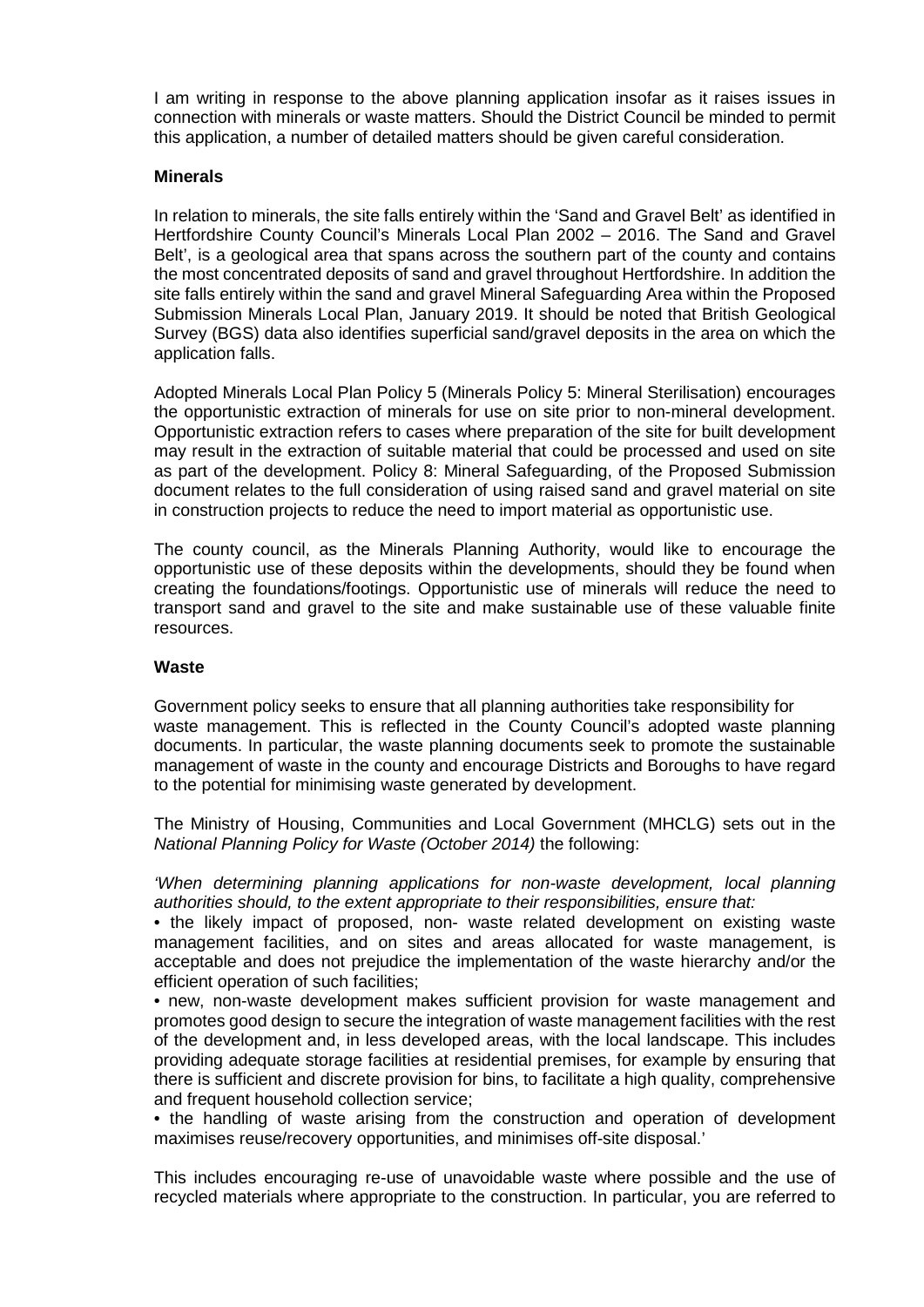the following policies of the adopted Hertfordshire County Council Waste Core Strategy and Development Management Policies Development Plan Document 2012 which forms part of the Development Plan. The policies that relate to this proposal are set out below:

Policy 1: Strategy for the Provision for Waste Management Facilities. This is in regards to the penultimate paragraph of the policy; Policy 2: Waste Prevention and Reduction; & Policy 12: Sustainable Design, Construction and Demolition.

In determining the planning application the District Council is urged to pay due regard to these policies and ensure their objectives are met. Many of the policy requirements can be met through the imposition of planning conditions.

Waste Policy 12: Sustainable Design, Construction and Demolition requires all relevant construction projects to be supported by a Site Waste Management Plan (SWMP). This aims to reduce the amount of waste produced on site and should contain information including types of waste removed from the site and where that waste is being taken to.

The SWMP or Circular Economy statement should be set out as early as possible so that decisions can be made relating to the management of waste arisings during demolition and construction so that building materials made from recycled and secondary sources can be used within the development. This will help in terms of estimating what types of containers/skips are required for the stages of the project and when segregation would be best implemented for various waste streams. It will also help in determining the costs of removing waste for a project. The total volumes of waste during enabling works (including demolition) and construction works should also be summarised.

SWMPs should be passed onto the Waste Planning Authority to collate the data. The county council as Waste Planning Authority would be happy to assess any SWMP that is submitted as part of this development either at this stage or as a requirement by condition, and provide comment to the Borough Council.

### 4.1.16 Herts Constabulary: [No objection, advisory comments]

I have reviewed this from a crime prevention perspective, I would ask that not only the affordable homes but the entire site is built to the police minimum security standard Secured by Design. I have listed below the majority of physical requirements needed to achieve this.

## **Physical Security (SBD)**

### **Layout / Boundary:**

The site has good surveillance, Gardens will require 1.8m close board fencing. **Communal door sets for flats:** 

Certificated to BS PAS 24: 2016, or LPS.1175

### **Access Control to flats:**

Audio Visual. Tradespersons release buttons are not permitted under SBD requirements. **Postal delivery for communal dwellings (flats):** 

Communal post boxes within the communal entrances or through front doors with post office being given access fob.

### **Individual front entrance doors for houses and flats**

Certificated to BS PAS 24:2016

# **Windows: houses and flats:**

Ground floor windows and those easily accessible certificated to BS PAS 24:2016 or LPS 1175 French doors for balconies:

## **Dwelling security lighting houses and flats:**

Communal entrance hall, lobby, landings, corridors and stairwells, and all entrance/exit points. (Dusk to dawn lighting).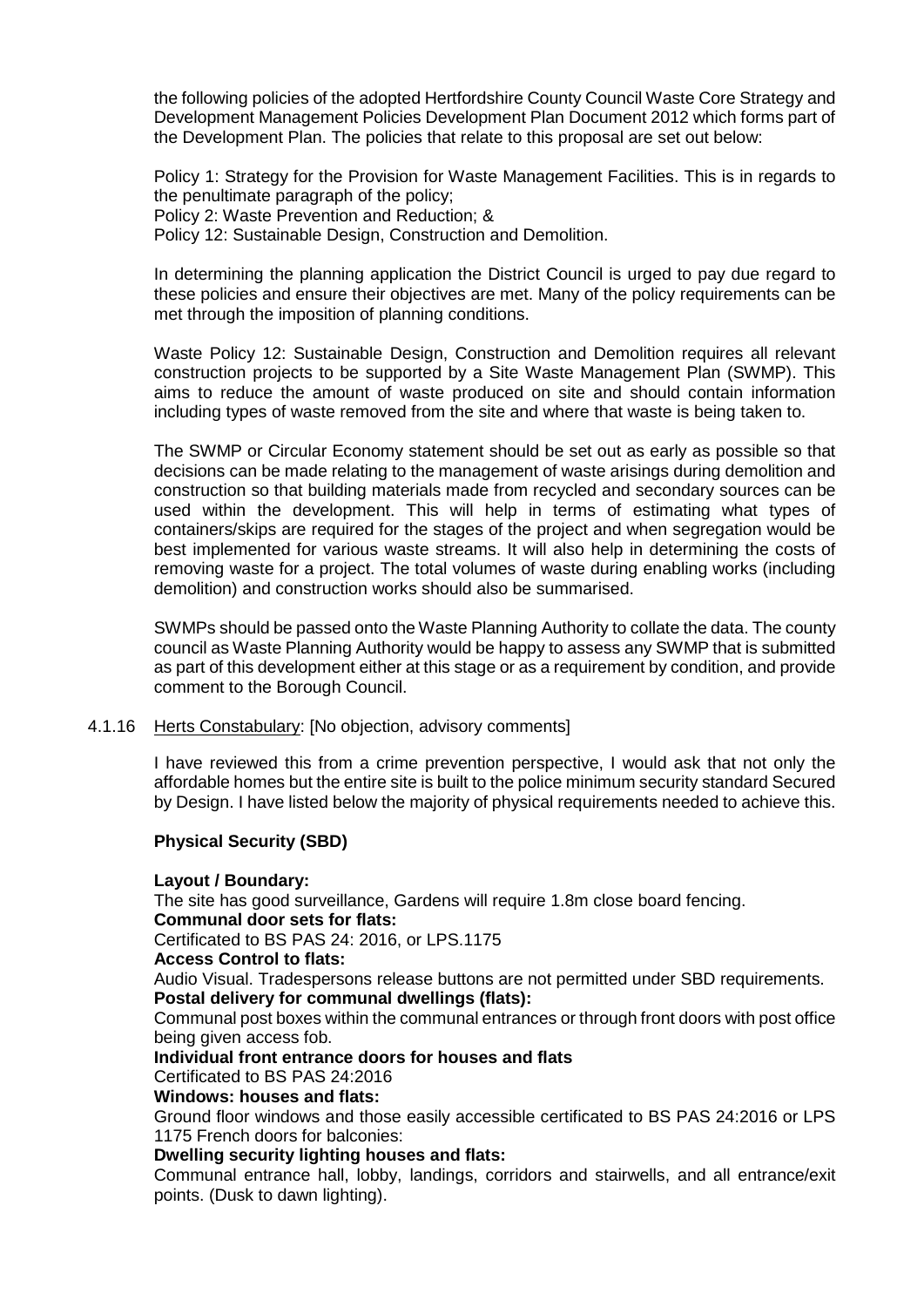**Bin stores & Utility store** Secure LPS1175 SR 2 door with fob. **Car Parking:**  Car parking is situated at the front of the houses and flats (which is advised by SBD),

## **Compartmentalisation of Developments incorporating multiple flats.**

Larger developments can suffer adversely from anti-social behaviour due to unrestricted access to all floors to curtail this either of the following is advised:

- Controlled lift access, Fire egress stairwells should also be controlled on each floor, from the stairwell into the communal corridors.
- Dedicated door sets on each landing preventing unauthorised access to the corridor from the stairwell and lift

Secured by Design recommends no more than 25 flats should be accessed via either of the access control methods above.

- 4.1.17 TRDC Property: No response received.
- 4.1.18 TRDC Housing: [No objection, advisory comments]

Policy CP4 of the Adopted Core Strategy requires 45% of new housing to be provided as Affordable Housing, unless it can be clearly demonstrated with financial evidence that this is not viable. As a guide the tenure split should be 70% social rented and 30% intermediate.

Policy CP3 of the adopted Core Strategy (2011) sets out the proportions that should form the basis for housing mix in development proposals submitted to Three Rivers District Council. Proposals should broadly be for 30% 1-bed units, 35% 2-bed units, 34% 3-bed units and 1% 4+ bed units. However, identified need for affordable housing suggests the following preferred mix:  $25\%$  1-bed units,  $40\%$  2-bed units,  $30\%$  3 bed units and  $5\%$  4 + bed units. The main requirement is for 2 bed 4 person units as we have a high requirement for family sized accommodation.

The proposed housing mix is policy compliant and it is encouraging to see that you are proposing a good mix of family sized accommodation as previously discussed. We would support this application as it will provide much needed affordable housing for the district.

In the first instance social rented housing should be provided, however if this is not viable and Affordable rent is agreed then a lower percentage would be negotiated with a maximum capped at local housing allowance rates.

### 4.1.19 TRDC Leisure Officer: [No objection, advisory comments]

### Officers Comments:

behaviour.

- Recommendation for a development of this size is to include leisure facilities or features in the plans for all ages and abilities. These could include landscaped relaxation areas, picnic areas, play areas, trim trail or any other feature that enhances the physical and mental health and wellbeing of the residents.

- The design and materials used should reflect the environment in which they are being constructed. For example, a more urban area would benefit from metal equipment or a mix of wood and metal, whereas a more rural environment would benefit from wooden equipment.

- The use of softwood in any designs is unacceptable – only hardwood would be considered. - It is expected that the developer proactively speaks to the Design and Crime Officers at Hertfordshire Constabulary to ensure the design considers any issues relating to anti-social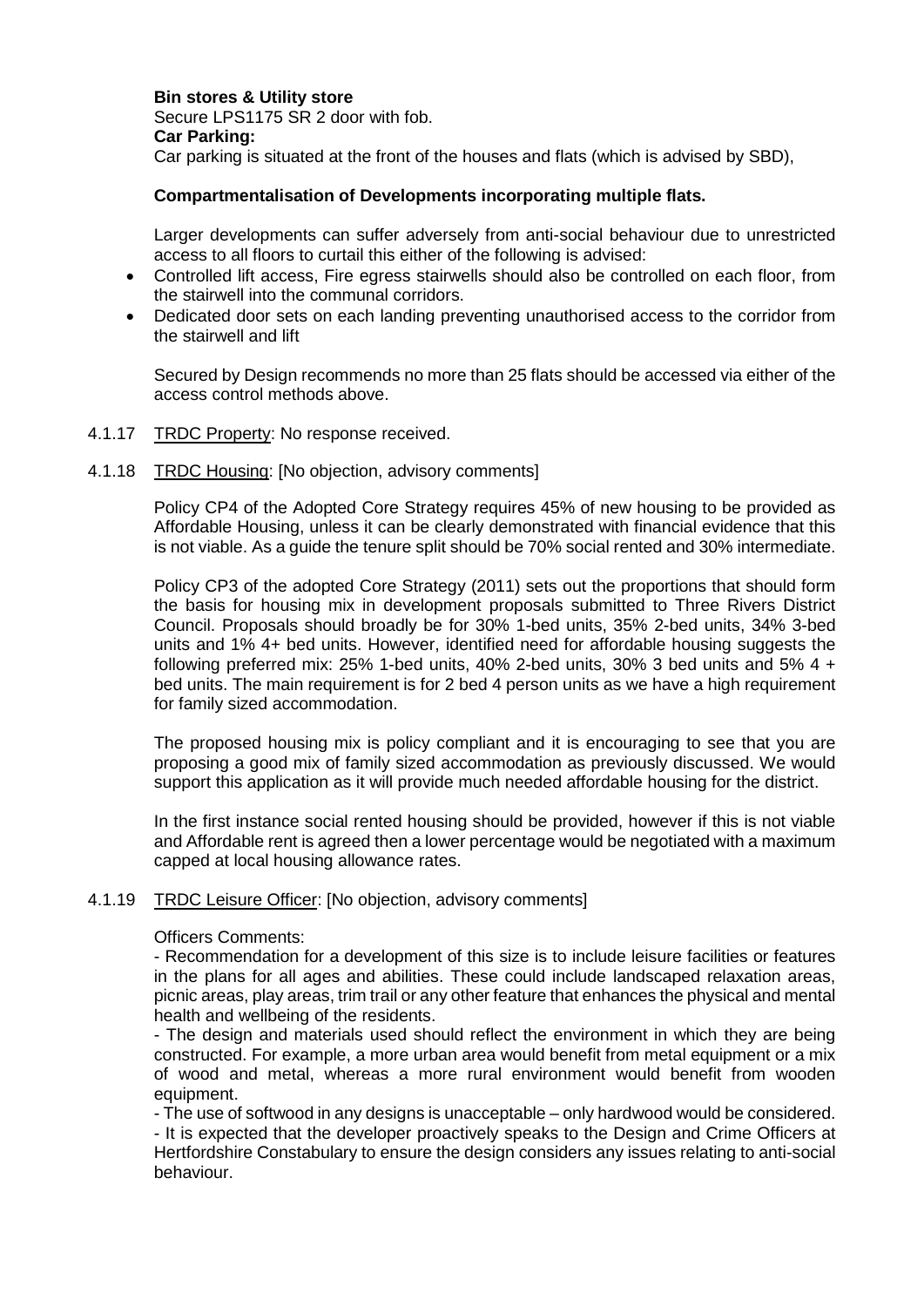- Areas for free play space should also be included within play area designs – this can be designed as an area within the play space, free from equipment, in which children can create their own playful experiences.

- There should be an appropriate mix of equipment in play areas that includes swinging, sliding, rotating, bouncing, climbing and opportunities for play co-operation, developmental, inclusive, sensory, natural imaginative and creative play.

- Tall play equipment should not be included within the immediate proximity of property boundaries – these should be located furthest away.

- Challenging play equipment, which caters for all ages and abilities should be considered and the inclusion of changing land levels is encouraged.

- The Council also expects there to be consideration given to those with a disability. As a minimum, this would include pathways linking equipment, sensory play experiences and inclusive play equipment e.g. basket swing, dish/platform roundabout, double width slide etc. These should be considered to be placed nearest the entrance points and with clear access.

- All play equipment must be fitted with anti-tamper locking nuts.

- Operation signage must be included, with wording to be agreed by the Council for all leisure facilities.

- Any Safety surfacing must be tested on concrete and certification provided. The Council would consider Lawn Grating Mats or Bonded Rubber Mulch.

- The preference for pedestrian gates are: http://www.easy-gate.co.uk/child-safety-gatesdesign.html or equivalent.

- All equipment must comply with RPI guidelines and guarantee certification will be required, including post installation inspections.

- Provision of sustainable active travel to support an active lifestyle, such as being bike friendly.

- Where leisure provision is made by the developers, design advice must be sought from Three Rivers Leisure team which must include DDA compliant access, details of installation, quality details of all materials used, adherence to Registered Play Inspection (RPI) recommendations such as gates and fences etc. and RPI inspection of installed pieces of equipment.

- Please consider vehicle access for maintenance of any leisure and recreational areas.

- A full Risk assessment of any leisure equipment should be considered.

- Provision for the on-going maintenance of any leisure facilities should be detailed, particularly if the developer plans to formally hand over the leisure facility to Three Rivers District Council. This must include DDA compliancy certification, details of installation, quality details of all materials used with the relevant certification, detailed maintenance guides for each piece of equipment, RPI inspection of installed pieces of equipment, adherence to RPI recommendations such as gates and fences etc.

- Officers would recommend that guidance on encouraging increased physical activity is sought and adhered to, such as Sport England guidance, Public Health Guidance, Playing Pitch Strategies etc.

- Officers would recommend that guidance on leisure facility planning (eg: Play England or Sport England) is sought from the relevant bodies and adhered to.

These comments are given to help the development achieve the aims of Three Rivers District Council's Local and Strategic plans and National Policy Framework sections detailed below:

- Achieving Sustainable Development

- Promoting Healthy Communities
- Health and Wellbeing

Officers would advise the developer that full outdoor leisure facilities must be appropriate to the development size, covering a range of activities, ages and abilities.

Moving towards a more sustainable environment and one which encourages wildlife and bio-diversity is a key aspect to the development of amenity and open spaces. The impact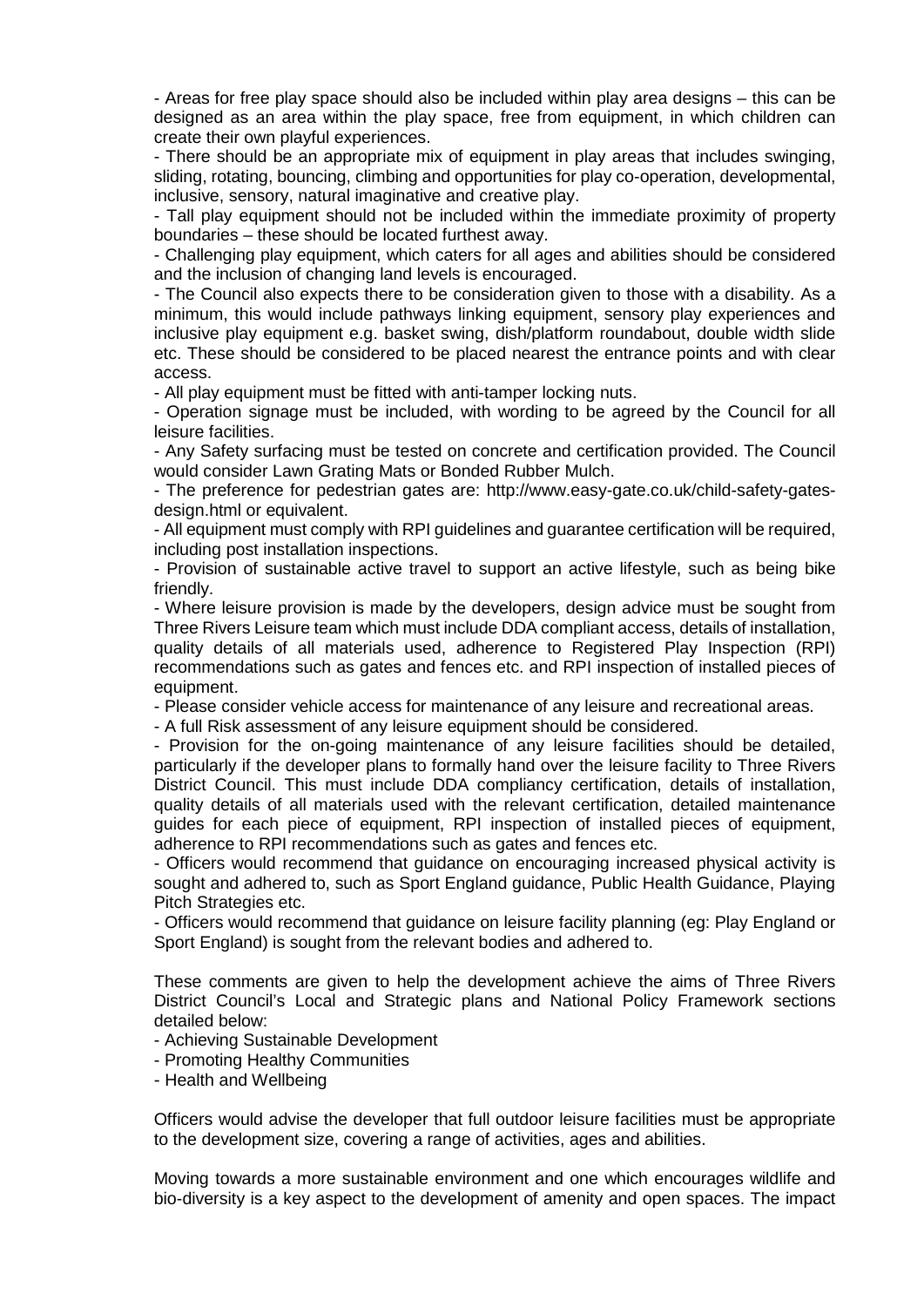that green areas have on the mental and physical health and wellbeing is widely reported as is the benefits that they have on local wildlife and ecosystems.

Officers are particularly supportive of any proposals to provide landscaped areas, habitats, areas for biodiversity, hedgehog holes and the creation of hibernaculums within the site. Opportunities for educational aspects should also be considered, for example magnifying posts, rubbings posts and an encouragement of the understanding of nature and biodiversity through appropriate interpretation boards. Officers would be keen to work with the developer on this in order to provide an education element for the local community around these features and their importance.

In addition, the developer may consider Incorporating design features for species which are suffering/declining. For example bat bricks, swift boxes and bee blocks all of which can be incorporated during construction.

If there are any queries about leisure facilities design in relation to the proposals, please feel free to contact Three Rivers Landscape and Leisure Development Manager.

### 4.1.20 HCC Lead Local Flood Authority: [Insufficient information provided]

We understand this application seeks full planning permission, we have assessed the Flood Risk Assessment (carried out by PEP Civil & Structures Ltd, ref: 481819-PEP-00- XX-RP-C-6200, rev: P02, dated: 19.06.2020) and other information submitted in support of this application. However, the information provided to date does not currently provide a suitable basis for an assessment to be made of the flood risks arising from the proposed development. In order for the Lead Local Flood Authority to advise the relevant local planning authority that the site will not increase flood risk to the site and elsewhere and can provide appropriate sustainable drainage techniques the following information is required as part of the flood risk assessment/ surface water drainage strategy:

- 1. Clarification of feasible discharge mechanism.
- 2. Confirmation of drainage strategy.

To address the above points, please see the below comments:

1. We understand following review of the SuDS Statement submitted that the proposed drainage scheme is based on infiltration via deep borehole soakaways located in a dry pond with a detention basin and filter drain. The proposed system consists of a pipe as a primary inlet directly into a 0.3m deep lined detention basin in the dry pond before discharging via a filter strip into the boreholes.

We have concerns regarding the protection of the boreholes within the proposed dry pond with regards to the issue of sediment and silt impacting the functionality of the boreholes. However following review of further correspondence to the LLFA from PEP Civil Structures Ltd (ref: 481819/APR/ar/PPEResponse, dated: 15.10.2020), we understand that the proposed deep borehole soakaway chambers are to be sealed from the lined pond feature above. It is stated that a single lateral from the infiltration will serve the isolated deep borehole soakaway field below and that as a result, all runoff entering the feature must first pass through upstream treatment mechanisms prior to discharging via infiltration. Following this explanation, we would like to see further clarification of how these features will be sealed and connected including cross-sections of the proposed pond with the borehole soakaway field, filter drain and detention basin in order to further our understanding of the proposed scheme.

In addition, we would be looking to see falling head tests completed in the specific locations and depths of the proposed deep bore infiltration features. We understand from the response to the LLFA that falling head testing within the proposed location of the borehole field is currently being carried out.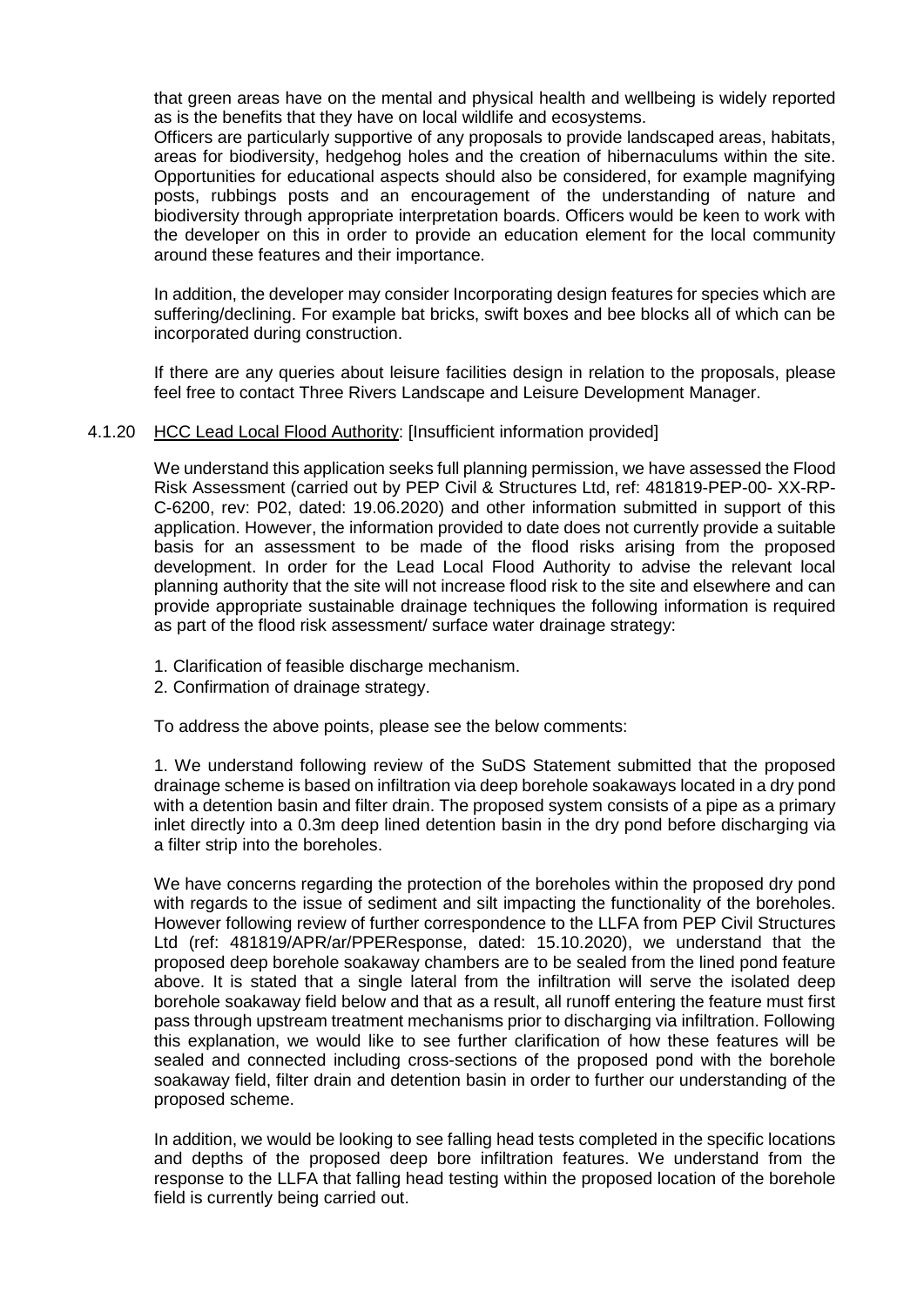2. Following any changes made to the drainage strategy in light of the above comments, the applicant will need to update the drainage strategy including all drainage calculations and modelling. If additional storage is needed, we would prefer the provision of above ground storage features as prioritising above ground methods and providing source control measures can ensure that surface water run-off can be treated in a sustainable manner and reduce the requirement for maintenance of underground features.

We would expect the submitted drainage strategy to include all calculations and modelling to be updated accordingly. Any updates should include:

• Detailed post development calculations/ modelling in relation to surface water to be carried out for all rainfall events up to and including the 1 in 100 year including +40% allowance for climate change

• Detailed modelled outputs of flood extents and flow paths for a range of return periods up to the 1 in 100 year + climate change event and exceedance flow paths for surface water for events greater than the 1 in 100 year + climate change.

- Confirmation on the volume of water needing to be attenuated
- Justification of SuDS selection.
- Details of the final management and treatment train and SuDS features

For further advice on what we expect to be contained within the FRA to support an outline planning application, please refer to our Developers Guide and Checklist on our surface water drainage webpage:

https://www.hertfordshire.gov.uk/services/recycling-waste-and-environment/water/surfacewater-drainage/surface-water-drainage.aspx

### **Informative to the LPA**

Please note if the LPA decides to grant planning permission we wish to be notified for our records should there be any subsequent surface water flooding that we may be required to investigate as a result of the new development.

4.1.21 HCC Historic Environment: [Holding Response – planning application should not be determined until report received/reviewed]

An archaeological trial trench evaluation of the proposed development site is currently underway, in order that the results may enable an informed decision to be made with reference to the impact of this proposal on the historic environment.

As noted in my e-mail to the Planning Authority dated 25th September, it was agreed that the evaluation should be carried out in time for a report on the results to be available prior to the determination of any application (e-mail dated 29/5/20, from RPS – 'the trial trenching will be undertaken pre-consent with results available in good time before the application goes to committee / goes for delegated decision').

We have visited the site today to monitor the archaeological work. There are archaeological features present in most of the trenches (mainly pits and postholes containing small quantities of pottery of probable earlier prehistoric date). The development will therefore have an impact upon heritage assets of archaeological interest.

Whilst it is likely that this office will be able to recommend that provision should be made, via appropriate conditions, to mitigate the impact of the development, the evaluation is not yet completed (several trenches remain unopened) and it remains possible that unexpectedly significant archaeology could be revealed. In addition, a report on its results has yet to be prepared and submitted to the Planning Authority, and to this Office, so we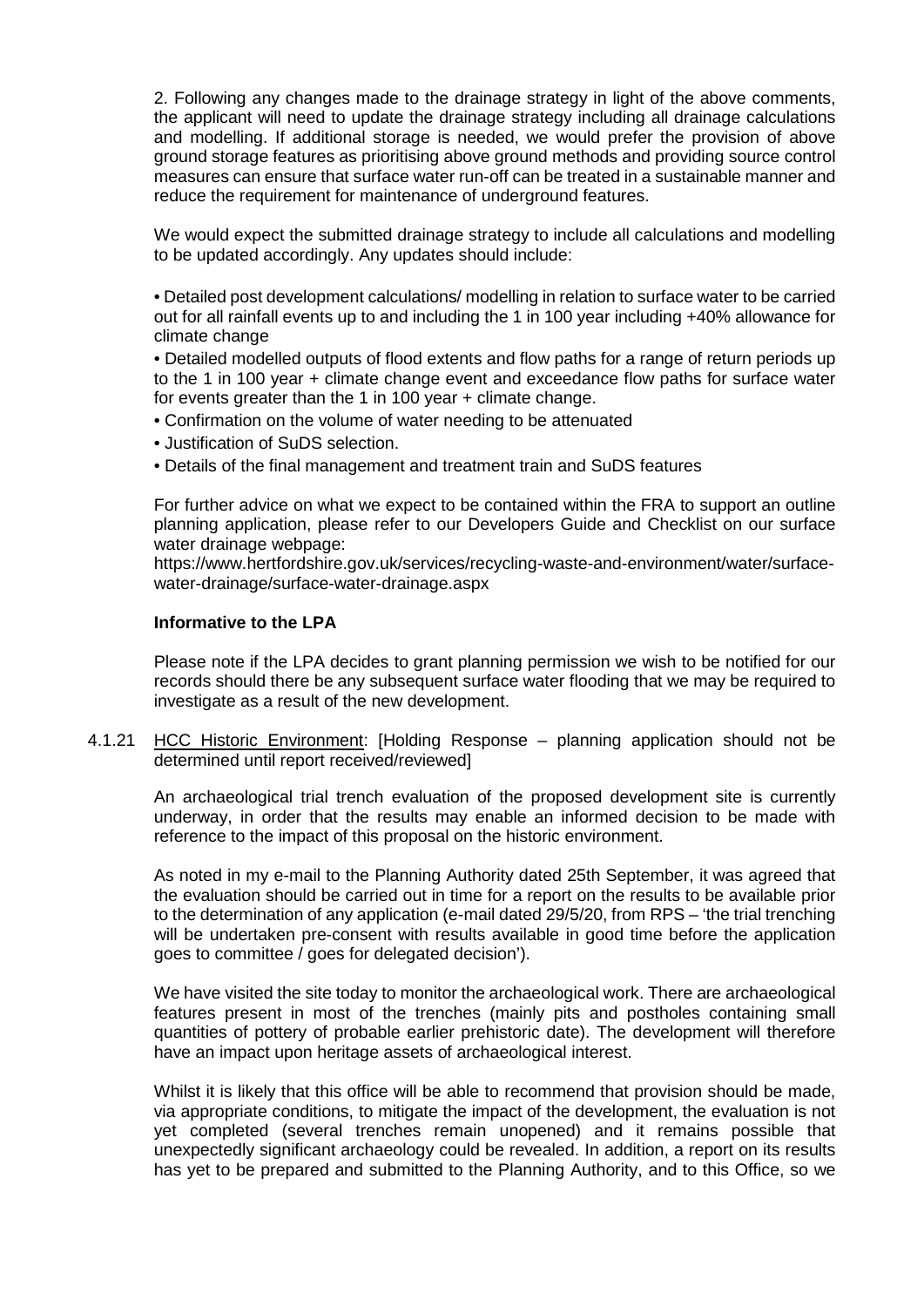are not yet in a position to provide the Planning Authority with detailed recommendations as to the extent and nature of the archaeological mitigation that will be required.

I therefore recommend that the planning application is not determined until this report has been submitted.

# **4.2 Public/Neighbour Consultation**

- 4.2.1 Number consulted: 264
- 4.2.2 No of responses received: 38 (37 objections and 1 support)
- 4.2.3 Site Notice: Expired 28.10.20 Press Notice: Expired 23.10.20
- 4.2.4 Summary of Responses:
- 4.2.4.1 Objections:

Oversized and ill thought out development; Little Green Lane should be preserved as it is at present; Represents part of Croxley's rural past; Alterations to Little Green Lane will adversely affect its character and the Conservation Area; Damage to The Green.

Negative impact on Conservation Area; The area should be conserved; Does not have regard for the setting of the Conservation Area; Density excessive and not in keeping with the Conservation Area; Impact on historic and Listed Buildings; Agree with the comments from the Heritage Officer that the proposal would be contrary to the NPPF in its current form in respect of the conservation and protection of heritage assets; Fails to comply with Conservation Area Appraisal or Neighbourhood Plan; Negative impact of additional traffic on Conservation Area; Conservation Area boundary should be shown on the plans.

Negative impact on Green Belt, particularly the drainage attenuation works to the north; Little Green Lane provides a clear boundary between Croxley and the Green Belt; Disagree with Planning Statement that asserts that the use of the Green Belt to the north of Little Green Lane would not be inappropriate; The development should be accommodated within the site allocation area only; Unclear why the Farm House area is excluded from the application site when it forms part of the allocation.

Single vehicular access is insufficient; Highways safety concerns; Increased traffic; Insufficient parking; Cars parking along Little Green Lane (in front of Dugdales) currently restrict access; Road is not wide enough; No access for refuse vehicles or emergency vehicles; Understood site access would be via Grove Crescent; Right hand turn onto Baldwins Lane is dangerous due to lack of visibility; Concern vehicles will try to go the other way along Little Green Lane where it is a single track; Existing roads would be unable to cope with additional volume; Little Green Lane would become a 'rat run'; Concern that any widening of Little Green Lane and footpath provision would encroach onto the Village Green which is common land; If parking restrictions are required in Little Green Lane what will it mean for existing residents; Zig zag junction appears to present high risk; Should be no right turn out of site.

Comprehensive assessment of the highways position (including additional information submitted) has been undertaken by DW Transportation Limited which identifies significant deficiencies in the information submitted and they do not consider the proposal to be acceptable from a highways perspective.

Proposal is not compliant with Policy CP3 in terms of housing mix; No need for houses in this area; there are other more appropriate areas.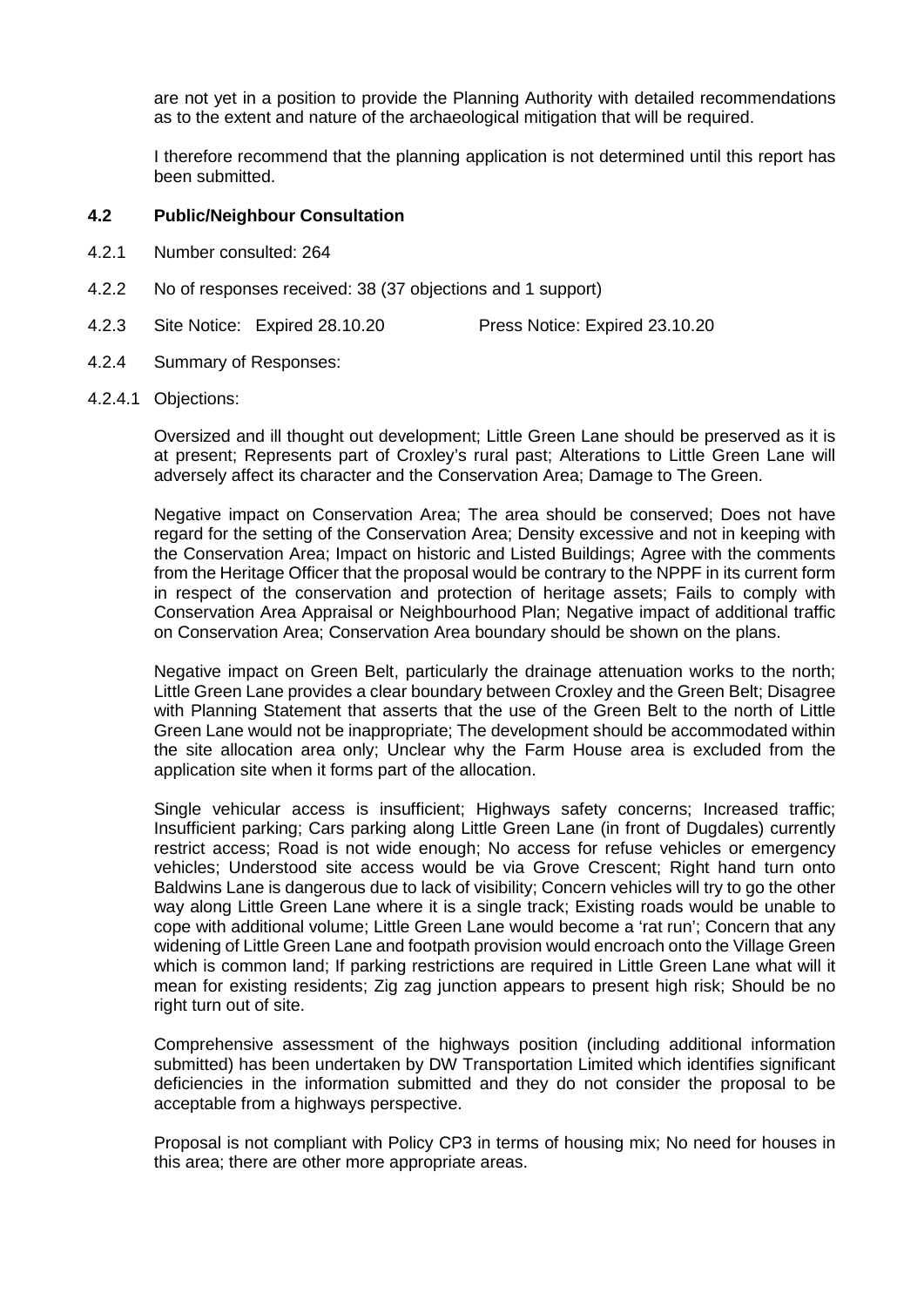Negative impact on neighbouring amenity; Privacy issues; Overlooking of properties in Grove Crescent and Dugdales; Ashlea (5 Little Green Lane) is incorrectly shown as two plots/dwellings; Plot/Dwelling 26 would be very close to Ashlea; Acknowledge there are no first floor windows facing, however, would be overbearing; Noise and disturbance.

The countryside here is enjoyed my many people, particularly at the moment while we are trying to walk locally, this would destroy it; Area is of massive importance to Croxley Green public's wellbeing and mental health; Negative impact on health, e.g. increased pollution; Negative impact on health of school children given proximity to Little Green School; Noise and light pollution.

Concerns regarding flood risk; Viability of the dry pond in the long term is dependent on maintenance; without proper maintenance this could result in flooding in the area.

Site falls within an identified Sand and Gravel Belt; No details of how these deposits could be utilised are included.

Lack of services and facilities (e.g. schools and doctors) to serve increased population; No community facilities proposed; Impact on existing water pressure.

Negative impact on wildlife; Significant impact on Local Wildlife Site; Inappropriate to secure Nature Conservation Management via condition; Low level of biodiversity Net Gain and relies on features within private gardens which cannot be controlled; Also relies on successful establishment and long term success of planting; Destroy pond; Loss of number of trees and hedgerows which act as wildlife corridors; No justification as to why more trees and hedgerows cannot be retained; No detailed plans for long term management and maintenance of landscaping provided.

TRDC has declared a climate emergency and appointed a dedicated Climate Change Officer; Draft Climate Change Strategy refers to promoting sustainability at pre-application stage, but what does this mean?; Need to influence developer to take a proactive approach and build a more sustainable development now to avoid retrofitting the future.

Insufficient consultation; would set precedent.

### 4.2.4.2 Support:

Would bring welcomed increase in housing and affordable options; Residents forced to move away due to increasing prices; Allow young families to settle.

### **5 Reason for Delay**

5.1 No delay.

## **6 Relevant Planning Policy, Guidance and Legislation**

### 6.1 National Planning Policy Framework and National Planning Practice Guidance

In 2019 the NPPF was updated, to be read alongside the online National Planning Practice Guidance. The NPPF is clear that "existing policies should not be considered out-of-date simply because they were adopted or made prior to the publication of this Framework. Due weight should be given to them, according to their degree of consistency with this Framework.

### 6.2 The Three Rivers Local Plan

The application has been considered against the policies of the Local Plan, including the Core Strategy (adopted October 2011), the Development Management Policies Local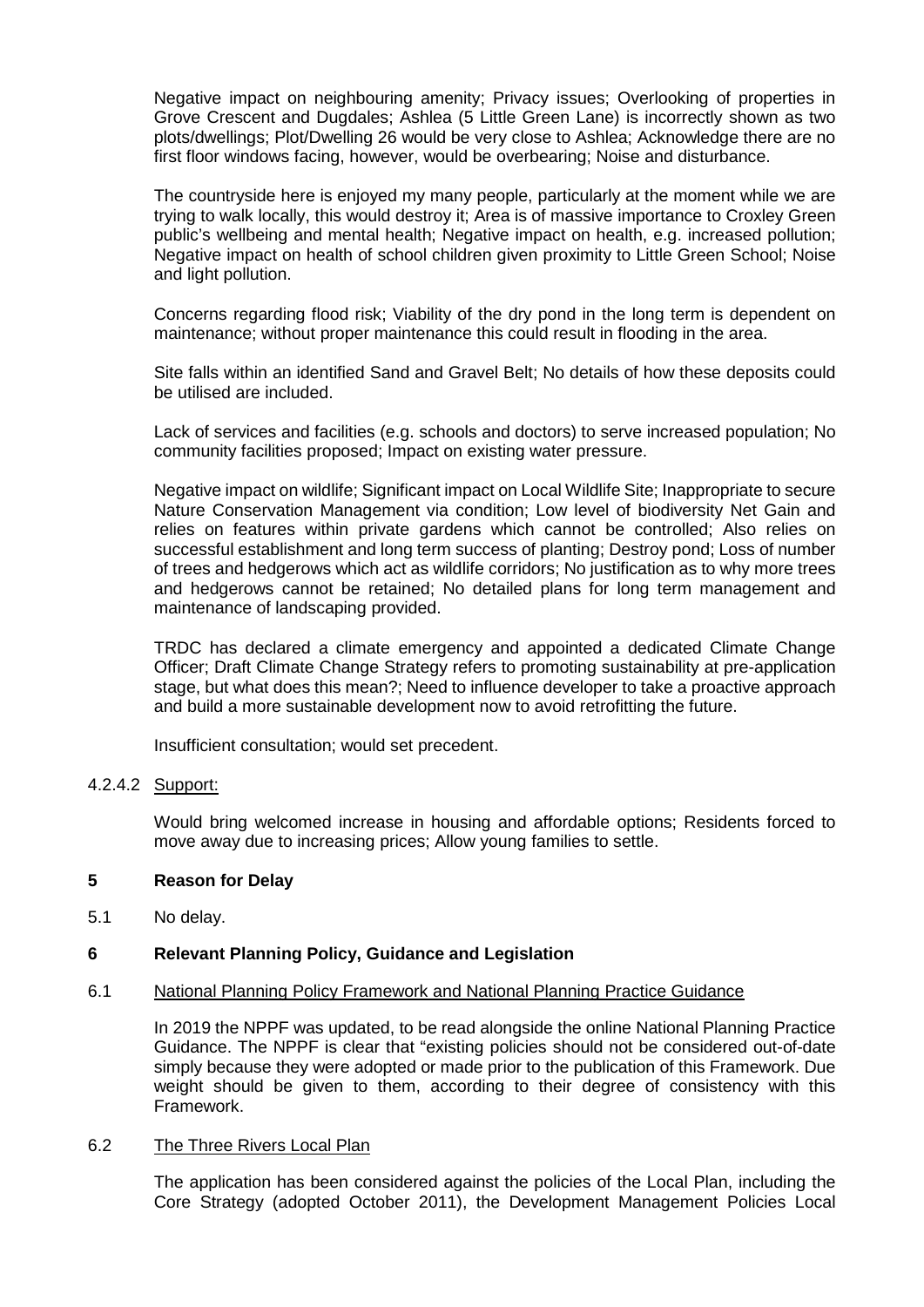Development Document (adopted July 2013) and the Site Allocations Local Development Document (adopted November 2014) as well as government guidance. The policies of Three Rivers District Council reflect the content of the NPPF.

The Core Strategy was adopted on 17 October 2011 having been through a full public participation process and Examination in Public. Relevant policies include Policies PSP2, CP1, CP2, CP3, CP4, CP6, CP8, CP9, CP10, CP11 and CP12.

The Development Management Policies Local Development Document (DMLDD) was adopted on 26 July 2013 after the Inspector concluded that it was sound following Examination in Public which took place in March 2013. Relevant policies include DM1, DM2, DM3, DM4, DM6, DM8, DM9, DM10, DM11, DM13, Appendix 2 and Appendix 5.

The Site Allocations Local Development Document (SALDD) was adopted on 25 November 2014 having been through a full public participation process and Examination in Public. Policy SA1 (Site H(10)) is relevant.

### 6.3 Other

The Croxley Green Neighbourhood Plan Referendum Version (adopted December 2018). Relevant policies include: CA1, HO1, HO2, HO3 and PRO1. It is noted that Policy PR01 relates specifically to the Killingdown Farm Development Site and states that;

*"The proposed development should ensure that the scheme on a site previously in the Green Belt preserves or enhances the character or appearance of the Conservation Area and the setting of listed buildings and seeks the retention of natural features".*

The application site is located within Character Area 9 'Copthorne Wood, Parrots Dell and Surrounding Fields and Farms'.

Open Space, Amenity and Children's Playspace Supplementary Planning Document (December 2007).

Affordable Housing Supplementary Planning Document (adopted June 2011).

The Community Infrastructure Levy (CIL) Charging Schedule (adopted February 2015).

The Localism Act received Royal Assent on 15 November 2011. The growth and Infrastructure Act achieved Royal Assent on 25 April 2013.

The Wildlife and Countryside Act 1981 (as amended), the Conservation of Habitats and Species Regulations 2010, the Natural Environment and Rural Communities Act 2006 and the Habitat Regulations 1994 may also be relevant.

Croxley Green Conservation Area Appraisal (1996).

Hertfordshire's Local Transport Plan 2018 – 2031 (adopted May 2018).

### **7 Planning Analysis**

### 7.1 EIA Screening

- 7.1.1 Three Rivers District Council adopted a Screening Opinion in accordance with the requirements of the Town and Country Planning (Environmental Impact Assessment) (England and Wales) Regulations 2017 on 17 July 2020.
- 7.1.2 This was based on a proposal for the construction of 160 dwellings set within open space and a sustainable drainage system, at land at Killingdown Farm.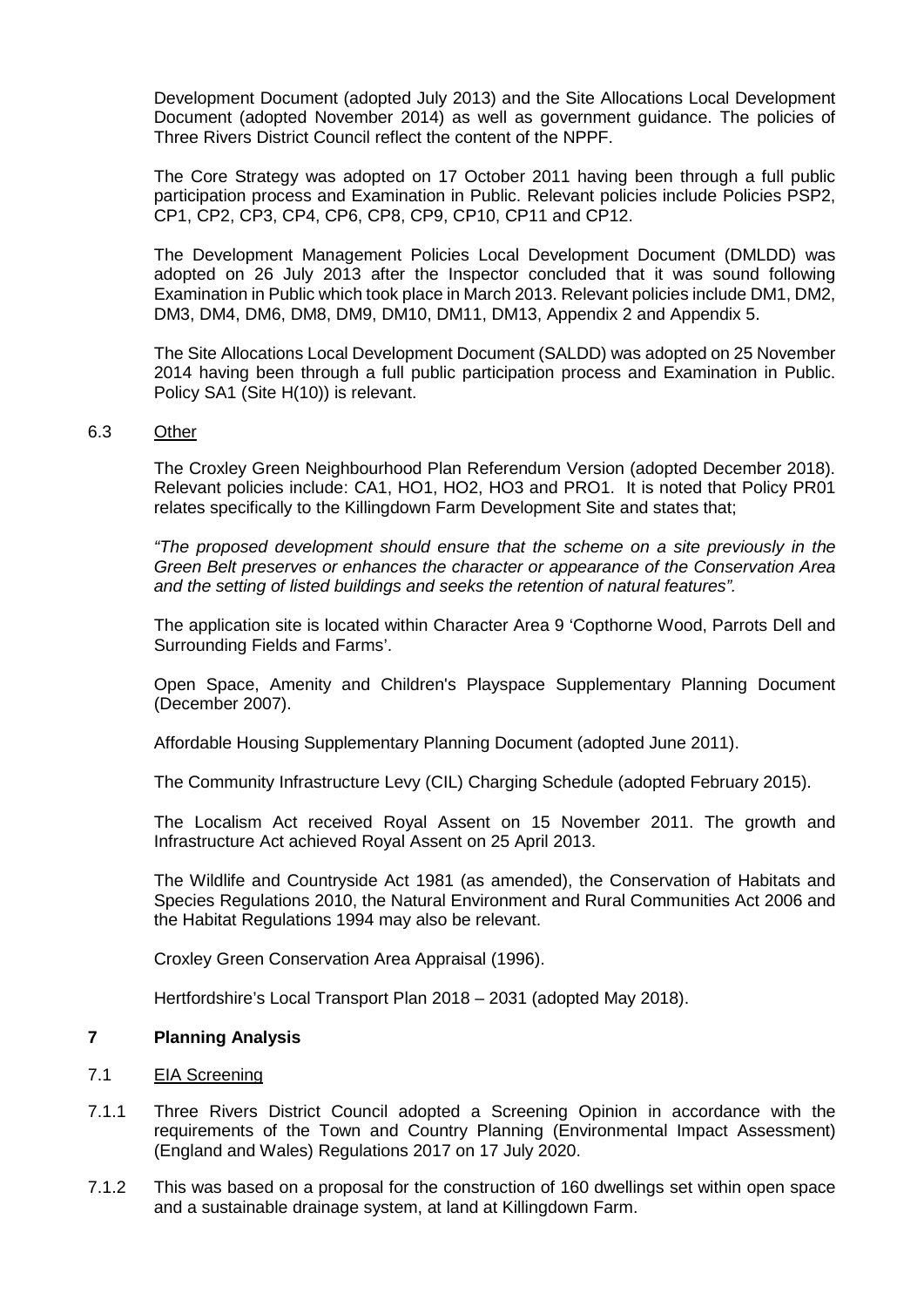7.1.3 The Council had regard to the information submitted and concluded that an Environmental Impact Assessment is not required for the development.

## 7.2 Background/Principle of Development

- 7.2.1 The application site is located in Croxley Green, identified as a Key Centre in the Core Strategy (adopted 2011). The site has been allocated as a housing site by the Site Allocations LDD (adopted November 2014) with an indicative capacity of 140-180 dwellings. It is noted that the site allocation refers to a larger area including the existing farm which does not form part of the site, however, the number of dwellings proposed (160) sits within the middle of the indicative capacity.
- 7.2.2 The ecological enhancements and drainage attenuation would be sited to the north of Little Green Lane on land within the Green Belt which is outside of the site allocation. There would be no built development (houses, roads, footpaths, lighting etc.) on this land. Green Belt considerations are discussed below.
- 7.2.3 Policy SA1 of the Site Allocations LDD (adopted November 2014) advises that allocated housing sites will be safeguarded for housing development and the application complies with the policy in this regard. Policy SA1 also states that proposals should have regard to the phasing strategy of the site; the application site is phased for post 2026. Policy SA1 further states that allocated sites should be developed at an overall capacity which accords generally with the dwelling capacity for the site.
- 7.2.4 Policy CP3 of the Core Strategy (adopted 2011) states that the density of development should be considered on its merits, taking into account the need to:

*a) Respect density levels within existing residential areas particularly within areas of special landscape and/or historic value in the District b) Promote higher densities in locations that are highly accessible to public transport, services and facilities.*

- 7.2.5 The Spatial Strategy sets out that the main emphasis for future development is to continue to focus development within the existing urban area through development of previously developed land and appropriate infilling within the urban areas of the Principal Town (Rickmansworth) and Key Centres (including Croxley Green) as these have been identified as the most sustainable locations in the District.
- 7.3 Green Belt
- 7.3.1 Paragraph 143 of the NPPF (2019) advises that inappropriate development is by definition harmful to the Green Belt and should not be approved accept in Very Special Circumstances.
- 7.3.2 Paragraph 144 advises that when considering any planning application, local planning authorities should ensure that substantial weight is given to any harm to the Green Belt. Very Special Circumstances will not exist unless the potential harm to the Green Belt by reason of inappropriateness, and any other harm resulting from the proposal, is clearly outweighed by other considerations.
- 7.3.3 Paragraph 146 sets out that certain forms of development are not inappropriate in the Green Belt provided that they preserve its openness and do not conflict with the purpose of including land within it. This includes; '*(b) engineering operations'.*
- 7.3.4 Policy CP11 of the Core Strategy (adopted October 2011) advises that there will be a general presumption against inappropriate development that would not preserve the openness of the Green Belt and measures to improve environmental quality.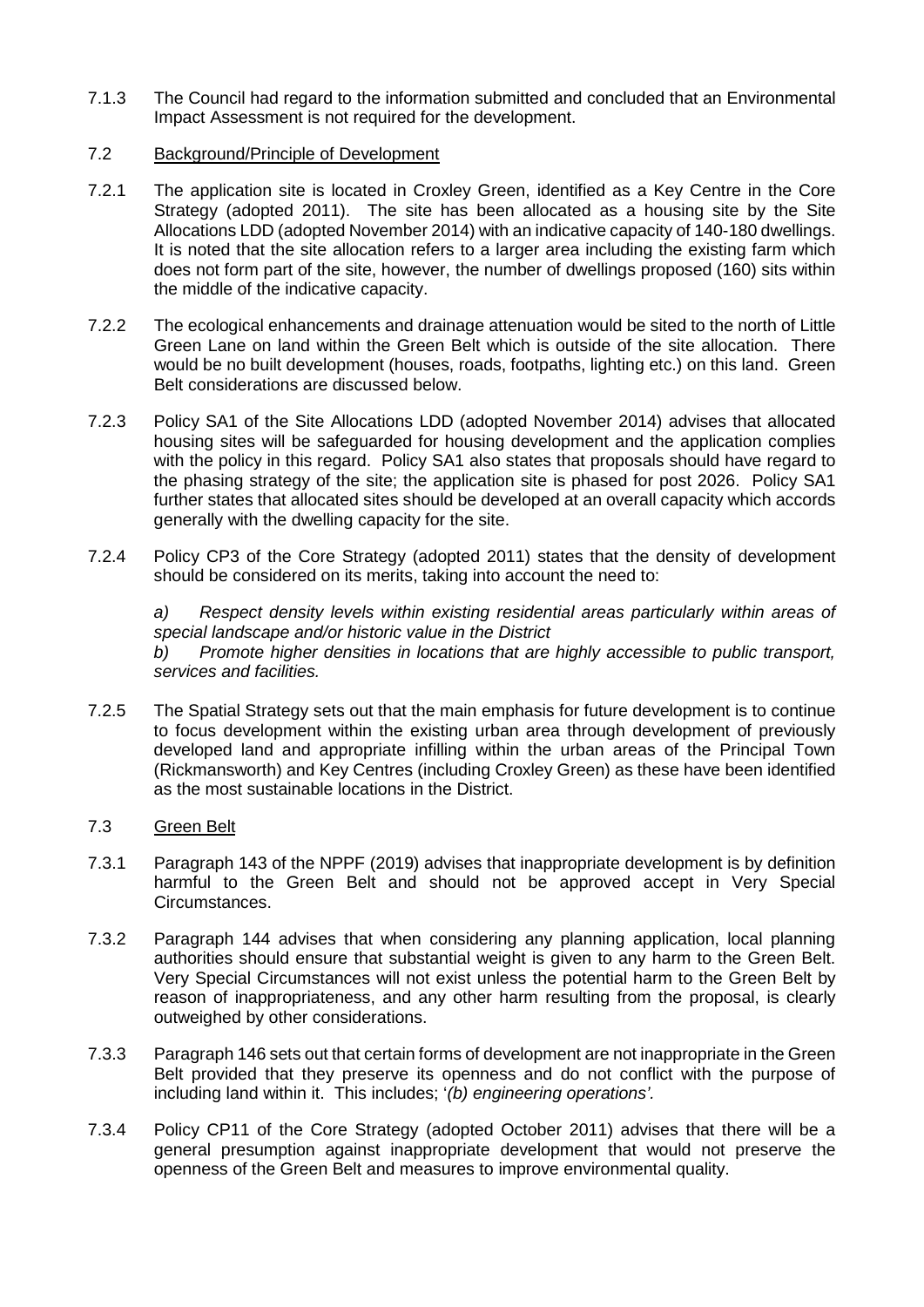7.3.5 The area of land to the north of Little Green Lane does not form part of the site allocation area and is within the Green Belt. This area is proposed to provide ecological enhancements and drainage attenuation, with a depression in the ground acting as a dry pond. The attenuation basin would reflect the natural change in levels with gradients of no more than 1:4. The drainage attenuation would be considered an engineering operation and it would therefore not be inappropriate provided that openness is maintained.

# 7.4 Housing

7.4.1 Policy CP3 sets out that the Council will require housing proposals to take into account the range of housing needs as identified by the Strategic Housing Market Assessment (SHMA) and subsequent updates. The need set out in the Core Strategy is 30% one-bedroom units, 35% two-bedroom units, 34% three-bedroom units and 1% four bedroom and larger units. The most recent SHMA (South West Hertfordshire Strategic Housing Market Assessment 2016) was published in January 2016 and has identified the indicative targets for market sector dwelling size within the Three Rivers District, as follows:

1 bedroom 7.7% of dwellings 2 bedrooms 27.8% of dwellings 3 bedrooms 41.5% of dwellings 4+ bedrooms 23.0% of dwellings

- 7.4.2 With regards to affordable housing (discussed below), TRDCs Housing Officer has identified the following preferred mix: 25% 1-bed units, 40% 2-bed units, 30% 3 bed units and  $5\%$  4 + bed units.
- 7.4.3 Policy H01 of the Croxley Green Neighbourhood Plan (Referendum Version, December 2018) sets out that all new housing proposals should consider the needs of at least one of these local priority groups:
	- *The ageing population with specially designed accommodation including residential homes.*
	- *The starter market for young singles and couples.*
	- *Affordable housing for rent for a range of household sizes.*

*All proposed major developments should have at least two dwelling types, of which at least one type should be for families.*

| No. Beds | Private     |      | <b>Shared Ownership</b> |                        | Affordable     |      | Total |      |
|----------|-------------|------|-------------------------|------------------------|----------------|------|-------|------|
|          |             |      |                         | 24%                    | 12             | 24%  |       | 11%  |
|          | 22          | 25%  |                         | 43%                    | 21             | 41%  | 52    | 33%  |
|          | 41          | 47%  |                         | 33%                    | 17             | 33%  | 65    | 41%  |
| 4+       | 25          | 28%  |                         | $0\%$                  |                | 2%   | 26    | 16%  |
| Total    | 88          | 100% | 21                      | 100%                   | 51             | 100% | 160   | 100% |
|          |             |      | S/O 29%                 |                        | Affordable 71% |      |       |      |
| Total    | Private 55% |      |                         | S/O and Affordable 45% |                | 100% |       |      |

7.4.4 The proposed housing mix is indicated in the table below:

- 7.4.5 The proposed housing mix for the development is 17 1-bedroom dwellings (11%), 52 2 bedroom dwellings (33%), 65 3-bedroom dwellings (41%) and 26 4+ bedroom dwellings (16%). This signifies a slight overprovision of 1 and 2 bedroom dwellings and shortfall in the provision of 4+ bedroom dwellings. However, it is recognised that the proportions of housing mix may be adjusted for specific schemes to take account of market information, housing needs and preferences and specific site factors.
- 7.4.6 Policy CP4 of the Core Strategy requires development that would result in a net gain of one or more dwellings to contribute to the provision of affordable housing. The Policy sets out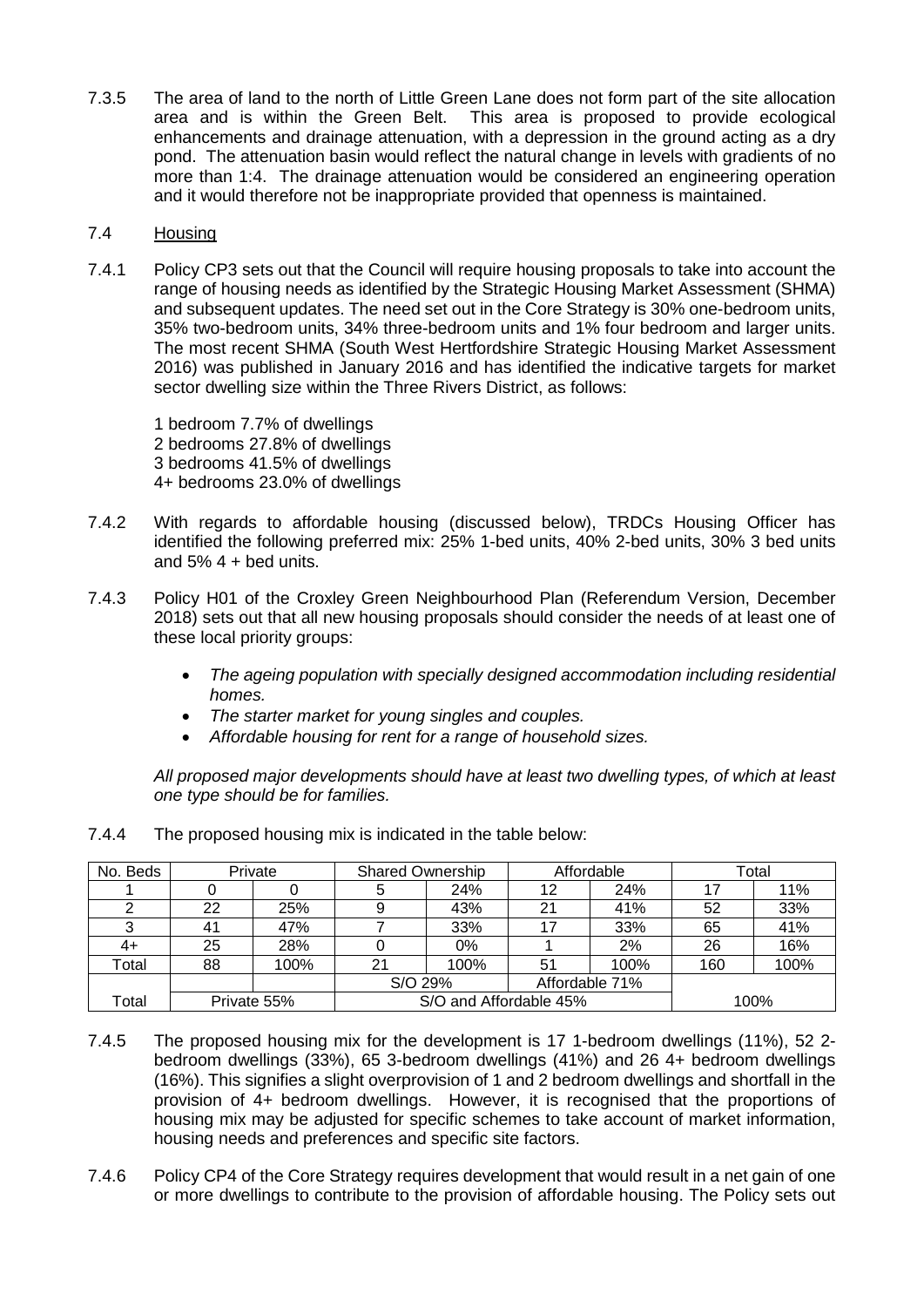that the Council will seek an overall provision of 45% of all new housing as affordable housing, incorporating a mix of tenures (70% being social rented and 30% being shared ownership). Major developments are expected to provide affordable housing units on-site. The Affordable Housing Supplementary Planning Document (AHSPD) was approved by the Council in June 2011 as a material consideration and supports implementation of Core Strategy Policy CP4.

- 7.4.7 The application proposes a total of 160 residential units, of which 72 (45%) would be affordable and 88 (55%) would be for private sale. The proposed housing mix is set out in the table above at 7.4.4.
- 7.4.8 The affordable housing has been designed to be tenure blind with affordable dwellings comprising of 1 and 2 bedroom apartments, mixed with 2, 3 and 4 bedroom dwelling houses. The dwelling houses have been arranged in three clusters across the site with the apartments in three blocks to the south-east of the site.

### 7.5 Layout, Scale and Massing

7.5.1 Policy CP3 of the Core Strategy (adopted October 2011) stipulates that the Council will promote high quality residential development that respects the character of the District and caters for a range of housing needs. In addition, Policy CP12 of the Core Strategy (adopted October 2011) states that development should:

'…have regard to the local context and conserve or enhance the character, amenities and quality of an area and should make efficient use of land whilst respecting the distinctiveness of the surrounding area.'

- 7.5.2 The NPPF encourages the effective use of land. At the heart of the NPPF is a presumption in favour of sustainable development which seeks positive improvements in the quality of the built environment but at the same time balancing social and environmental concerns.
- 7.5.3 In terms of new residential development, Policy DM1 of the Development Management Policies LDD (adopted July 2013) advises that the Council will protect the character and residential amenity of existing areas of housing from forms of new residential development which are inappropriate for the area.
- 7.5.4 Policy CA1 'New Development' of the Croxley Green Neighbourhood Plan (Referendum Version, December 2018) advises that new development should conserve and, wherever possible, enhance the key elements of the character and appearance of the specific Character Area through the careful design and massing of new buildings.
- 7.5.5 In terms of layout, the main site would be accessed (by vehicles) from a single access point leading to the main road running west to east within the site and a further primary route running north to south. A series of secondary roads (cul-de-sacs) would be located off the primary roads. Dwelling houses would front the highway with private rear amenity spaces and clearly defined curtilages. Green spaces and green links are positioned throughout the development and provide open space and play space and also allow for views through the site.
- 7.5.6 In terms of massing, the development will consist of two-storey dwelling houses (detached, semi-detached and terraced) of varying designs, and three-storey flatted blocks, all set within a landscaped setting. A traditional design is proposed which references Arts and Crafts detailing with pitched roofs with hipped, cat-slide features and gables on larger buildings. External materials are to reflect those seen locally, with soft red facing bricks with tonal variations and roofs finished in red or grey roof tiles.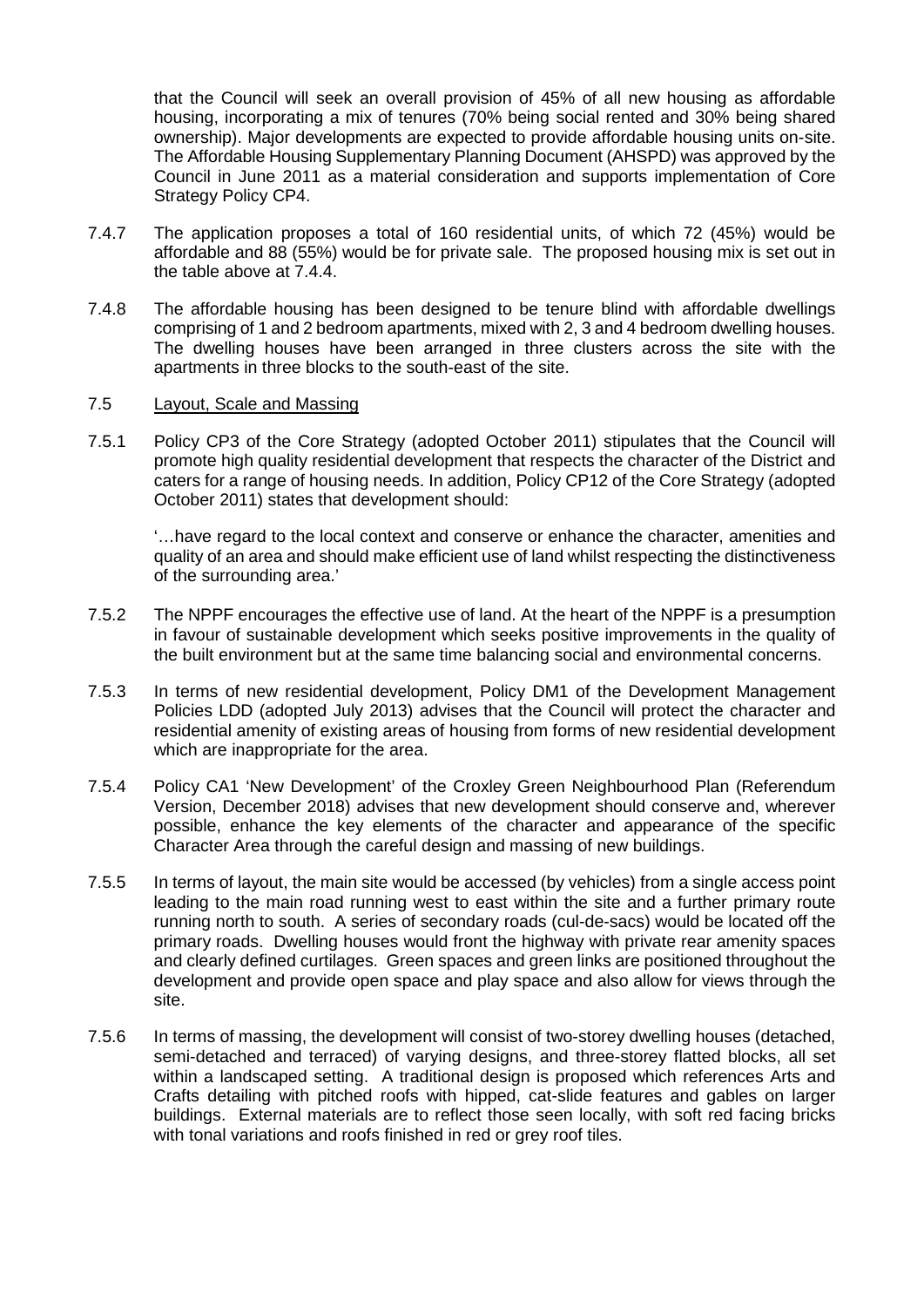- 7.5.7 The density would be slightly lower to the west (within the Conservation Area) and would increase to the east with the three storey flatted blocks sited towards the eastern boundary closest to Grove Crescent which itself includes a number of three storey flatted blocks.
- 7.6 Heritage Assets
- 7.6.1 The western part of the site falls within the Croxley Green Conservation Area and there are also a number of statutory Listed and Locally Important buildings in the vicinity. Killingdown Farm (the main farmhouse), Croxley House Nursing Home to the west of the site and the cottages at No's 1-3 Little Green Lane to the north-west are Grade II Listed. Waterdell House, Little Waterdell House and Coachman's Cottage to the north are Locally Listed and there are other Locally Listed buildings within the farm complex (outside of the development area).
- 7.6.2 Paragraphs 193 and 194 of the NPPF state that:

*"When considering the impact of a proposed development on the significance of a designated heritage asset, great weight should be given to the asset's conservation (and the more important the asset, the greater the weight should be). This is irrespective of whether any potential harm amounts to substantial harm, total loss or less than substantial harm to its significance."* 

*"Any harm to, or loss of, the significance of a designated heritage asset (from its alteration or destruction, or from development within its setting), should require clear and convincing justification."*

7.6.3 Paragraph 196 of the NPPF advises that:

*"Where a development proposal will lead to less than substantial harm to the significance of a designated heritage asset, this harm should be weighed against the public benefits of the proposal…"* 

- 7.6.4 Policy DM3 of the Development Management Policies LDD advises that the Council will preserve the District's Listed Buildings and that "Applications will only be supported where they sustain, conserve and where appropriate enhance the significance, character and setting of the asset itself and the surrounding historic environment." Policy DM3 advises that development in Conservation Areas should preserve and enhance the special character of the area and development should not affect the setting of an adjacent Conservation Area or views into or out of.
- 7.6.5 Policy PRO1 'Killingdown Farm Development Site' of the Croxley Green Neighbourhood Plan (Referendum Version, December 2018) advises that the proposed development should preserve or enhance the character and appearance of the Conservation Area and the setting of Listed Buildings.
- 7.6.6 The application is accompanied by a Built Heritage Statement. It acknowledges that the introduction of housing within the area of the site located in the Conservation Area, would result in the loss of part of its agricultural character which contributes to its special interest. The significance of the Conservation Area would also be harmed by development within its setting as the site forms part of its rural surroundings and positively contributes to its significance in this respect. However, the Built Heritage Statement considers that the level of harm would not exceed less than substantial and the principle of development within the Conservation Area and its setting has been accepted by the allocation of the site (H10). Additionally, a number of design features have been incorporated into the scheme to reduce the impact on the Conservation Area.
- 7.6.7 The Heritage Statement has been reviewed by the Heritage Officer. Whilst the Heritage Officer acknowledges that the site is allocated for residential development, in their view, the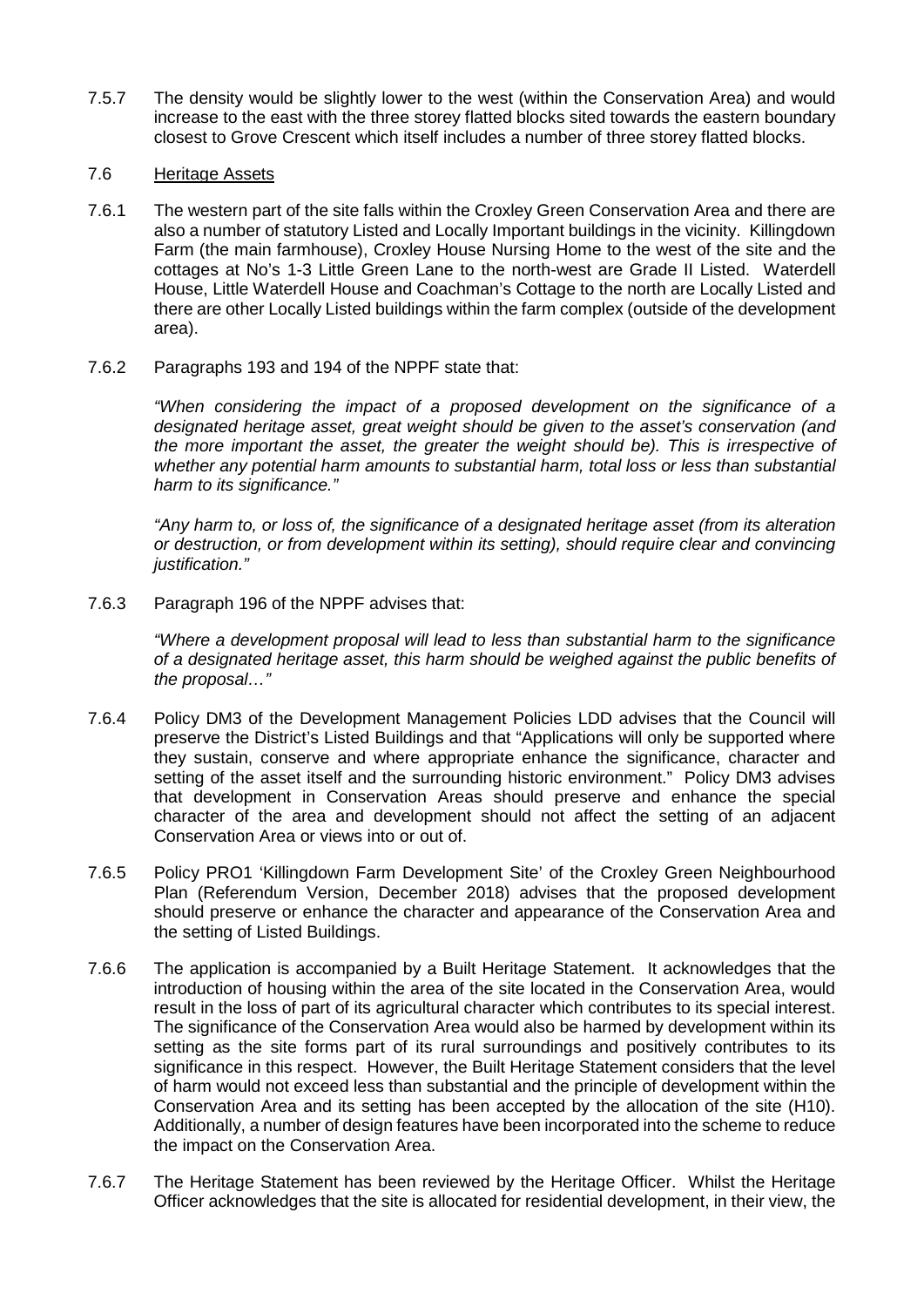redevelopment of the site would be harmful to the significance of the Croxley Green Conservation Area and Grade II Listed Buildings (Killingdown Farm and No's 1-3 Little Green Lane).

- 7.6.8 The Heritage Officer considers that the loss of the agrarian, undeveloped landscape of the site undermines the open, verdant appearance of the Conservation Area and detracts from its character and its setting. They consider that the setting of the listed farmhouse is detrimentally impacted through the loss of open fields which make a positive contribution to its significance and the appreciation of its significance as a once isolated, rural farmstead on the edge of the Green. The proposed road junction to the front of the farmhouse is also considered to impact detrimentally. Similarly, they consider that the open fields contribute to the setting of the cottages at No's. 1-3 Little Green and their loss is also detrimental to the setting of the cottages.
- 7.6.9 The Heritage Officer considers the harm to be 'less than substantial' in the context of paragraph 196 of the NPPF. The less than substantial harm would need to be weighed against the public benefits of the proposal and in that regard they acknowledge that the site forms part of an allocated housing site and would contribute to meeting the District's housing needs.
- 7.6.10 With regards to archaeology, Policy DM3 of the Development Management Policies LDD (adopted July 2013) advises that;

*"Where an application site includes, or is considered to have the potential to include, heritage assets with archaeological interest, it must be accompanied by an appropriate desk-based assessment and, where desk-based research is insufficient to properly assess the interest, a field evaluation… Where the loss of the whole or a material part of a heritage asset's significance (archaeological interest) is justified, planning conditions will be included in any permission to ensure that an adequate record is made of the significance of the heritage asset before it is lost. This will be secured through an archaeological written scheme of investigation (WSI) which must include provision for appropriate publication of the evidence".*

- 7.6.11 The application is accompanied by an Archaeological Desk Based Assessment. The Archaeological Desk Based Assessment suggests that the site has a moderate potential for archaeological finds or features dating to the Post Medieval and Modern periods. The site is considered to have a low potential for archaeological finds or features dating to other periods. The Proposed Development has the potential to damage any archaeological finds or features which may be present on the study site. However, if any archaeological finds or features are identified, they are likely to be of local significance only.
- 7.6.12 HCC's Historic Environment Officer has reviewed the Archaeological Desk Based Assessment and notes that an archaeological trial trench evaluation of the proposed development site is currently underway, in order that the results may enable an informed decision to be made with reference to the impact of this proposal on the historic environment. Whilst they consider it likely that they will be able to recommend that appropriate provision could be made via conditions to mitigate the impact of the development, as the evaluation is not yet complete it remains possible that unexpectedly significant archaeology could be revealed.
- 7.6.13 Additional information has now been submitted following the completion of the archaeological trial trench evaluation and this is being reviewed by the Historic Environment Office.

### 7.7 Impact on Residential Amenity of Neighbouring Occupiers

7.7.1 The Design Criteria as set out in Appendix 2 of the Development Management Policies LDD (adopted July 2013) state that new development should take into consideration impacts on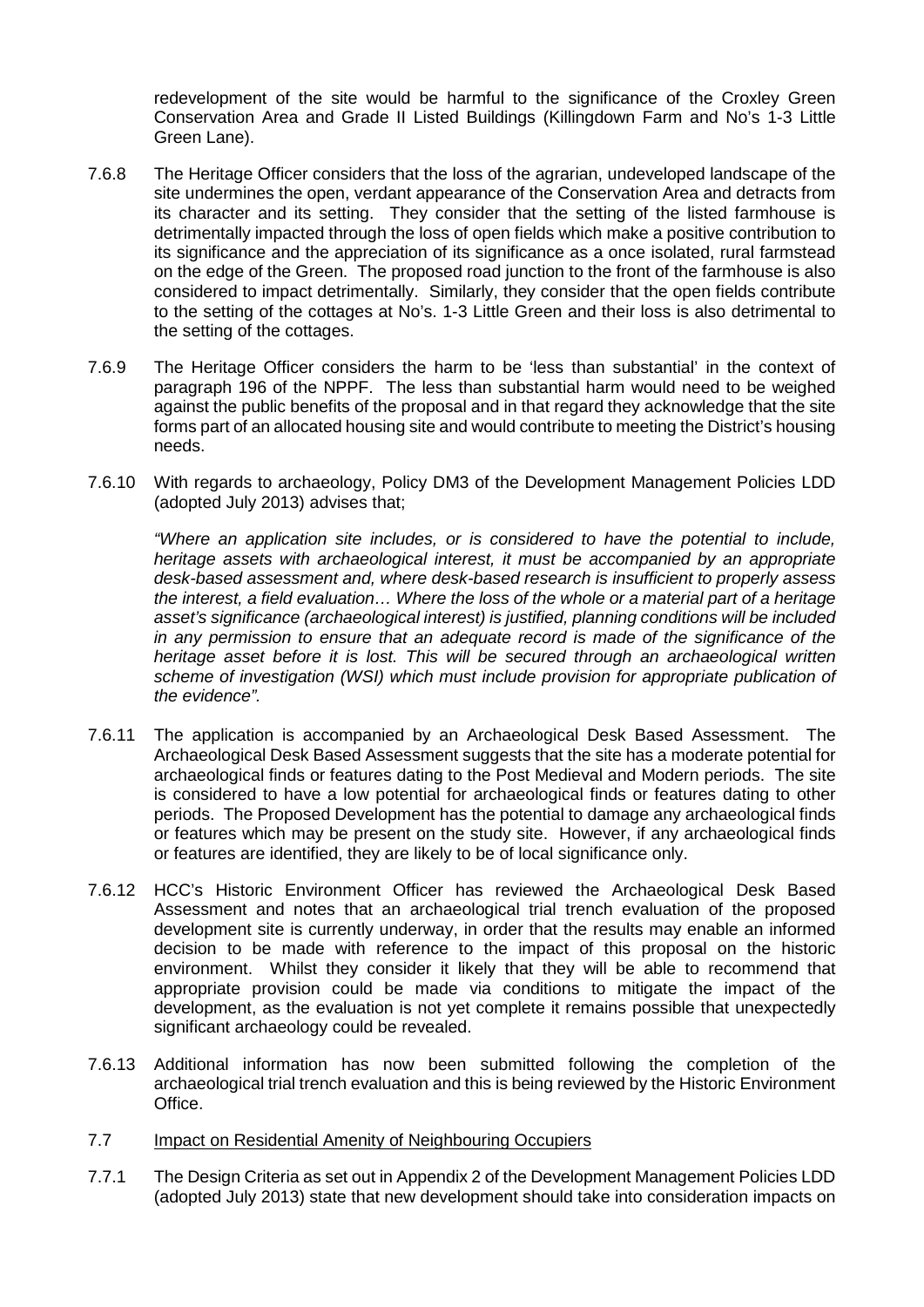neighbouring properties and visual impacts generally. Oversized, unattractive and poorly sited development can result in loss of light and outlook for neighbours and detract from the character and appearance of the area.

- 7.7.2 With regards to privacy, Appendix 2 states to prevent overlooking, distances between buildings should be sufficient so as to prevent overlooking, particularly from upper floors. As an indicative figure, 28m should be achieved between the faces of single or two storey buildings backing onto each other or in other circumstances where privacy needs to be achieved. The distance should be greater between buildings in excess of 2 storeys.
- 7.7.3 No's 1-3 Little Green Lane are located to the north-west of the site. Plot 1 would be located to the south of these properties, although it is noted that an area of land approximately 6 metres wide and outside of the application site would separate the flank boundary of Plot 1 from the rear boundaries of No's 1-3 Little Green Lane. The dwelling on Plot 1 would be orientated facing west with its northern flank elevation facing towards these neighbouring properties. The dwelling (Plot 1) would be a two-storey detached dwelling with 'L' shaped footprint. It would have a Dutch hipped roof to both flanks with a gabled front projection set down slightly from the main ridge. It would have a maximum height of approximately 9 metres. The dwelling would be sited a minimum of 4 metres from the flank boundary with a separation distance of approximately 28 metres to the rear of No's 1-3 Little Green Lane. One first floor flank window is proposed, this is a secondary bedroom window and could be required to be obscured glazed in the interests of privacy if required.
- 7.7.4 The application site wraps around the eastern and southern boundaries of No. 5 Little Green Lane. The submitted plans indicate that this is two properties, however, it is a single detached dwelling with large garden to its western flank and rear. The levels slope up slightly to the rear of No. 5 and there is mature vegetation on the boundary providing a good degree of screen. The eastern boundary is a low hedgerow with clear views over into the application site. There are habitable windows in the eastern flank elevation including a first floor Juliet balcony.
- 7.7.5 Plot 5 would contain a two-storey detached dwelling that would be sited to the south-west of No. 5 Little Green Lane. It would adjoin the rear garden of this neighbour but would not directly back onto the dwelling house. It would be sited approximately 17 metres from the shared boundary. Plot 10 would contain a two-storey semi-detached dwelling house and would be sited to the south of No. 5 Little Green Lane. The dwelling on Plot 5 wold face east with its northern flank elevation adjoining the shared boundary, set off the boundary by approximately 6.7 metres with a separation of approximately 29.6 metres to the rear of No. 5 Little Green Lane. A single narrow first floor flank window is proposed and would serve a bathroom.
- 7.7.6 Plot 26 would be sited to the east of No. 5 Little Green Lane. This would contain a twostorey detached dwelling with 'L' shaped footprint and a detached double garage. The garage would be sited to the north and would face east into the development site. It would be single storey with a pitched roof and sited approximately 3 metres from the boundary with No. 5 Little Green Lane. The dwelling (Plot 26) would be sited with its front elevation facing north towards the garage and its flank elevation facing west towards No. 5 Little Green Lane. The dwelling would be sited approximately 7 metres off the shared boundary. There would be spacing of 3.7 metres between the garage and dwelling.
- 7.7.7 There are other properties to the north and west, including Waterdell House and Little Waterdell House and Croxley House (Nursing Home). These do not immediately adjoin the application site. The farmhouse at Killingdown Farm is centrally located within the area excluded from the application site and would not be immediately adjacent to the boundary of any proposed dwelling.
- 7.7.8 Plot 160 would adjoin the boundary with the existing dwelling at 12 Dugdales to the south. The dwelling on Plot 160 would be a two-storey detached dwelling fronting Little Green Lane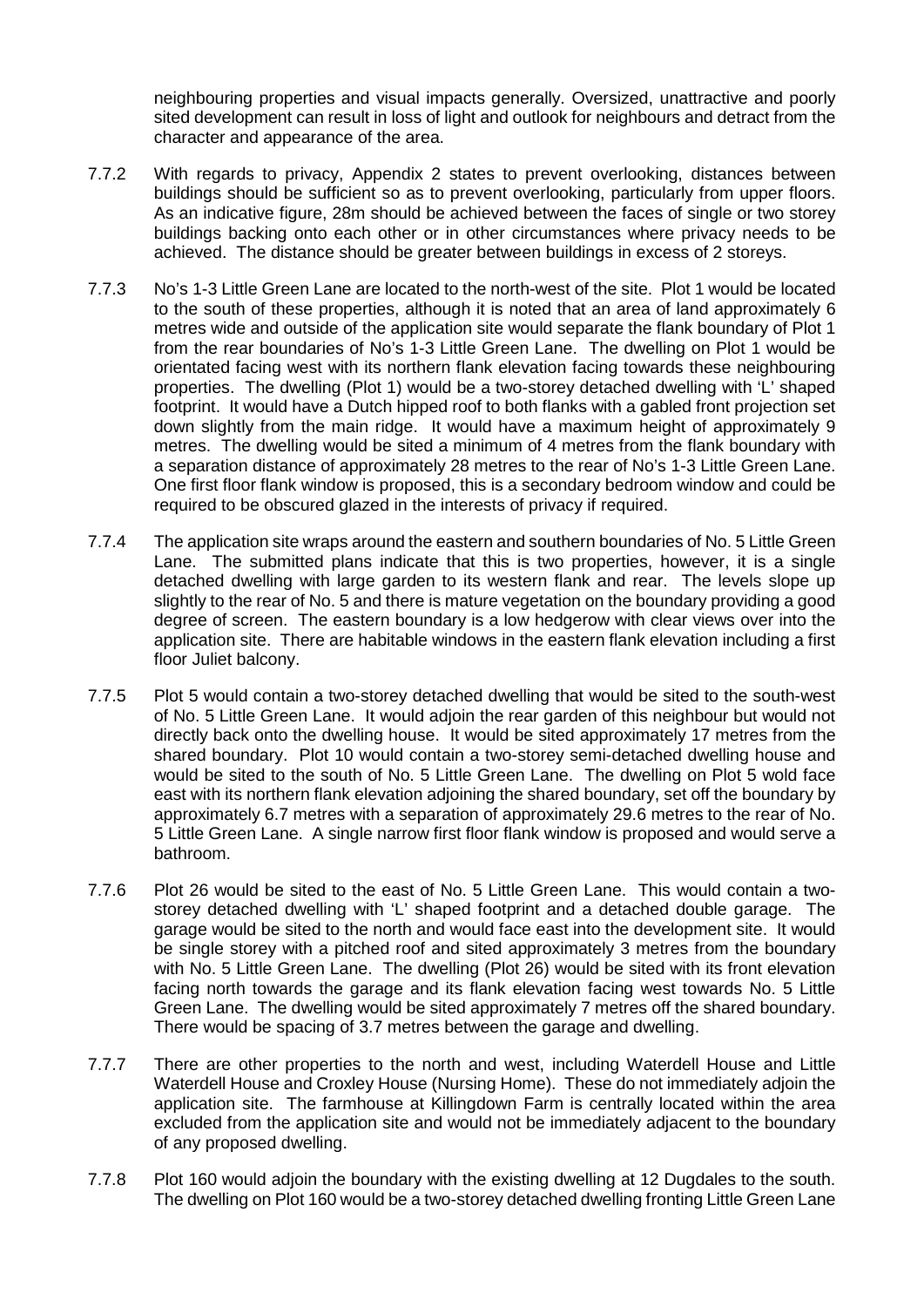with an attached single storey double garage to its southern flank. The two-storey flank element of the dwelling would be set approximately 11 metres from the boundary with No. 12 Dugdales and the garage would be set approximately 5.5 metres from the boundary. There would be no first floor flank windows facing towards No. 12 Dugdales.

- 7.7.9 The dwellings on Plots 156 159 (4 dwellings) would back onto the rear garden boundaries of properties at 7, 8 and 8a Dugdales. The proposed dwellings are all two-storey dwellings of varying design. Dwellings 157 and 159 would include attached single storey double garages. Dwelling 156 would include a detached garage set forward of the dwelling. Dwelling 158 would be sited approximately 15 metres from the shared boundary and approximately 28 metres from the rear of No. 8a Dugdales. Dwelling 157 would be sited approximately 16 metres from the boundary and approximately 30 metres from the rear of No. 7 Dugdales. The proposed dwellings would include openings at ground and first floor level facing towards the shared rear boundary.
- 7.7.10 Plots 134 137 containing two pairs of two-storey semi-detached dwellings would back onto the rear gardens of No's. 4 and 5 Grove Crescent, also two-storey semi-detached dwellings. These existing dwellings are positioned around the end of a cul-de-sac such that they do not have a direct back-to-back relationship with the proposed development. The proposed dwellings would be sited approximately 15 metres off the boundary with a distance of approximately 29 metres to the closest rear corner of both No's. 4 and 5 Grove Crescent. The proposed dwellings would include openings at ground and first floor level in their rear elevations.
- 7.7.11 The three proposed flatted blocks (predominantly three-storeys in height) would be located to the east of the application site. They would be sited with their flank elevations facing towards the eastern boundary. The existing public footpath runs adjacent to this eastern site boundary with existing garages and dwellings on Grove Crescent to the other side. The southernmost of the proposed blocks (Block 3) would be sited approximately 4.5 metres from the footpath boundary at the closest point and approximately 31 metres from the twostorey rear elevation of the dwelling at No. 164 Grove Crescent. Block 3 would include narrow flank windows at all levels, these would be secondary windows to the rooms they serve.
- 7.7.12 The proposed central flatted block (Block 2) would be sited with its flank elevation approximately 28 metres from the rear elevation of No. 152-162 Grove Crescent, a threestorey flatted block. Its design includes a catslide roof to the east. It would include ground and first floor flank narrow windows which would be secondary windows to the rooms they serve.
- 7.7.13 The largest and northernmost of the three proposed blocks (Block 1) would be sited a minimum of approximately 12 metres from the boundary at its front south-eastern corner. Its siting is such that it would not directly face towards the existing three-storey flatted blocks on Grove Crescent to the east. Its design includes a set down two-storey element with second floor dormer windows and catslide roof to three-storey element, reducing its bulk towards the east.
- 7.8 Amenity of Future Occupiers and provision of Amenity Space
- 7.8.1 In addition to considering the impact on the amenities of existing neighbouring occupiers, it is necessary to consider the impact on the amenities of future occupiers.
- 7.8.2 The layout involves dwellings fronting the roads with spacing between. Where there are back-to-back relationships e.g. between Plots 64-66 and Plots 70-72 and between Plots 77- 83 and Plots 88-93 there is separation of approximately 28 metres.
- 7.8.3 Internal room configurations have been designed to both meet Building Regulations and comply with and usually significantly exceed the National Described Space Standards, to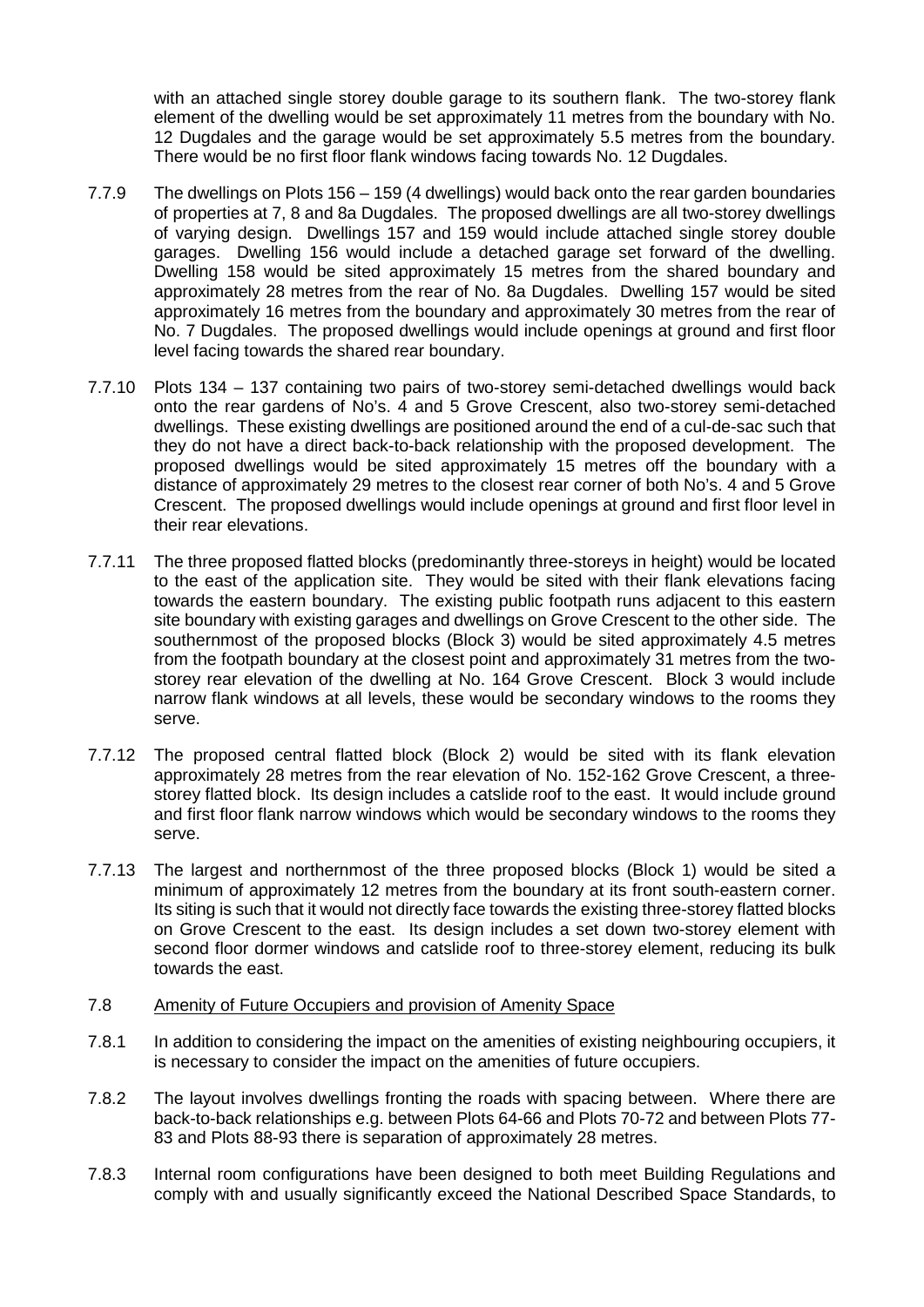ensure adequate room areas with space for furniture and storage requirements. The proposed dwellings are designed to building regulations M4(1) visitable Dwelling, with 45% of the proposed dwellings being enhanced to achieve the M4(2) Accessible and Adaptable Dwellings standard.

## *Amenity Space*

7.8.4 Amenity space requirements are set out in Appendix 2 of the Development Management Policies LDD (adopted July 2013). For dwelling houses, the following amount of amenity space should be attained as either individual gardens or in part, as space forming settings for the buildings.

> 1 bed dwelling – 42 square metres 2 bed dwelling – 63 square metres 3 bed dwelling – 84 square metres 4 bed dwelling  $-105$  square metres Additional bedrooms – 21 square metres each

- 7.8.5 For flats 21 square metres is required for 1 bedroom flats with an additional 10 square metres for each additional bedroom. Communal space for flats should be screened from the highway and from passers-by.
- 7.8.6 All dwelling houses would benefit from private rear gardens which would exceed adopted standards with communal amenity space for the flats. This is in addition to public space discussed at 7.12 below.

### 7.9 Noise Impact

- 7.9.1 Policy DM9 of the Development Management Policies LDD (adopted July 2019) sets out that planning permission will not be granted for development that has an unacceptable adverse impact on the indoor and outdoor acoustic environment of existing or planned development, has an unacceptable adverse impact on countryside areas of tranquillity which are important for wildlife and countryside recreation.
- 7.9.2 The application is accompanied by a Noise Impact Assessment prepared by Cass Allen Architectural and Environmental Acousticians which assesses the suitability of the site for the proposed development with regard to noise.
- 7.9.3 An assessment of the farm noise was carried out in accordance with BS4142. This assessment indicated that mitigation would be required to ensure that future residents will not be adversely impacted by the commercial noise. The report recommends that the installation of 1.8 metre high close boarded timber fencing around all garden plots with direct line of sight to Killingdown Farm will minimise farm noise emissions as far as reasonably practicable.

### 7.10 Highways, Access and Servicing

- 7.10.1 Paragraph 109 of the NPPF states that; *'Development should only be prevented or refused on highways grounds if there would be an unacceptable impact on highway safety, or the residual cumulative impacts on the road network would be severe'.*
- 7.10.2 All developments that will generate significant amounts of movement should be required to provide a travel plan, and the application should be supported by a transport statement or transport assessment so that the likely impacts of the proposal can be assessed (paragraph 111 of the NPPF).
- 7.10.3 Policy CP1 of the Core Strategy (adopted October 2011) advises that in ensuring all development contributes to the sustainability of the District, it is necessary to take into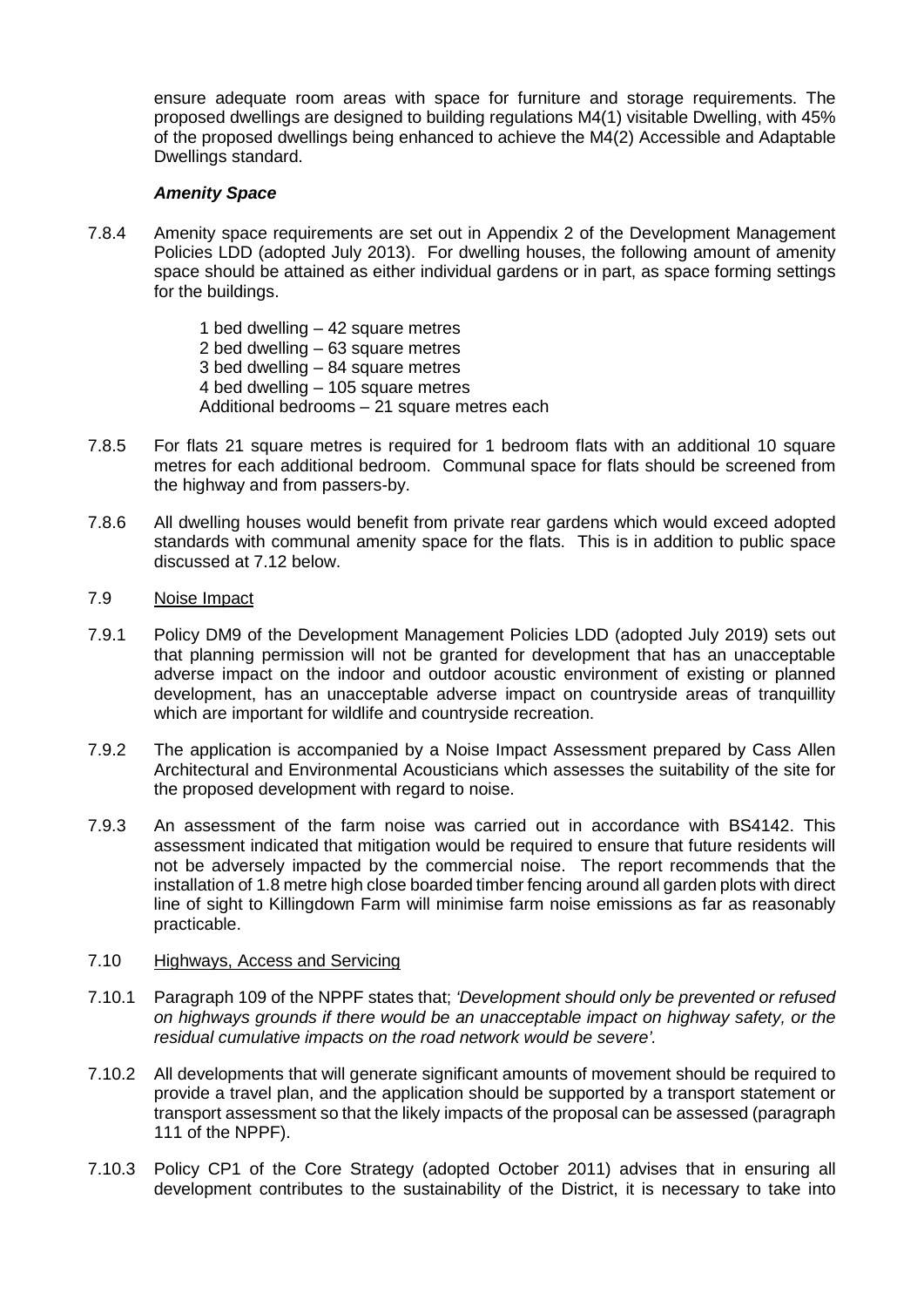account the need to reduce the need to travel by locating development in accessible locations and promoting a range of sustainable transport modes.

- 7.10.4 Policy CP10 (Transport and Travel) of the Core Strategy (adopted October 2011) advises that all development should be designed and located to minimise the impacts of travel by motor vehicle on the District. Development will need to demonstrate that:
	- *i) It provides a safe and adequate means of access j) It is appropriate in scale to the existing infrastructure… k) It is integrated with the wider network of transport routes… l) It makes adequate provision for all users… m) It includes where appropriate, provision for public transport either within the scheme or through contributions n) The impact of the proposal on transport has been fully assessed…*
	- *o) The proposal is accompanied by a draft Green Travel Plan*
- 7.10.5 Policy H03 'Connections to existing footpaths and cycle ways in new developments' of the Croxley Green Neighbourhood Plan (Referendum Version, December 2018) states that all new development should connect into the existing networks and improve their connectivity.
- 7.10.6 The application is accompanied by a Transport Assessment and Travel Plan. Following an initial interim response from the Highway Authority, additional information has been submitted during the course of the application.
- 7.10.7 The Highway Authority have been consulted on the application and note that the application site is accessed via Little Green Lane, which has a carriageway width of between 3.8 metres and 4.5 metres to the south of the site and narrows to approximately 2.8 metres wide to the north of the site. The stretch of the lane running adjacent to the north side of the site is an unmade track in poor condition. There are no existing footways along Little Green Lane nor any street lighting.
- 7.10.8 The proposals include widening the carriageway on Little Green Lane to 4.8 metres in addition to the provision of a 2 metre wide footway on the east side of the Lane running from Baldwins Lane and then north into the development. There are two proposed new vehicle accesses from Little Green lane, one providing access to a small cul-de-sac south of the farm buildings and another north of the farm buildings providing access to the majority of the housing development. The works proposed to Little Green Lane are within the extent of the highway boundary.
- 7.10.9 The Highway Authority note that a Stage One Safety Audit and Designers Response has been submitted. These include a swept path analysis for an 11.5 metre long refuse vehicle travelling past a parked car on Little Green Lane (cars parked outside existing dwellings on Dugdales). The details submitted are considered acceptable by the Highway Authority in this regard. The Highway Authority does not identify any requirement for parking restrictions along Little Green Lane.
- 7.10.10 The Highway Authority considers that the levels of available vehicular to vehicular visibility at the proposed vehicle accesses onto Little Green Lane is acceptable and the proposed access arrangements along Little Green Lane to the site are acceptable.
- 7.10.11 A Section 278 Agreement with HCC as Highway Authority would be required in relation to the approval of the design and implementation of works that would be needed on the highway.
- 7.10.12 With regards to the internal road layout within the site, 4.8 metre wide carriageways are considered acceptable. A swept path analysis has been submitted and demonstrates that an 11.5 metre long refuse vehicle would be able to access the internal road layout and turn around within the site in order to exit onto Little Green Lane in forward gear. The Highway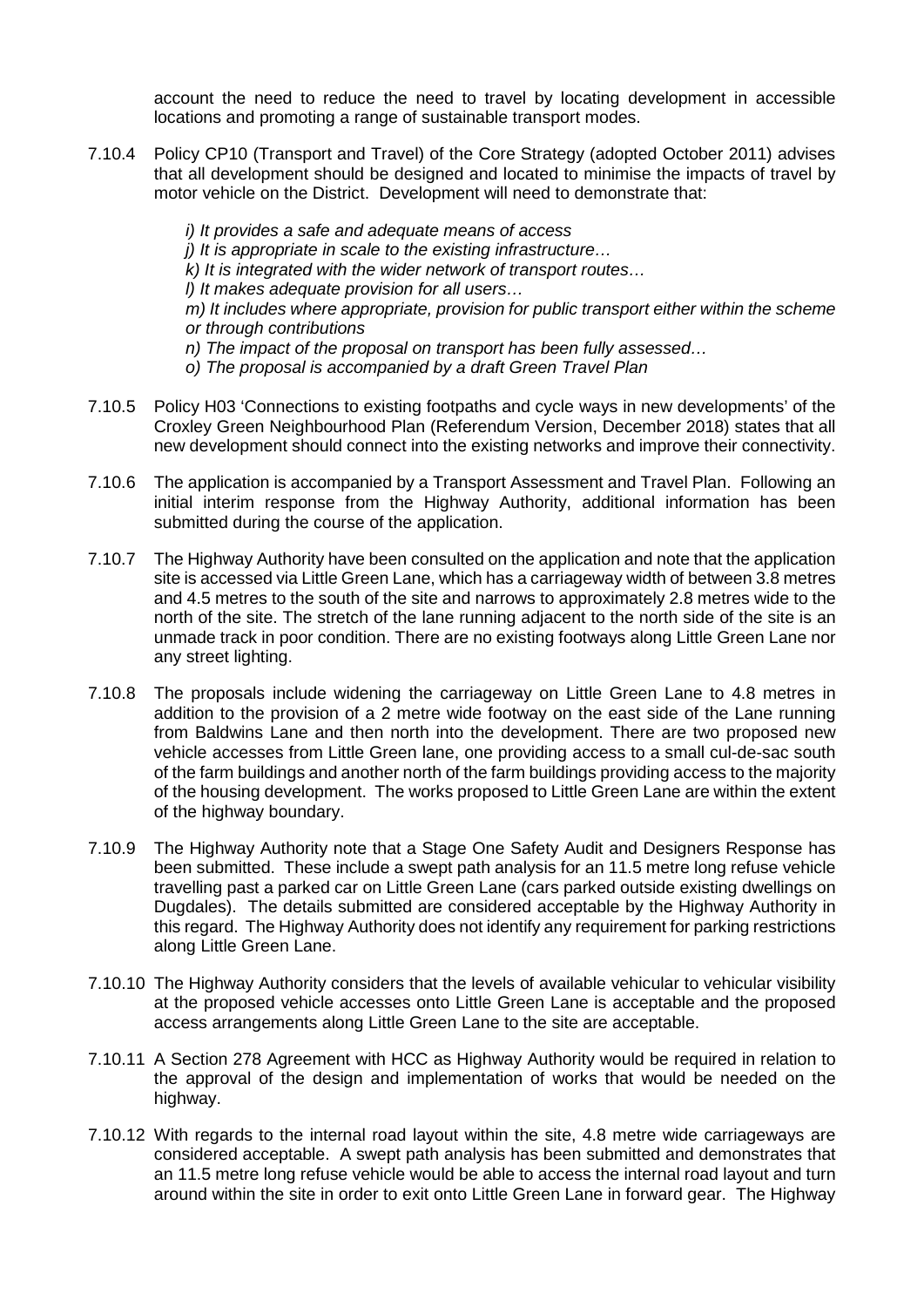Authority does note that the acceptability of this would be dependent on the absence of parked vehicles at particular points. Comments from TRDC Environmental Protection regarding access for refuse/re-cycling vehicles are awaited.

- 7.11 It is proposed to provide direct pedestrian links from the site to the existing public footpath to the east (Croxley Green 013). Whilst the Highway Authority are supportive of this, they consider that the proposed provision for pedestrians from the west into and out of the site is unacceptable. These comments have been reviewed by the applicant and an amended site layout plan is expected to be provided. The Highway Authority will be re-consulted on any amended plans.
- 7.11.1 Discussions have been ongoing between the applicant and the Highway Authority regarding the level of adoption. An indicative plan has been provided, however, the Highway Authority note that the applicant would need to enter into a Section 38 Agreement with HCC in relation to the submission and approval of any detailed plans. Details of the management and maintenance of any roads not to be adopted would also be required.
- 7.11.2 The Highway Authority has not identified any specific emergency vehicle access issues and consider a 4.8 metre wide carriageway to be sufficient.
- 7.11.3 A trip generation assessment has been submitted and is based on information from the TRICS database. The Highway Authority considers the parameters and approach used to be acceptable. The assessment indicates that the development is expected to generate 75 two-way vehicle movements in the AM peak and 70 in the PM peak. This is considered acceptable from a highways perspective.
- 7.11.4 A Framework Travel Plan has been submitted as part of the application to support the promotion and maximisation of sustainable travel options to and from the site and to ensure that the proposals are in accordance with Hertfordshire's Local Transport Plan and the National Planning Policy Framework (NPPF). The travel plan is considered to be generally acceptable for this stage of the application, however, a full TP would need to be secured via a Section 106 planning obligation with a contribution of £6000 sought towards supporting the implementation, processing and monitoring of a full travel plan
- 7.11.5 In the event that planning permission was granted, the Highway Authority have indicated that a number of conditions would be requested regarding:
	- Provision of Visibility Splays.
	- Estate Roads details of future management and maintenance.
	- Offsite Highway Improvements design approval and implementation/construction.
	- Provision of Internal Access Road, Parking and Servicing Area.
	- Construction Management Plan.

## 7.12 Parking

- 7.12.1 Parking requirements are set out in Appendix 5 of the Development Management Policies LDD (adopted July 2013). The requirements are 1.75 spaces (1 assigned) for 1 bedroom dwellings; 2 spaces (1 assigned) for 2 bedroom dwellings; 2.25 spaces (2 assigned) for 3 bedroom dwellings; and 3 spaces (3 assigned spaces within curtilage) for dwellings with 4 or more dwellings. Reference to dwellings includes all dwellings, ie. both houses and flats.
- 7.12.2 The application proposes 17 x 1 bedroom dwellings; 52 x 2 bedroom dwellings; 65 x 3 bedroom dwellings and 26 x 4+bedroom dwellings, the parking requirements for which are indicated below:

17 x 1.75 = 29.75 (17 assigned)  $52 \times 2 = 104$  (52 assigned) 65 x 2.25 = 146.25 (130 assigned)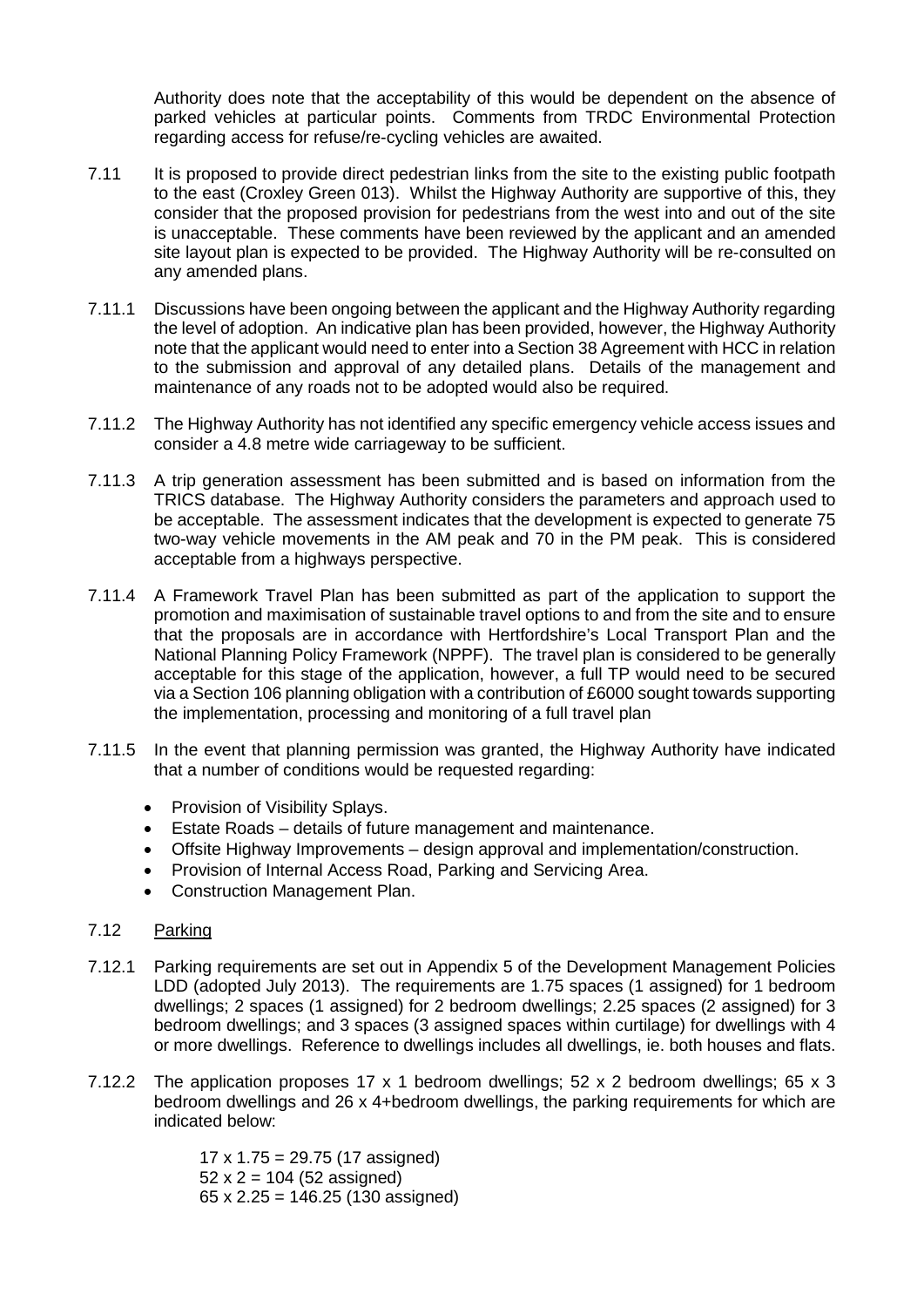$26 \times 3 = 78$  (78 assigned within the curtilage)

- 7.12.3 This would result in a total requirement for 358 car parking spaces to serve the development of which 277 should be assigned.
- 7.12.4 In total 358 parking spaces are proposed of which 339 would be assigned. This is comprised of 165 parking spaces and 46 garages serving the Market Dwellings; 128 private parking spaces serving the Affordable Dwellings; and 19 unassigned spaces.
- 7.12.5 HCC as Highway Authority raise no objection to the level or layout of the assigned spaces but have raised concerns in relation to the inclusion of unassigned on-street parking areas in the total provision as they may not be able to be permanently provided. They raise no significant objection to a level of 339 car parking spaces to serve the development but note that TRDC is the parking and planning authority for the District and this regard it noted that in excess of the required number of assigned spaces would be provided.
- 7.12.6 Current guidance requires spaces to be 4.8 metres by 2.4 metres, however, the Planning Statement sets out the parking spaces have been designed in accordance with Hertfordshire County Council's emerging guidance which requires larger spaces of 5 metres by 2.5 metres.
- 7.12.7 HCC as Highway Authority would recommend the provision of an appropriate level of electric vehicle charging provision.
- 7.12.8 With regards to cycle parking, requirements are also set out in Appendix 5. For dwelling houses it is recognised that there would generally be space within the dwelling or curtilage (eg. a garage or shed), however, in other cases 1 space should be provided per unit. For flats the requirement is 1 space per 2 flats
- 7.13 Public Realm, Open Space and Play Space
- 7.13.1 Policy DM11 of the Development Management Policies LDD states that in order to ensure that new residential developments do not exacerbate deficiencies in open and children's play space developments of 25 or more dwellings or over 0.6ha should make on site provision for open space and play space (10% of site area to be open space and 2% formal equipped play facilities).
- 7.13.2 The proposed development provides 0.59 Ha of land for open space, comprising formal and informal open space areas and children's play equipment. The areas of open space would be easily accessible to residents of the proposed development and from the surrounding area.
- 7.13.3 A Local Equipped Area for Play (LEAP) is proposed centrally and would be within 400m walking distance of all proposed dwellings. The LEAP would provide 400sqm of play space. Smaller 'door-step' play spaces of 100sqm are proposed throughout the site within 100m of all dwellings. A natural play space is proposed to the eastern site boundary, incorporating an existing Oak tree (category A) at its centre.

## 7.14 Trees and Landscaping

7.14.1 In ensuring that all development contributes to the sustainability of the District, Policy CP12 of the Core Strategy (adopted October 2011) advises that development proposals should:

"i) Ensure that development is adequately landscaped and is designed to retain, enhance or improve important existing natural features; landscaping should reflect the surrounding landscape of the area and where appropriate integrate with adjoining networks of green open spaces".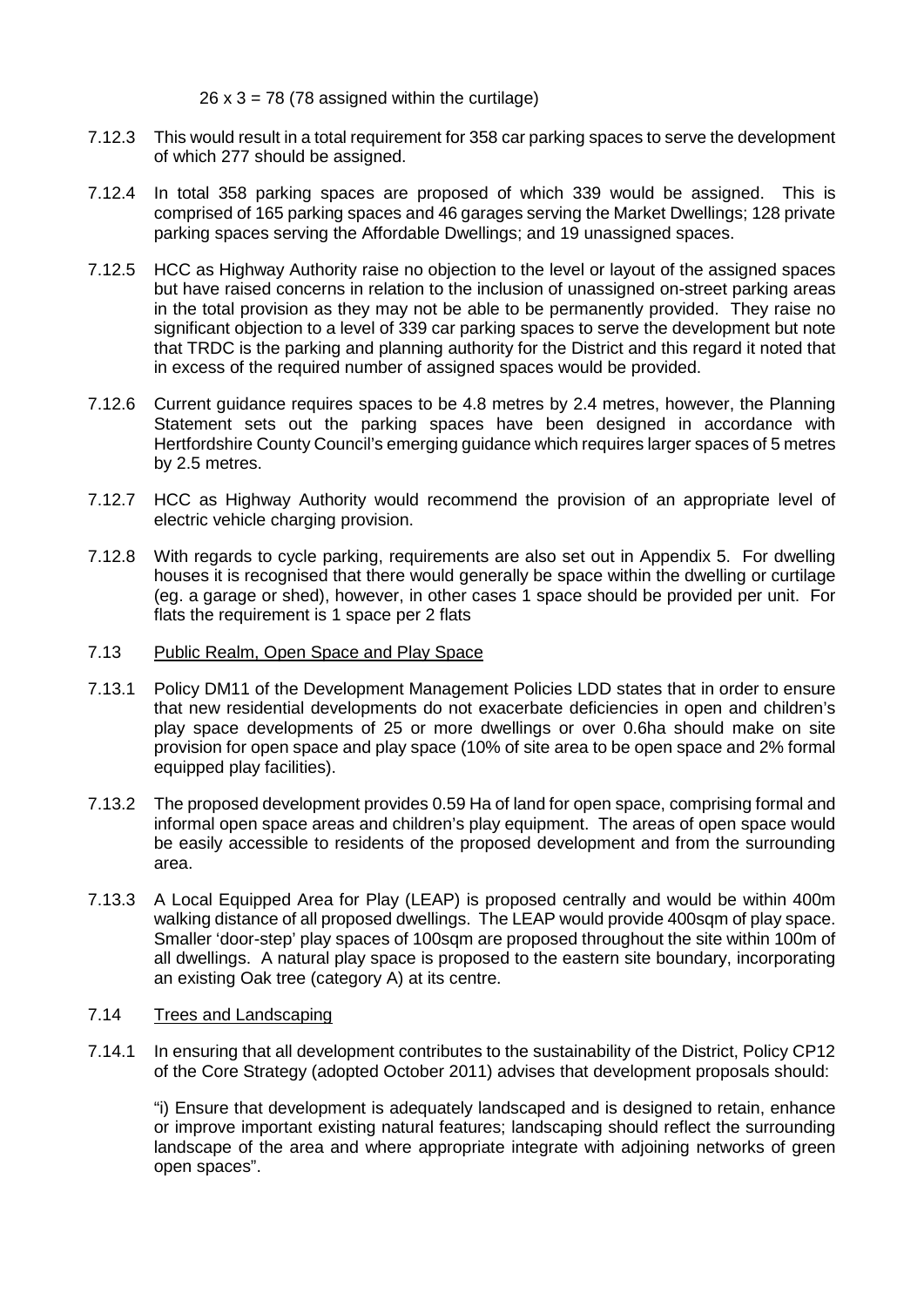- 7.14.2 Policy DM6 (Biodiversity, Trees, Woodlands, Watercourses and Landscaping) of the Development Management Policies LDD (adopted July 2013) advises that development proposals for new development should be submitted with landscaping proposals which seek to retain trees and other landscape and nature conservation features. Landscaping proposals should also include new trees to enhance the landscape of the site and its surroundings as appropriate.
- 7.14.3 The application is accompanied by a Tree Survey, Arboricultural Impact Assessment Preliminary Arboricultural Method Statement and Tree Protection Plan (prepared in accordance with BS 5837:2012), a Landscape Mater Plan and Hard and Soft Landscaping Plans.
- 7.14.4 The Tree Survey identified 27 individual trees, 7 groups of trees, 4 areas of trees and 9 hedgerows. In addition to trees which require felling irrespective of development due to their poor condition, it is necessary to fell 4 individual trees (3 x Category C and 1 x Category U), 6 landscape features and sections of a further 6 landscape features in order to deliver the proposed layout. In addition to this, 2 trees and 5 landscape features require minor surgery to permit construction spaces or access.
- 7.14.5 The Design and Access Statement sets out that the development has been designed in order to retain and enhance the majority of hedgerow that surrounds the site and to retain the category A and B trees. In addition, a comprehensive landscaping plan with generous tree planting is proposed.
- 7.14.6 The Landscape Officer has reviewed the submitted details. They raise no objections to the loss of some of the trees (A001, A002, T002, A003, T0024 and G003) as these are unremarkable specimens. However, the Landscape Officer has raised an objection to the removal of T018 (Ash tree - Related with T1 of TPO 031); A003 (3 elm trees and 3 holly trees - related with G6 of TPO 031); A004 (An elm tree - Related with G6 of TPO 031); and H004 (6 elm trees - Related with G2 of TPO 031).
- 7.14.7 The applicant's Arboricultural Consultant has responded to the comments made:

*T1 of the TPO or T018 on our drawing is an ash tree which is still present. It is however categorised as a U by us which is a tree in an irremediable condition. This is due to the trees condition having a dead and dying crown along with a large cavity in the main stem. We would not consider a U category tree to be a constraint upon development.* 

*G6 of the TPO or A003 on our drawing is described as having 3 elm and 3 holly by the landscape officer. We believe this to now be inaccurate as we did not record any specimens of elm or holly in this area. We only found a dense area of semi mature specimens including cherry plum, walnut, ash, elder and hazel.*

*The next point where the officer says there is another elm in G6 of the TPO but within A004 of our drawing is incorrect for two reasons. Firstly G6 on the TPO plan is in a different location to where our A004 is located. Secondly, as with the above, there were no elm identified within A004. A004 consists of Wild Cherry and Apple and is the old orchard area we have previously discussed.*

*Lastly the officer refers to 6 elm trees within G2 of the TPO or hedge H004 on our plan. H004 is a typical field hedge and again no specimens of elm were identified within our survey. The hedge now only consists of hawthorn, elder and holly.*

- 7.14.8 The Landscape Officer is reviewing the application and the supplementary comments above and the full report will be updated to reflect the outcome of their review.
- 7.15 Ecology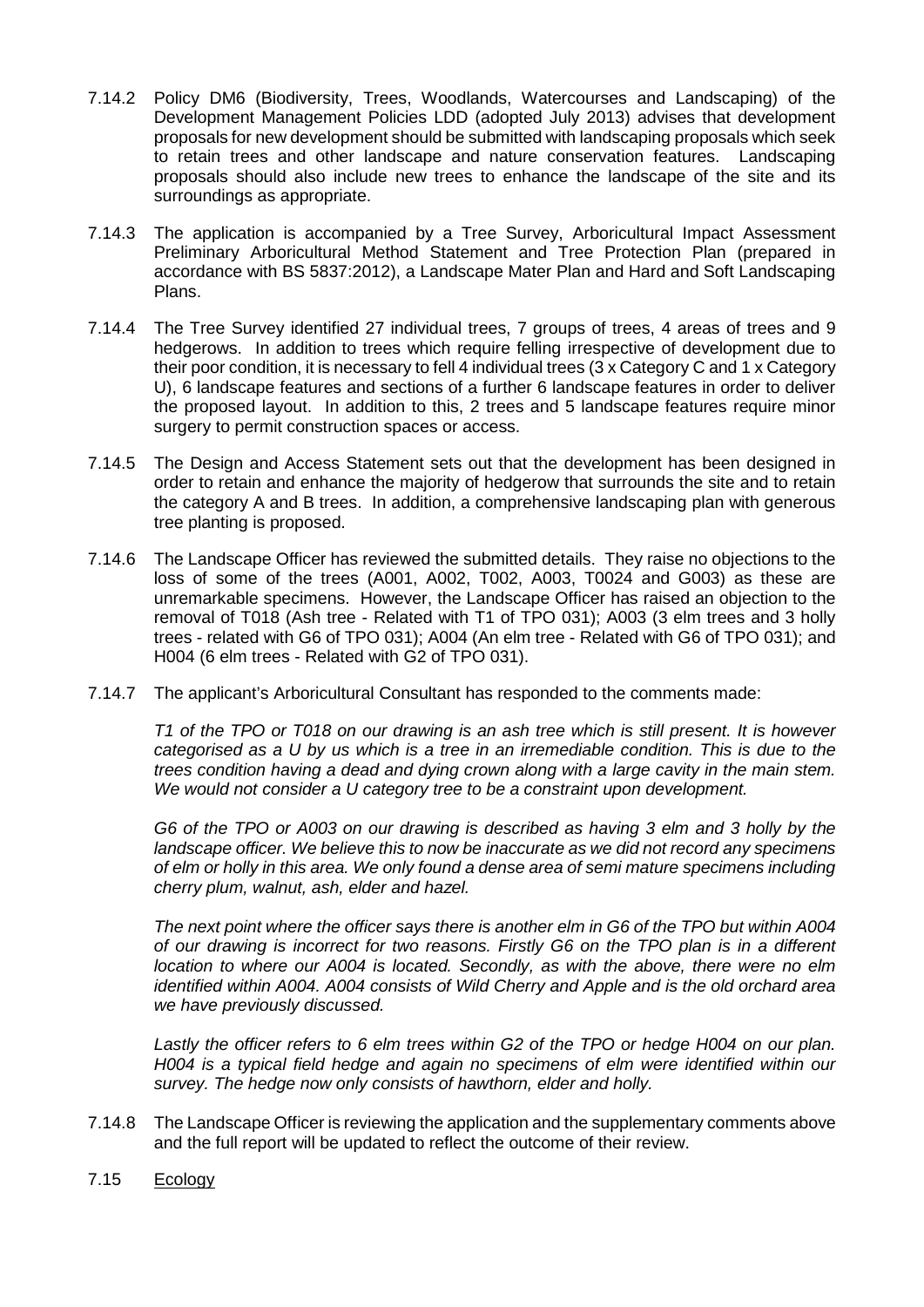- 7.15.1 Section 40 of the Natural Environment and Rural Communities Act 2006 requires Local Planning Authorities to have regard to the purpose of conserving biodiversity. This is further emphasised by regulation 3(4) of the Habitat Regulations 1994 which state that Councils must have regard to the strict protection for certain species required by the EC Habitats Directive.
- 7.15.2 Paragraph 170 of the NPPF advises that planning policies and decisions should contribute to and enhance the natural and local environment by:

*d) minimising impacts on and providing net gains for biodiversity, including by establishing coherent ecological networks that are more resilient to current and future pressures.*

7.15.3 Paragraph 174 of the NPPF advises that in order to protect and enhance biodiversity and geodiversity, plans should:

*b) promote the conservation, restoration and enhancement of priority habitats, ecological networks and the protection and recovery of priority species; and identify and pursue opportunities for securing measurable net gains for biodiversity.*

7.15.4 Paragraph 175 of the NPPF advises that when determining planning applications, local planning authorities should apply principles including:

*a) if significant harm to biodiversity resulting from a development cannot be avoided (through locating on an alternative site with less harmful impacts), adequately mitigated, or, as a last resort, compensated for, then planning permission should be refused.*

- 7.15.5 Policy CP1 of the Core Strategy (adopted October 2011) advises that; "all development in Three Rivers will contribute to the sustainability of the District. This means taking into account the need to" (amongst other things) (f) "protect and enhance our natural, built and historic environment from inappropriate development and improve the diversity of wildlife and habitats".
- 7.15.6 Policy CP9 of the Core Strategy (adopted October 2011) advises that; "The Council will seek a net gain in the quality and quantity of Green Infrastructure, through the protection and enhancement of assets and provision of new green spaces".
- 7.15.7 Policy DM6 of the Development Management Policies LDD advises that development should result in no net loss of biodiversity value across the District as a whole.
- 7.15.8 The application is accompanied by a number of ecological reports that have been reviewed by Hertfordshire Ecology. Having reviewed the submitted details, Hertfordshire Ecology have raised no objection to the proposal subject to a number of planning conditions.
- 7.15.9 The application site is described as agricultural land forming part of Killingdown Farm and comprises, grassland fields (generally with improved grassland but one field is likely species-poor semi-improved grassland), dense scrub, ruderal vegetation, a small orchard, and with hedgerows and trees to its boundaries. The majority of farm buildings and associated hardstanding are outside the red line boundary; however, some timber sheds and open fronted barns within the site boundary are proposed for demolition.
- 7.15.10 Hertfordshire Ecology consider that the reports provide adequate assessment of the impact of the proposals and are based on appropriate survey methods and effort. They welcome the retention and enhancement of boundary hedgerows; retention of trees where possible; creation of an attenuation feature and associated landscaping applicable for biodiversity enhancements (such as wet and dry wildflower grassland, scrub, orchard and hedgerows); and use of native species planting in the landscaping scheme. They also note that green spaces and linking green ribbons are proposed within the residential area, and three of the open spaces within the residential development will have orchards as replacement for the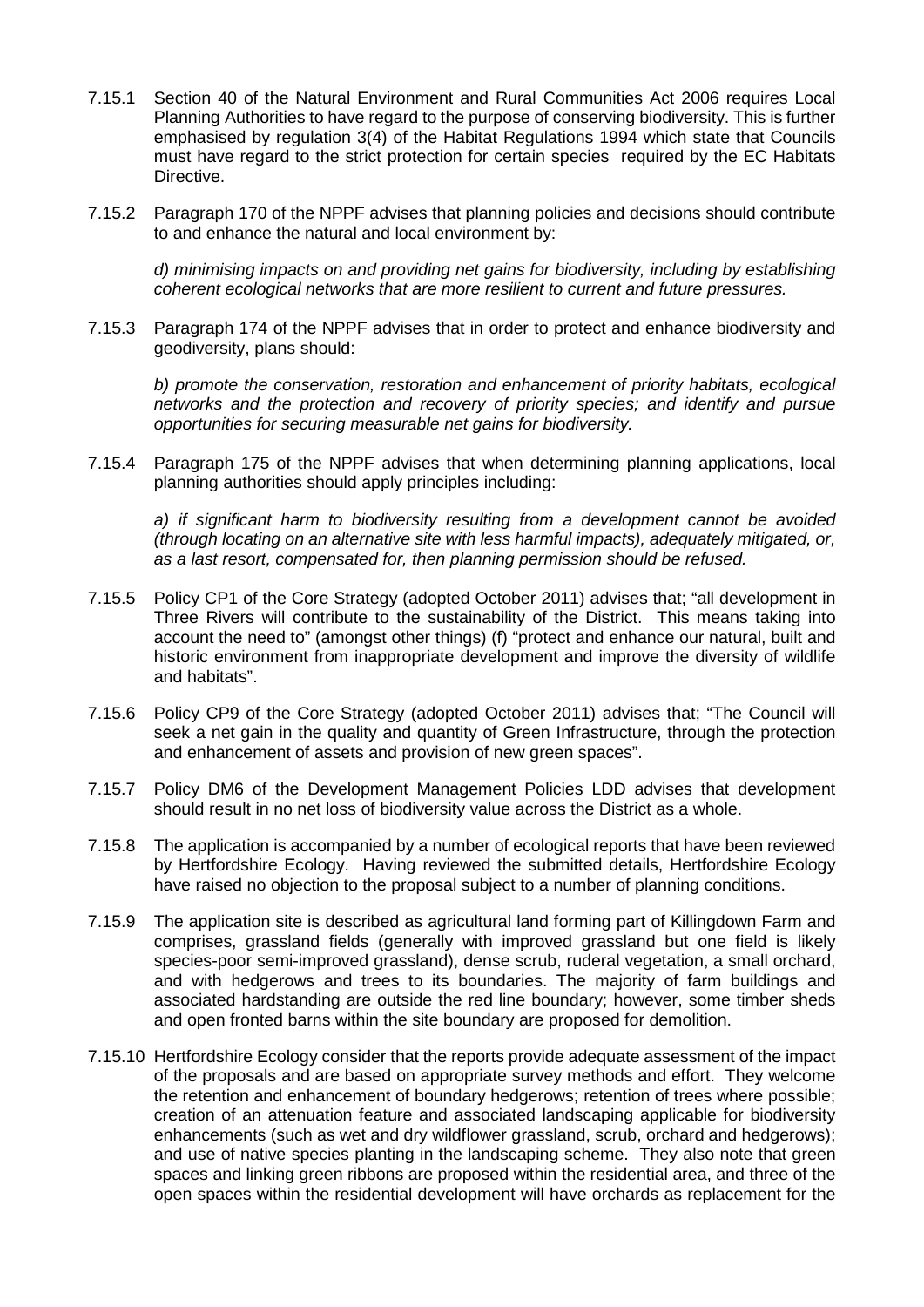loss of the existing orchard. Several integrated bat and bird boxes/features will also be incorporated within the new buildings, which is welcomed.

- 7.15.11 The development will result in the loss of 6-7ha of grassland, a young orchard covering 0.17ha, and some hedgerow habitats. However, Hertfordshire Ecology have advised that they consider that sufficient offsetting has been proposed (mainly for species-rich grassland, replacement orchard planting, and planting new hedgerows) to compensate for this loss and achieve measurable biodiversity net gain.
- 7.15.12 The Ecological Impact Assessment Report suggests a number of mitigation measures which would be required to be secured via condition on any grant of consent. Similarly, the mitigation measures set out within the Badger Report would also be required to be secured by condition.
- 7.15.13 The area to the north of Little Green Lane is proposed to provide ecological enhancements and drainage attenuation, with a depression in the ground acting as a dry pond. This area would be free from any artificial lighting. Low level lighting with controlled light spill and glare is proposed for the residential area, however, further details would be secured via condition.
- 7.16 Sustainability
- 7.16.1 Paragraph 93 of the NPPF states that "Planning plays a key role in helping to shape places to secure radical reductions in greenhouse gas emissions, minimising vulnerability and providing resilience to the impacts of climate change, and supporting the delivery of renewable and low carbon energy and associated infrastructure".
- 7.16.2 Policy CP1 of the Core Strategy requires the submission of an Energy and Sustainability Statement demonstrating the extent to which sustainability principles have been incorporated into the location, design, construction and future use of proposals and the expected carbon emissions.
- 7.16.3 Policy DM4 of the DMLDD requires applicants to demonstrate that development will produce 5% less carbon dioxide emissions than Building Regulations Part L (2013) requirements having regard to feasibility and viability. This may be achieved through a combination of energy efficiency measures, incorporation of on-site low carbon and renewable technologies, connection to a local, decentralised, renewable or low carbon energy supply. The policy states that from 2016, applicants will be required to demonstrate that new residential development will be zero carbon. However, the Government has announced that it is not pursuing zero carbon and the standard remains that development should produce 5% less carbon dioxide emissions than Building Regulations Part L (2013) requirements having regard to feasibility and viability.
- 7.16.4 Three Rivers District Council declared a 'Climate Emergency' in 2019. The Climate Change Motion put forward by Members commits the council to use all practical means to reduce the impact of council services on the environment, use all planning regulations and the Local Plan to cut carbon emissions and reduce the impact on the environment. Whilst the declaration of the Climate Emergency is noted, it is the current adopted Policy DM4 against which any planning applications must be currently be assessed.
- 7.16.5 The application is accompanied by an Energy Statement prepared by NRG Consulting which sets out that the development would achieve a 7.70% reduction in carbon dioxide emissions over Building Regulations Part L (2013) and would therefore exceed the current policy requirement which requires a minimum 5% saving.
- 7.17 Flood Risk and Drainage
- 7.17.1 Policy DM8 (Flood Risk and Water Resources) of the Development Management Policies LDD (adopted July 2013) advises that development will only be permitted where it would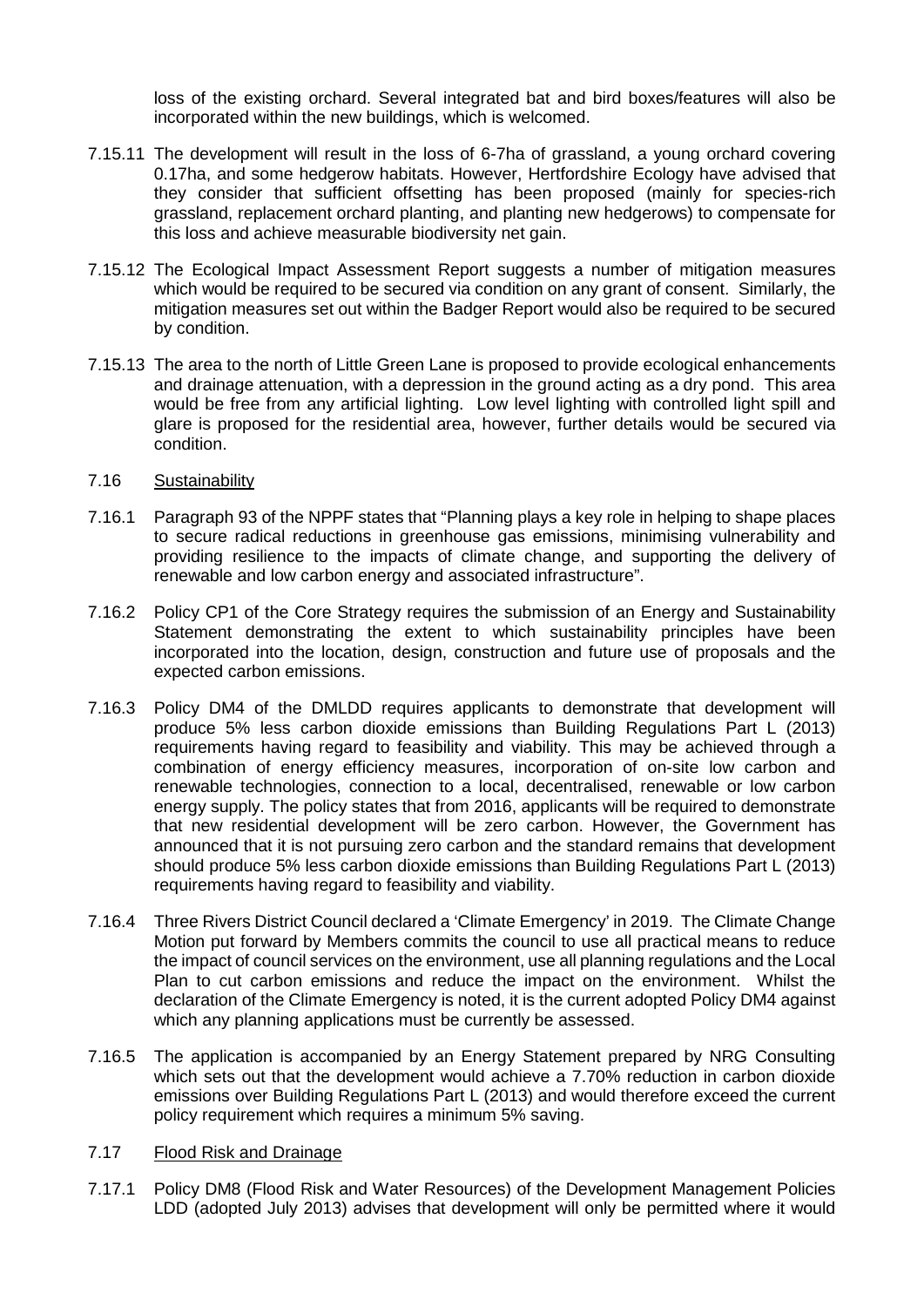not be subject to unacceptable risk of flooding and would not unacceptably exacerbate the risks of flooding elsewhere and that the Council will support development where the quantity and quality of surface and groundwater are protected and where there is adequate and sustainable means of water supply. Policy DM8 also requires development to include Sustainable Drainage Systems (SuDs). A SuDS scheme for the management of surface water has been a requirement for all major developments since April 2015.

7.17.2 The application is accompanied by a Flood Risk Assessment and Drainage Report. This sets out that it is proposed to drain the site via a single SuDS feature (dry pond) located to the north of the site. The submitted details have been reviewed by the Lead Local Flood Authority (LLFA). The LLFA have advised that the information provided to date does not currently provide a suitable basis for an assessment to be made of the flood risks arising from the proposed development. As such and in order for the LLFA to advise the LPA that the site will not increase flood risk to the site and elsewhere and can provide appropriate sustainable drainage, additional information has been requested by the LLFA. The comments of the LLFA are being reviewed by the applicant.

## 7.18 Refuse and Recycling

7.18.1 Policy DM10 (Waste Management) of the DMLDD advises that the Council will ensure that there is adequate provision for the storage and recycling of waste and that these facilities are fully integrated into design proposals. New developments will only be supported where:

i) The siting or design of waste/recycling areas would not result in any adverse impact to residential or work place amenity ii) Waste/recycling areas can be easily accessed (and moved) by occupiers and by local

authority/private waste providers

iii) There would be no obstruction of pedestrian, cyclists or driver site lines

- 7.18.2 The submitted Transport Statement sets out that a swept path assessment has been undertaken of an 11.22 metre refuse vehicle and this has demonstrated that refuse vehicles will be able to access and egress the site in forward gear with suitable turning heads provided on site.
- 7.18.3 Following an initial response from HCC as Highway Authority (HCC), additional information has been provided and include a swept path-analysis for an 11.5 metre long refuse vehicle travelling past a parked car on Little Green Lane to the south of the site (drawing no. 1908- 012). HCC as Highway Authority have advised that the details submitted in this respect are considered sufficient and acceptable.
- 7.18.4 With regards to the internal site layout, HCC have advised that a swept path analysis has been submitted as part of the supplemental highways response document dated 22/10/2020 (drawing number 1908-012 SP11), illustrating that an 11.5 metre long refuse vehicle would be able to utilise the internal access road layout, turn around and egress to Little Green Lane in forward gear, the arrangements of which are considered to be acceptable by HCC as Highway Authority. However, HCC do comment that the acceptability of this would be dependent on the absence of on-street car parking at any of the required manoeuvrability areas (discussed in more detail at 7.8 above). HCC also comment that the acceptability of any waste collection details would also need to be confirmed as acceptable by Three Rivers District Council (TRDC) and in this regard the comments of Environmental Protection Officers are awaited.
- 7.18.5 The County Council's adopted waste planning documents reflect Government policy which seeks to ensure that all planning authorities taken responsibility for waste management. This includes ensuring that development makes sufficient provision for waste management and promotes good design to secure the integration of waste management facilities with the rest of the development and ensuring that the handling of waste arising from the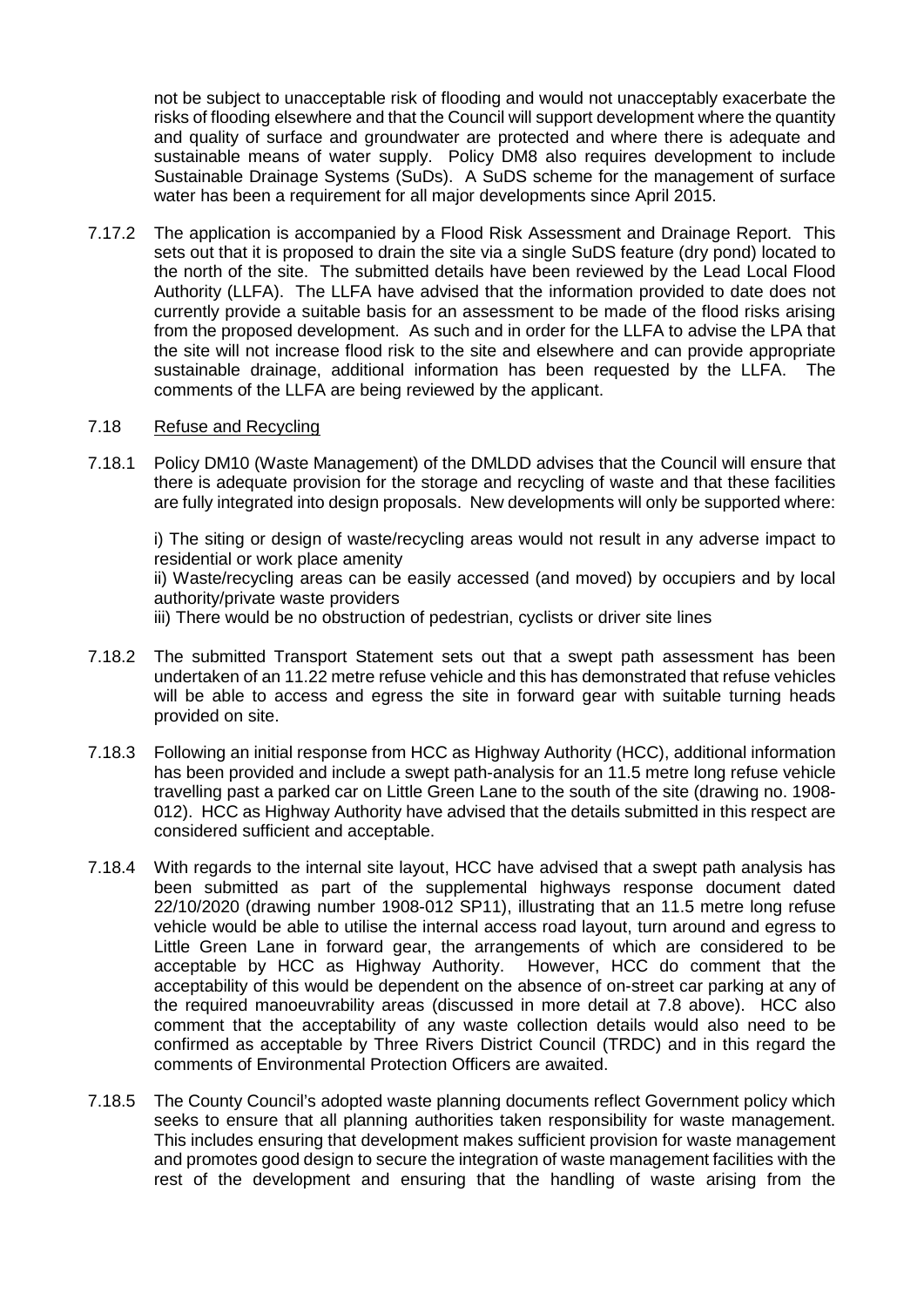construction and operation of development maximises reuse/recovery opportunities, and minimises off-site disposal.

- 7.18.6 HCC would therefore require a Site Waste Management Plan (SWMP) to be submitted which should aim to reduce the amount of waste produced on site. As a minimum the waste types should be defined as inert, non-hazardous and hazardous. The SWMP should be set out as early as possible so that decisions can be made relating to the management of waste during construction, whereby building materials made from recycled and secondary sources can be used within the development. This will help in terms of estimating what types of containers/skips are required for the stages of the project and when segregation would be best implemented for various waste streams. It will also help in determining the costs of removing waste for a project. The total volumes of waste during enabling works (including demolition) and construction works should also be summarised.
- 7.18.7 With regards to the location of refuse and re-cycling bins, for dwellings these would be per household and stored within the curtilage of the dwelling, with communal refuse/re-cycling storage areas in the three flatted blocks.

### 7.19 Lighting

- 7.19.1 A Lighting Impact Assessment has been submitted with the application. The report notes that the only roads near the site which have systems of street lighting installed are Dugdales and Grove Crescent. The areas to the north and north-west are largely open fields with a few residential properties. There is an absence of artificial lighting currently.
- 7.19.2 Potentially sensitive receptors include human residential receptors (properties within close proximity of the site), Croxley House Nursing Home and drivers on Little Green Lane due to potential glare from light sources. Ecology impacts are considered separately at 7.14 above.
- 7.19.3 It is recognised that artificial lighting will be required to facilitate both the safe and secure operation of the site during construction and longer term operation. Construction lighting details would be secured via a Construction Management Plan. Lighting for internal roadways and footways will comply with the Highway Authority's specification. Similarly, any lighting on Little Green Lane at the entrance to the development would also need to comply with such specification. In terms of the dwellings, houses will be fitted with an exterior porch light with wall mounted lights on the flatted blocks. These will be designed and directed to provide appropriate light whilst preventing obtrusive light spillage.

## 7.20 Crime

- 7.20.1 Policy CP1 of the Core Strategy (adopted October 2011) advises that all development in Three Rivers will contribute to the sustainability of the District. This means taking into account the need to, for example, promote buildings and public spaces that reduce opportunities for crime and anti-social behaviour. Policy CP12 also requires that development proposals design out opportunities for crime and anti-social behaviour through the incorporation of appropriate measures to minimise the risk of crime and create safe and attractive places.
- 7.20.2 Policy H02 'Lifetime neighbourhoods and security' of the Croxley Green Neighbourhood Plan (Referendum Version, December 2018) states that all new dwellings should be safe and secure for everyone in line with the design principles of 'Secured by Design, New Homes 2014' or any successor document. Gated developments will be discouraged.
- 7.20.3 The submitted planning statement sets out that the scheme has been discussed with the Crime Prevention Design Advisor and their comments have been incorporated into the proposals to help reduce opportunities for crime and anti-social behaviour across the development.